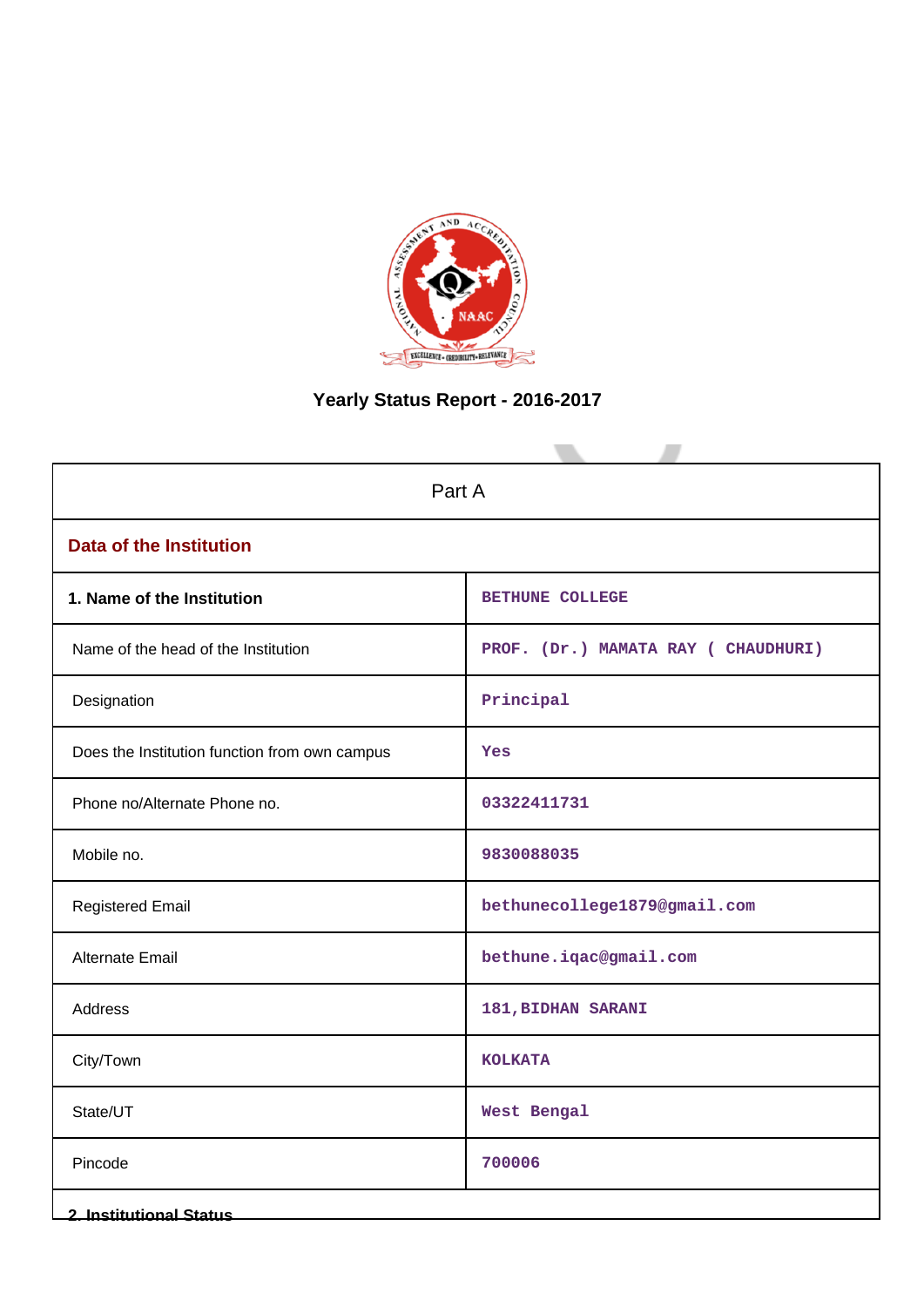| Affiliated / Constituent                                                 | Affiliated                                                                                              |
|--------------------------------------------------------------------------|---------------------------------------------------------------------------------------------------------|
| Type of Institution                                                      | Women                                                                                                   |
| Location                                                                 | Urban                                                                                                   |
| <b>Financial Status</b>                                                  | state                                                                                                   |
| Name of the IQAC co-ordinator/Director                                   | Dr. Kamal Kanti Som                                                                                     |
| Phone no/Alternate Phone no.                                             | 03322411731                                                                                             |
| Mobile no.                                                               | 9433814748                                                                                              |
| <b>Registered Email</b>                                                  | bethune.iqac@gmail.com                                                                                  |
| Alternate Email                                                          | kamalkantisom@yahoo.co.in                                                                               |
| 3. Website Address                                                       |                                                                                                         |
| Web-link of the AQAR: (Previous Academic Year)                           | http://www.bethunecollege.ac.in/IOAC/AO<br>AR/AQAR-2015-16-BethuneCollege.pdf                           |
| 4. Whether Academic Calendar prepared during<br>the year                 | Yes                                                                                                     |
| if yes, whether it is uploaded in the institutional website:<br>Weblink: | http://www.bethunecollege.ac.in/downloa<br>ds/2014-2017/BethuneCollege-<br>AcademicCalendar-2016-17.pdf |
| <b>5. Accrediation Details</b>                                           |                                                                                                         |
|                                                                          |                                                                                                         |

| Cycle | Grade | <b>CGPA</b> | Year of      | Validity                 |                          |
|-------|-------|-------------|--------------|--------------------------|--------------------------|
|       |       |             | Accrediation | Period From              | Period To                |
|       | A     | 85.45       | 2006         | $21 - May - 2006$        | $20 - May - 2011$        |
|       | A     | 3.08        | 2015         | $03 - \text{Mar} - 2015$ | $02 - \text{Mar} - 2020$ |

# **6. Date of Establishment of IQAC 29-Nov-2006**

# **7. Internal Quality Assurance System**

| Quality initiatives by IQAC during the year for promoting quality culture |  |                 |                                       |
|---------------------------------------------------------------------------|--|-----------------|---------------------------------------|
| Item / Title of the quality initiative by<br>IQAC                         |  | Date & Duration | Number of participants/ beneficiaries |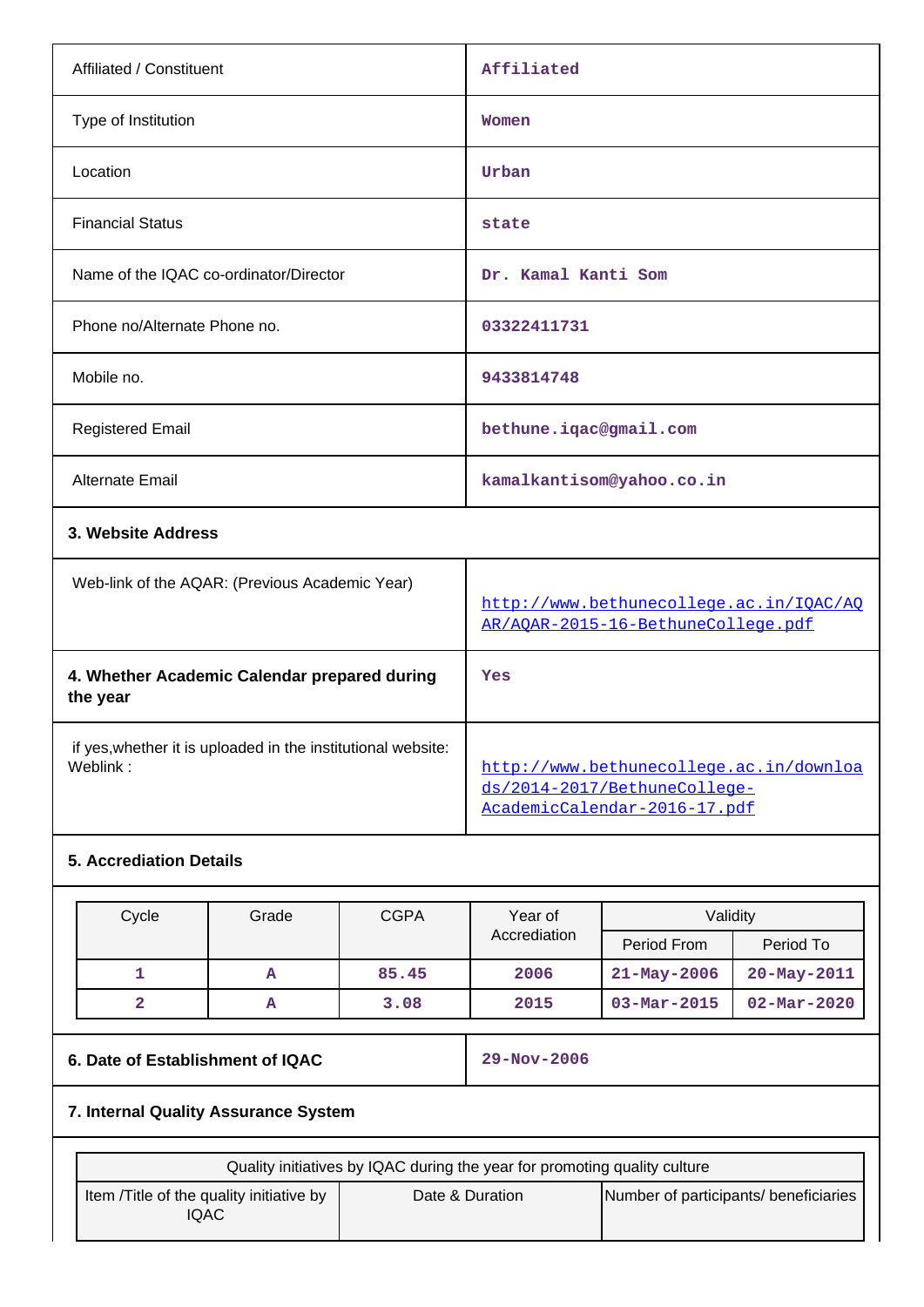| Annual meeting of First<br>year students with the<br>members of Bethune<br>College Sammilani | 14-Sep-2016<br>1                    | 263 |
|----------------------------------------------------------------------------------------------|-------------------------------------|-----|
| (Alumnae Association)                                                                        |                                     |     |
| Analysis of Students<br>feedback 2016-17                                                     | $23 - Ju1 - 2018$<br>$\overline{2}$ | 36  |
| Feedback from<br>Stakeholders- Parents'<br>Feedback- PTM- UG III +<br>UGII+ UG I             | $11 - Nov - 2016$<br>$\overline{2}$ | 629 |
| Feedback from<br>Stakeholders- Students'<br>Feedback- (UG III)                               | $03 - \text{Mar} - 2017$<br>1       | 336 |
| Result Consideration<br>Meeting and Result<br>Publication thereafter-<br>UG                  | $02 - \text{Mar} - 2017$<br>1       | 81  |
| Result Consideration<br>Meeting and Result<br>Publication thereafter -<br>UG                 | $31 - Jan - 2017$<br>1              | 79  |
| Result Consideration<br>Meeting and Result<br>Publication thereafter.<br>UG                  | 19-Dec-2016<br>1                    | 20  |
| Submission of<br>Institutional data to<br><b>AISHE</b>                                       | 28-Feb-2017<br>4                    | 5   |
| Orientation Programme for<br>Freshers at the beginning<br>of Academic Year                   | $11 - Ju1 - 2016$<br>1              | 451 |
| Meeting of Internal<br>Quality Assurance Cell                                                | 26-Apr-2017<br>1                    | 8   |
|                                                                                              | View File                           |     |

# **8. Provide the list of funds by Central/ State Government- UGC/CSIR/DST/DBT/ICMR/TEQIP/World Bank/CPE of UGC etc.**

| Institution/Departmen<br>t/Faculty | Scheme                                               | <b>Funding Agency</b>      | Year of award with<br>duration | Amount   |
|------------------------------------|------------------------------------------------------|----------------------------|--------------------------------|----------|
| Bethune College Development and    | Maintenance                                          | <b>RUSA</b>                | 2016<br>365                    | 9583334  |
| Bethune College                    | Development<br>Grants/ Non-<br>Development<br>Grants | <b>State</b><br>Government | 2016<br>365                    | 90139971 |
| Bethune College                    | Development<br>Grant                                 | <b>UGC</b>                 | 2016<br>365                    | 913409   |
|                                    | No Files Uploaded !!!                                |                            |                                |          |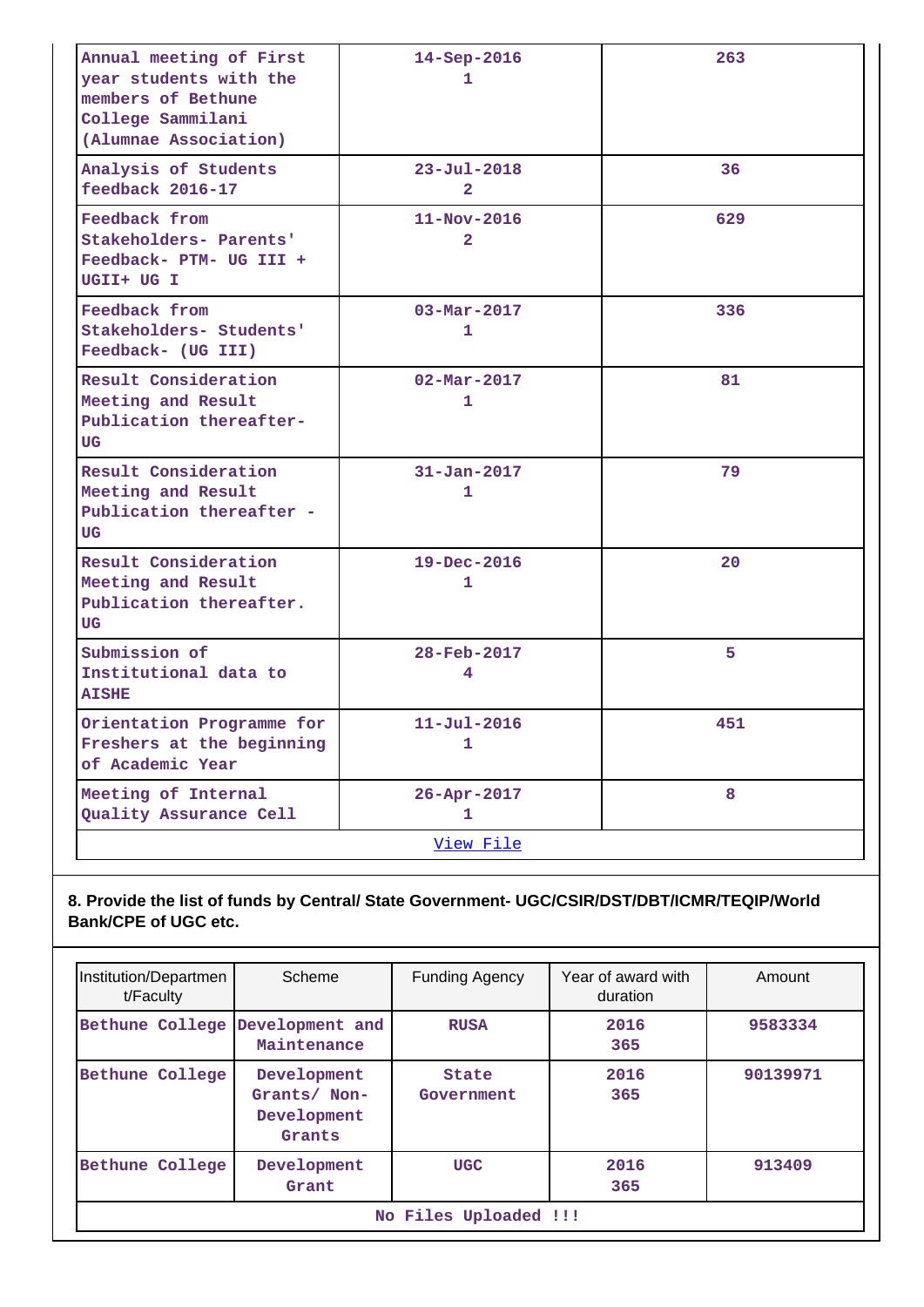| 9. Whether composition of IQAC as per latest<br><b>NAAC</b> guidelines:                                            | Yes              |
|--------------------------------------------------------------------------------------------------------------------|------------------|
| Upload latest notification of formation of IQAC                                                                    | <u>View File</u> |
| 10. Number of IQAC meetings held during the<br>year :                                                              | 1                |
| The minutes of IQAC meeting and compliances to the<br>decisions have been uploaded on the institutional<br>website | Yes              |
| Upload the minutes of meeting and action taken report                                                              | View File        |
| 11. Whether IQAC received funding from any of<br>the funding agency to support its activities<br>during the year?  | Yes              |
| If yes, mention the amount                                                                                         | 300000           |
| Year                                                                                                               | 2014             |

### **12. Significant contributions made by IQAC during the current year(maximum five bullets)**

**• Celebration of sesquicentennial Birth Anniversary celebration of Sister Nivedita • Supervision of CAS of faculty members • Students – Alumna yearly meet was initiated through Students activity cell in order to strengthen the bonding of the present students with alumna. • The IQAC reframed the Academic Calendar according to revised Calcutta University Academic Calendar. The College academic schedule was adjusted accordingly. • The IQAC promotes all academic and cocurricular activities in the college like Seminars, Memorial lectures, Invited lectures, departmental seminars, academic trips, outreach initiative etc for knowledge dissemination and quality enhancement throughout the academic session. A list is attached herewith. EXCEL FILE ATTACHED PARTA 12 List of seminars**

#### [View File](https://assessmentonline.naac.gov.in/public/Postacc/Contribution/6651_Contribution.xlsx)

**13. Plan of action chalked out by the IQAC in the beginning of the academic year towards Quality Enhancement and outcome achieved by the end of the academic year**

| Plan of Action                                                                                                                                                                                                       | Achivements/Outcomes                                                                                                                                                                                                                                                                           |  |
|----------------------------------------------------------------------------------------------------------------------------------------------------------------------------------------------------------------------|------------------------------------------------------------------------------------------------------------------------------------------------------------------------------------------------------------------------------------------------------------------------------------------------|--|
| The IQAC proposed to celebrate the<br>150th Birth Anniversary of Sister<br>Nivedita in a grand manner. Accordingly<br>proposal was sent to Higher Education<br>department and a committee for the same<br>was formed | Higher Education department accepted<br>the proposal and funds were released.<br>The 150th Birth Anniversary of Sister<br>Nivedita was celebrated through Series<br>of lectures, exhibition, Inter-college<br>competitions and other extension<br>activities for over a period of 3<br>months. |  |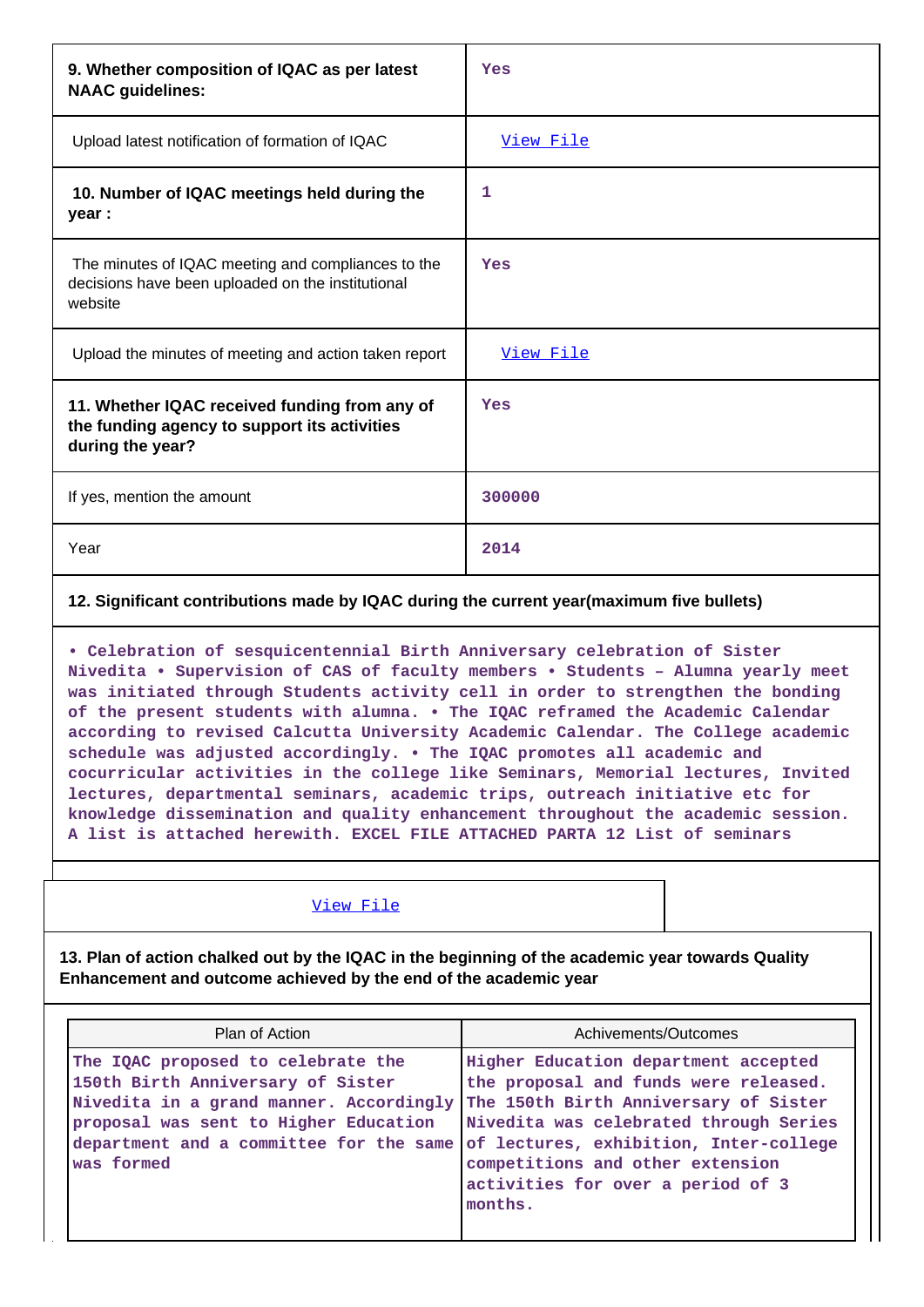| IQAC planned to impose the UGC the<br>guidelines regarding food served in<br>educational institutions.                                                                                                                                                                                                                                                                                                                                                                                                                                                                                                                                           | As per UGC guidelines, the college has<br>implemented a ban on junk food in the<br>college canteen, much to the<br>satisfaction of the guardians. Healthy<br>and hygienic food at a subsidized rate<br>is served.                                                                                                                                                                                                                                                                                                             |
|--------------------------------------------------------------------------------------------------------------------------------------------------------------------------------------------------------------------------------------------------------------------------------------------------------------------------------------------------------------------------------------------------------------------------------------------------------------------------------------------------------------------------------------------------------------------------------------------------------------------------------------------------|-------------------------------------------------------------------------------------------------------------------------------------------------------------------------------------------------------------------------------------------------------------------------------------------------------------------------------------------------------------------------------------------------------------------------------------------------------------------------------------------------------------------------------|
| IQAC promotes the Upliftment of Games<br>and sports facility and Students<br>participation in Annual Sports.                                                                                                                                                                                                                                                                                                                                                                                                                                                                                                                                     | With a view to the physical fitness of<br>students, the College has utilized RUSA<br>funds to provide a fully equipped<br>gymnasium with bi-cycle, agrometer,<br>twister and jogger. To encourage<br>Students participation in Annual<br>Sports, an eminent Sports personality<br>is invited as Guest of honour                                                                                                                                                                                                               |
| IOAC took initiatives to ensure the<br>timely publication of College Journal<br>and College Magazine                                                                                                                                                                                                                                                                                                                                                                                                                                                                                                                                             | The 3rd Volume of Peer Reviewed multi<br>disciplinary Academic Journal: Heritage<br>bearing ISSN No. 2349-9583 was<br>published in this Session. College<br>Magazine Adiganto (Nalini Das Special<br>Volume) was published                                                                                                                                                                                                                                                                                                    |
| The IQAC planned an up gradation of<br>College Website                                                                                                                                                                                                                                                                                                                                                                                                                                                                                                                                                                                           | The College Website was made more<br>informative, interactive and Student<br>friendly.                                                                                                                                                                                                                                                                                                                                                                                                                                        |
| The IQAC scrutinised and recommended<br>the applications of teachers for CAS.<br>After being approved by the screening<br>committee the proposals were forwarded<br>to Higher Education Department for<br>implementation of CAS.                                                                                                                                                                                                                                                                                                                                                                                                                 | 8 teachers were promoted to the next<br>stage through Career Advancement<br>Scheme. The promotion of 11 other<br>teachers was in the final stage of its<br>processing out of which 6 were for the<br>post of Associate Professor.                                                                                                                                                                                                                                                                                             |
| The IQAC emphasised on the construction Construction of Ladies Hostel at Salt<br>of Hostel and completion of College<br>Auditorium.                                                                                                                                                                                                                                                                                                                                                                                                                                                                                                              | Lake City, Sector I has begun. Earlier<br>the plan was sanctioned for G+5 storied<br>building, now it has been revised to G+<br>9 storied building. The hostel will be<br>able to accommodate approximately 210<br>students of which 30-40 seats will be<br>reserved for the PG students. The final<br>phase of work of the Auditorium is to<br>be completed very soon.                                                                                                                                                       |
| Keeping in mind the increased intake<br>capacity in different subjects and<br>introduction of new courses IQAC<br>proposed infrastructural expansion and<br>upgradation. A few proposals were made<br>: (i) Vertical extension of<br>Chandramukhi Bhavan and/or Kadambini<br>Bhavan, if structurally feasible. (ii)<br>A prayer cum Meditation Hall for staff<br>and students, (iii) A new Girls' Common<br>Room, (iv) A lift for Chandramukhi<br>Bhavan or Kadambini Bhavan. (v) a state Upgradation of Chemistry Laboratory is<br>of the art Seminar room (vi) Some extra<br>class rooms and laboratory<br>After successful implementation and | Deposit work of Nivedita Prayer Hall<br>and Girls' Common room was completed.<br>The Old Science Library was upgraded to<br>an air conditioned state of the art 50<br>seated seminar room. Construction of a<br>Lift at Kadambini Bhavan has been<br>initiated. Construction of light<br>vertical structure on the roof top of<br>Kadambini Bhavan has begun. The new<br>floor will accommodate seven to eight<br>new classrooms and a new laboratory.<br>on the verge of completion.<br>The second installment of RUSA grant |
| utilization of first instalment of RUSA                                                                                                                                                                                                                                                                                                                                                                                                                                                                                                                                                                                                          | amounting Rs. 95,83,334/- was released                                                                                                                                                                                                                                                                                                                                                                                                                                                                                        |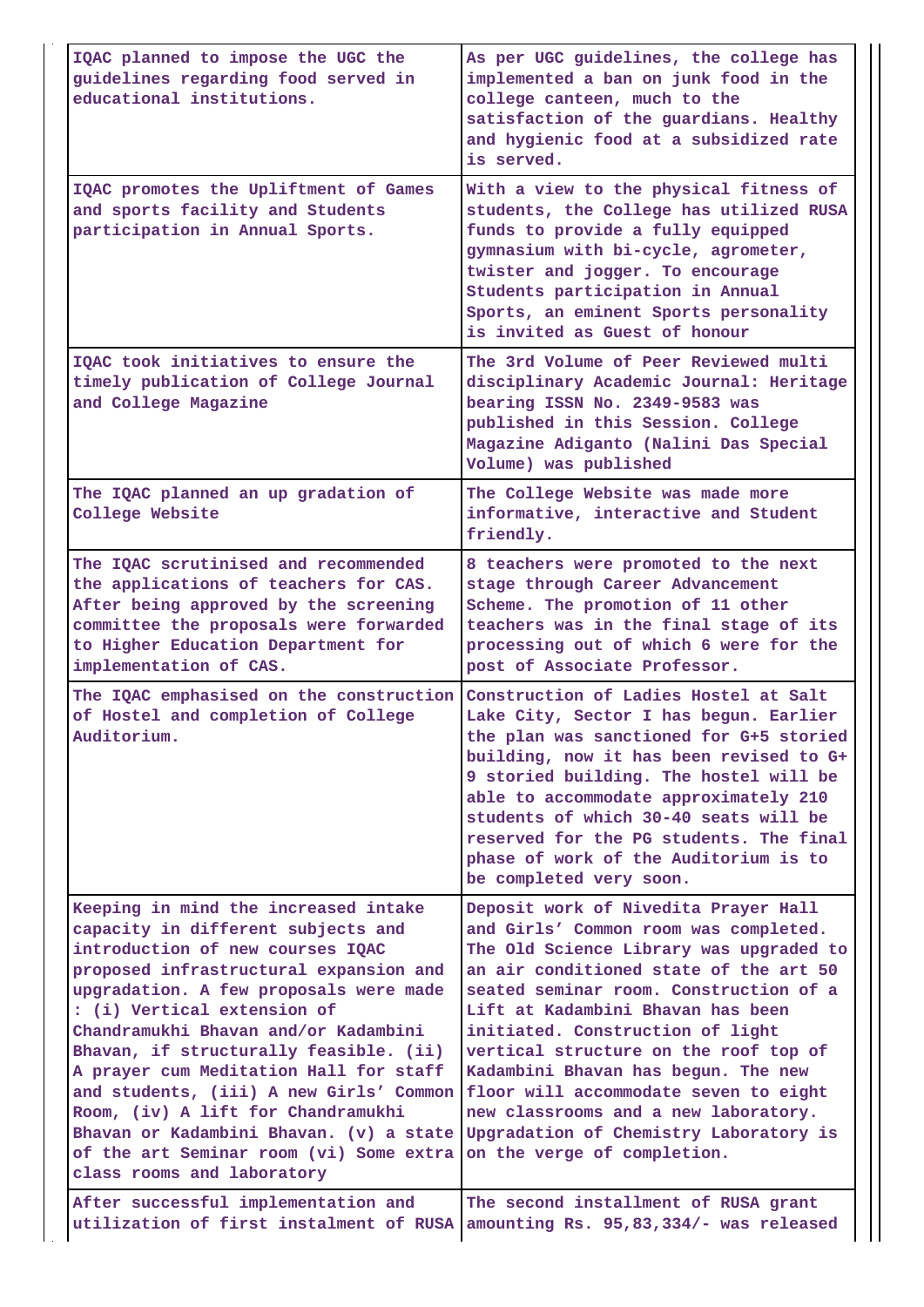| grant IQAC advised the Project<br>Monitoring Unit (PMU) to submit UC<br>within stipulated time and to send<br>proposal to RUSA for release of<br>remaining grant. | has been fully utilized for creation of<br>new facilities, Up-gradation of<br>existing facilities and procurement of<br>academic as well as infrastructural<br>facilities done.                                                                                                                                                                                                                                                                                                                                                                                                                                                                                                                                                                                                                                                                                                                                                      |  |  |
|-------------------------------------------------------------------------------------------------------------------------------------------------------------------|--------------------------------------------------------------------------------------------------------------------------------------------------------------------------------------------------------------------------------------------------------------------------------------------------------------------------------------------------------------------------------------------------------------------------------------------------------------------------------------------------------------------------------------------------------------------------------------------------------------------------------------------------------------------------------------------------------------------------------------------------------------------------------------------------------------------------------------------------------------------------------------------------------------------------------------|--|--|
|                                                                                                                                                                   | No Files Uploaded !!!                                                                                                                                                                                                                                                                                                                                                                                                                                                                                                                                                                                                                                                                                                                                                                                                                                                                                                                |  |  |
| 14. Whether AQAR was placed before statutory<br>body?                                                                                                             | Yes                                                                                                                                                                                                                                                                                                                                                                                                                                                                                                                                                                                                                                                                                                                                                                                                                                                                                                                                  |  |  |
| Name of Statutory Body                                                                                                                                            | <b>Meeting Date</b>                                                                                                                                                                                                                                                                                                                                                                                                                                                                                                                                                                                                                                                                                                                                                                                                                                                                                                                  |  |  |
| <b>IQAC</b>                                                                                                                                                       | 12-Sep-2020                                                                                                                                                                                                                                                                                                                                                                                                                                                                                                                                                                                                                                                                                                                                                                                                                                                                                                                          |  |  |
| 15. Whether NAAC/or any other accredited<br>body(s) visited IQAC or interacted with it to<br>assess the functioning?                                              | Yes                                                                                                                                                                                                                                                                                                                                                                                                                                                                                                                                                                                                                                                                                                                                                                                                                                                                                                                                  |  |  |
| Date of Visit                                                                                                                                                     | $01 - Dec - 2014$                                                                                                                                                                                                                                                                                                                                                                                                                                                                                                                                                                                                                                                                                                                                                                                                                                                                                                                    |  |  |
| 16. Whether institutional data submitted to<br><b>AISHE:</b>                                                                                                      | Yes                                                                                                                                                                                                                                                                                                                                                                                                                                                                                                                                                                                                                                                                                                                                                                                                                                                                                                                                  |  |  |
| Year of Submission                                                                                                                                                | 2017                                                                                                                                                                                                                                                                                                                                                                                                                                                                                                                                                                                                                                                                                                                                                                                                                                                                                                                                 |  |  |
| Date of Submission                                                                                                                                                | 28-Feb-2017                                                                                                                                                                                                                                                                                                                                                                                                                                                                                                                                                                                                                                                                                                                                                                                                                                                                                                                          |  |  |
| 17. Does the Institution have Management<br><b>Information System?</b>                                                                                            | Yes                                                                                                                                                                                                                                                                                                                                                                                                                                                                                                                                                                                                                                                                                                                                                                                                                                                                                                                                  |  |  |
| If yes, give a brief descripiton and a list of modules<br>currently operational (maximum 500 words)                                                               | Administration . All dealings of<br>student section (including the whole<br>admission procedure, university<br>registration, and form fill up) are<br>computerized. . Students database are<br>digitally maintained by student<br>counselling cell. . Faculty database<br>are also computerized. . The IQAC<br>arranges for uploading of the All India<br>Survey of Higher Education (AISHE) data<br>to the MHRD portal. . There is a<br>Central Computer Centre with 20<br>computers having internet connectivity<br>. College Office and each Department<br>has internet facility. . All teaching,<br>nonteaching staff of the college can<br>avail internet facility during<br>collegehour. . Teachers and students<br>can also avail internet facility from<br>browsing centres in library. Teaching<br>Learning Teachers are using softwares<br>like Beamer, SPSS, Mathematica, Oracle<br>, irisintelispace software, Microsoft |  |  |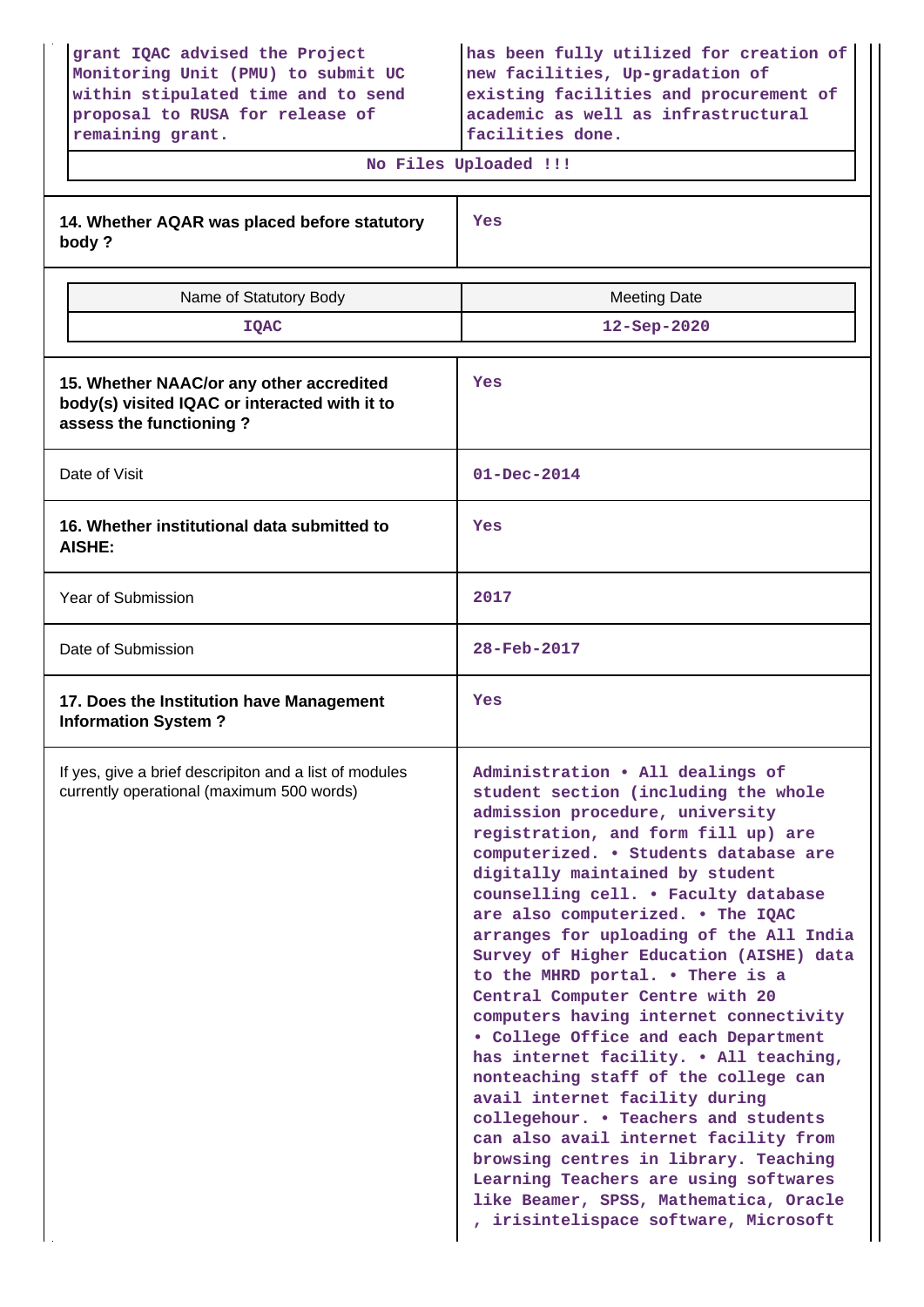**Excel for statistical analysis, RDBMS for practical database creation of computer sc etc. Finance and Accounts • ebilling, epradan, COSA and HRMS module of IFMS is being used for dealing of financial matters and salary of staff. Student Admission and Support • All dealings of student section (including the admission procedure, university registration, and form fill up) are computerized. • Students database are maintained by student counselling/activity cell. Library • Book search, issue and return systems are fully computerized with the help of OPAC and LEASE 4.0. • Recent upgrading to LIBSYS7.0 was done • INFLIBNETNLIST program is used for Electronic Resource Package of ejournals. • Adequate number of computers with Internet Service • All the departments of the College are connected through LAN with Library software • Institutional Repository is maintained using Dspace software. • Digital Lab and Server room in Library Examination • Examination related activities, such as university registration form fillup etc. are computerized. • Tabulation and framing of mark sheets are done digitally. Examination results are also preserved digitally.**

# **Part B**

### **CRITERION I – CURRICULAR ASPECTS**

#### **1.1 – Curriculum Planning and Implementation**

 1.1.1 – Institution has the mechanism for well planned curriculum delivery and documentation. Explain in 500 words

 **The college in its sincere endeavour to ensure effective curriculum delivery has undertaken the following steps:- Syllabus distribution is done at the beginning of each academic session at the departmental level and given to students in advance. Academic modules are submitted by teachers at the beginning of each session. Record of Syllabus covered by each teacher in each term i.e., Pre- Puja Vacation and Post- Puja Vacation is maintained. Regular classes (theory and practical), Tutorials and Remedial Classes are conducted for the benefit of students. Student Mentoring is followed to enhance student's overall understanding of the syllabus. Invited lectures, Memorial Lectures, Seminars and Conferences, Students' Seminars, Academic Tours and Excursions are conducted to enrich the academic quality of the College. Part time teachers, guest teachers and fellows are recruited by the college to ensure successful completion of the syllabus both at the UG and PG level. Every department has a well- stocked seminar library to cater to the needs of the students. Use of audio-visual aids, PowerPoint presentations, screening of films for effective curriculum delivery are followed by teachers for the benefit of students. Round the year evaluation of students' performance through assignments, mid-term**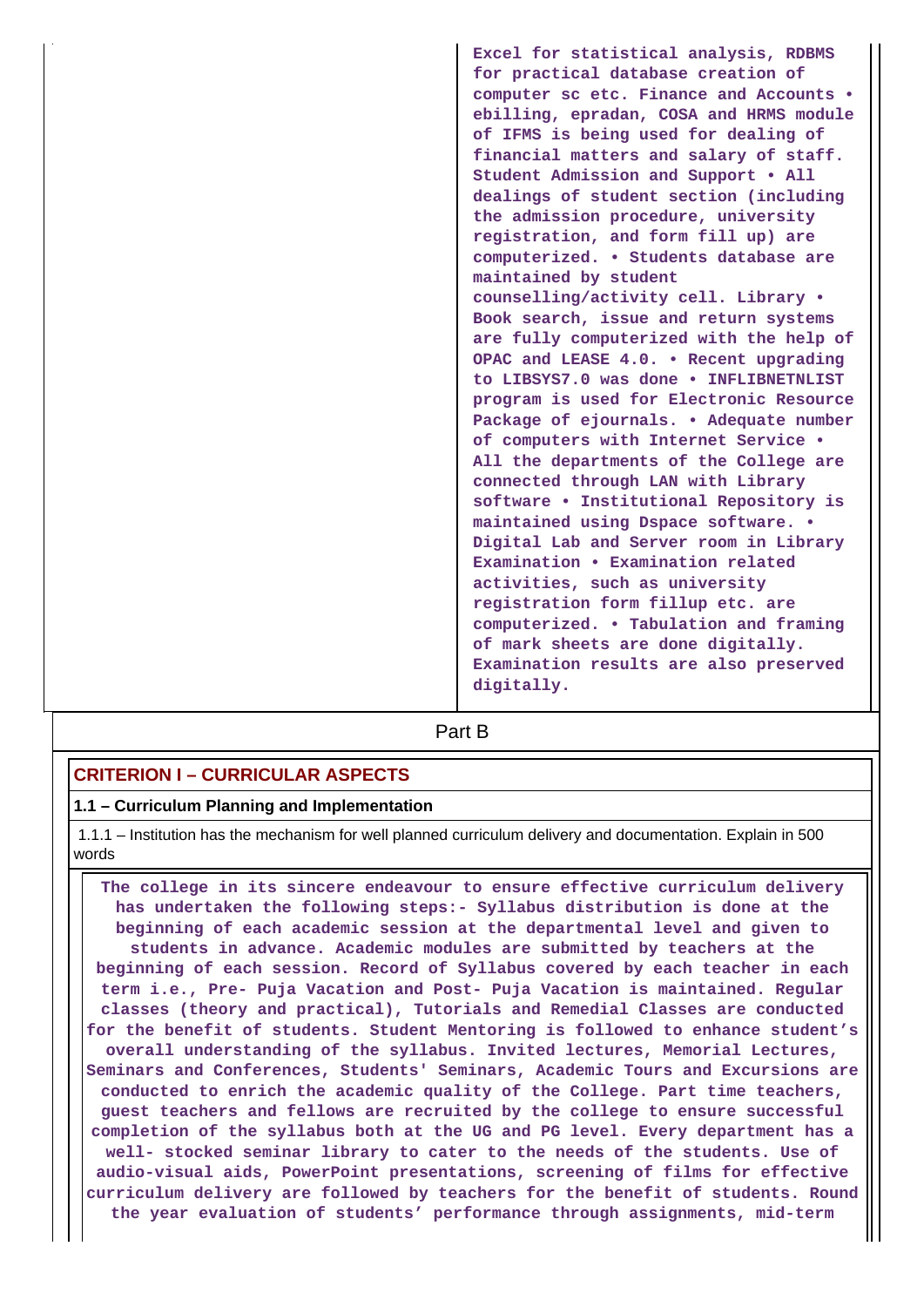| examination and test examination are conducted by all departments. Regular<br>meeting of Heads of the departments with the Head of the Institution are held<br>to discuss academic discourse of the session and results of Honours as well as<br>general subjects of a student. Academic audit is conducted by IQAC to maintain<br>standards of curriculum delivery. All the above -mentioned points are well<br>documented at the departmental level. |  |                                                                                                                                          |          |                                                                 |                             |
|--------------------------------------------------------------------------------------------------------------------------------------------------------------------------------------------------------------------------------------------------------------------------------------------------------------------------------------------------------------------------------------------------------------------------------------------------------|--|------------------------------------------------------------------------------------------------------------------------------------------|----------|-----------------------------------------------------------------|-----------------------------|
| 1.1.2 - Certificate/ Diploma Courses introduced during the academic year                                                                                                                                                                                                                                                                                                                                                                               |  |                                                                                                                                          |          |                                                                 |                             |
| Certificate<br>Diploma Courses                                                                                                                                                                                                                                                                                                                                                                                                                         |  | Dates of<br>Introduction                                                                                                                 | Duration | Focus on employ<br>ability/entreprene<br>urship                 | <b>Skill</b><br>Development |
| <b>NIL</b><br><b>NIL</b>                                                                                                                                                                                                                                                                                                                                                                                                                               |  | 30/06/2017                                                                                                                               | 0        | NA                                                              | NA                          |
| 1.2 - Academic Flexibility                                                                                                                                                                                                                                                                                                                                                                                                                             |  |                                                                                                                                          |          |                                                                 |                             |
| 1.2.1 - New programmes/courses introduced during the academic year                                                                                                                                                                                                                                                                                                                                                                                     |  |                                                                                                                                          |          |                                                                 |                             |
| Programme/Course                                                                                                                                                                                                                                                                                                                                                                                                                                       |  | Programme Specialization                                                                                                                 |          | Dates of Introduction                                           |                             |
| <b>BA</b>                                                                                                                                                                                                                                                                                                                                                                                                                                              |  | <b>NA</b>                                                                                                                                |          | 30/06/2017                                                      |                             |
|                                                                                                                                                                                                                                                                                                                                                                                                                                                        |  | No file uploaded.                                                                                                                        |          |                                                                 |                             |
| 1.2.2 - Programmes in which Choice Based Credit System (CBCS)/Elective course system implemented at the<br>affiliated Colleges (if applicable) during the academic year.                                                                                                                                                                                                                                                                               |  |                                                                                                                                          |          |                                                                 |                             |
| Name of programmes adopting<br><b>CBCS</b>                                                                                                                                                                                                                                                                                                                                                                                                             |  | Programme Specialization                                                                                                                 |          | Date of implementation of<br><b>CBCS/Elective Course System</b> |                             |
| <b>BA</b>                                                                                                                                                                                                                                                                                                                                                                                                                                              |  | <b>NA</b>                                                                                                                                |          | 30/06/2017                                                      |                             |
| 1.2.3 - Students enrolled in Certificate/ Diploma Courses introduced during the year                                                                                                                                                                                                                                                                                                                                                                   |  |                                                                                                                                          |          |                                                                 |                             |
| Certificate<br>Diploma Course                                                                                                                                                                                                                                                                                                                                                                                                                          |  |                                                                                                                                          |          |                                                                 |                             |
| <b>Number of Students</b>                                                                                                                                                                                                                                                                                                                                                                                                                              |  | 0                                                                                                                                        |          | 0                                                               |                             |
| 1.3 - Curriculum Enrichment                                                                                                                                                                                                                                                                                                                                                                                                                            |  |                                                                                                                                          |          |                                                                 |                             |
| 1.3.1 – Value-added courses imparting transferable and life skills offered during the year                                                                                                                                                                                                                                                                                                                                                             |  |                                                                                                                                          |          |                                                                 |                             |
| <b>Value Added Courses</b>                                                                                                                                                                                                                                                                                                                                                                                                                             |  | Date of Introduction                                                                                                                     |          | Number of Students Enrolled                                     |                             |
| 1. One-year Certificate<br>Course in Ethics and<br>Value Education for first<br>year students                                                                                                                                                                                                                                                                                                                                                          |  | 416<br>07/09/2016                                                                                                                        |          |                                                                 |                             |
| 2. Two-years Certificate<br>Course in Computer<br>Applications conducted by<br>Webel Informatics,<br>Bethune College Centre                                                                                                                                                                                                                                                                                                                            |  | 12/07/2016                                                                                                                               |          | 232                                                             |                             |
|                                                                                                                                                                                                                                                                                                                                                                                                                                                        |  | View File                                                                                                                                |          |                                                                 |                             |
| 1.3.2 - Field Projects / Internships under taken during the year                                                                                                                                                                                                                                                                                                                                                                                       |  |                                                                                                                                          |          |                                                                 |                             |
| Project/Programme Title                                                                                                                                                                                                                                                                                                                                                                                                                                |  | Programme Specialization                                                                                                                 |          | No. of students enrolled for Field<br>Projects / Internships    |                             |
| <b>BSC</b>                                                                                                                                                                                                                                                                                                                                                                                                                                             |  | "An Educational Tour to<br>Study the Floral<br>Biodiversity of<br>Darjeeling and Adjoining<br>Areas and Collection of<br>Angiosperms" by |          | 18                                                              |                             |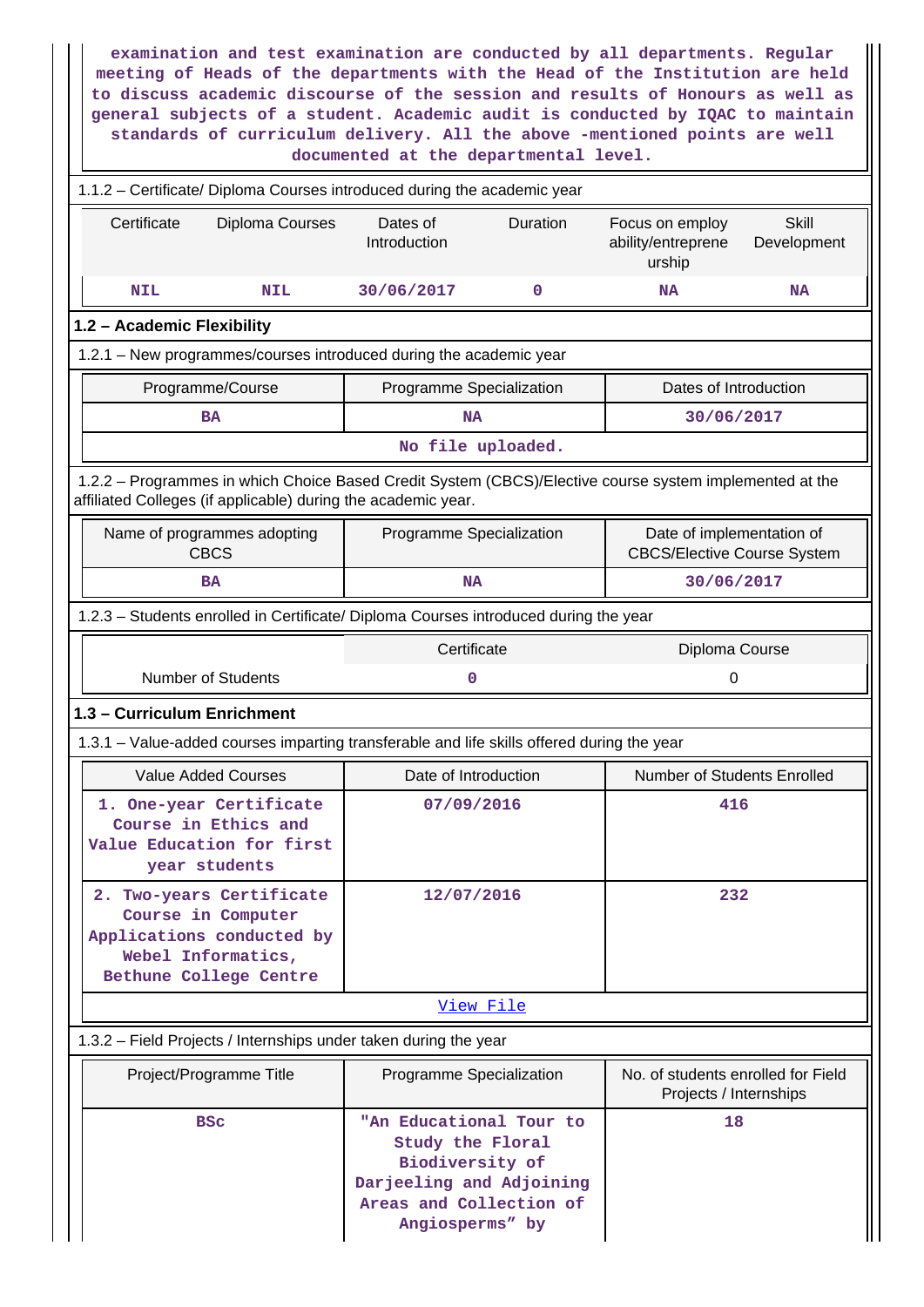|                       | Department of Botany on<br>03.11.2016 to 08.11.2016                                                                                                                                                            |     |  |
|-----------------------|----------------------------------------------------------------------------------------------------------------------------------------------------------------------------------------------------------------|-----|--|
| MSC                   | <i>NExcursion and Industrial</i><br>Visit to India Power<br>Corporation Ltd.,<br>Dishergarh, Asansol" by<br>Department of Psychology<br>on 23.11.2016                                                          | 10  |  |
| <b>BSC</b>            | "Rearing and Management<br>of Poultry Breeds" at<br>Paschim Banga Poultry<br>Mela, Kolkata by<br>Department of Zoology on<br>10.02.2017                                                                        | 30  |  |
| MSC                   | "Coastal and forest<br>ecosystem biodiversity<br>study at Chandipore<br>coastal zone on the Bay<br>of Bengal and Kuldiha<br>Wildlife Sanctuary" by<br>Department of Zoology on<br>12.02.2017                   | 19  |  |
| MSC                   | "An Educational Tour to<br>Study the Floral<br>Biodiversity of<br>Kalimpong, Dooars, and<br>Adjoining Areas and<br>Collection of<br>Angiosperms" by the<br>department of Botany on<br>26.02.2017 to 04.03.2017 | 21  |  |
| <b>BSC</b>            | "An Educational Trip to<br>Central National Herbaria<br>and A.J.C. Bose Botanic<br>Garden" by the department<br>of Botany on 04.03.2017                                                                        | 50  |  |
| <b>BSC</b>            | "Study of Study on<br>Fossils and Reptiles at<br>Alipore Zoo and Indian<br>museum" by the department<br>of Zoology on 07.03.2017                                                                               | 30  |  |
|                       | View File                                                                                                                                                                                                      |     |  |
| 1.4 - Feedback System | 1.4.1 – Whether structured feedback received from all the stakeholders.                                                                                                                                        |     |  |
| <b>Students</b>       |                                                                                                                                                                                                                | Yes |  |
| <b>Teachers</b>       |                                                                                                                                                                                                                | No  |  |
| Employers             |                                                                                                                                                                                                                | No  |  |
| Alumni                |                                                                                                                                                                                                                | No  |  |
| Parents               |                                                                                                                                                                                                                | Yes |  |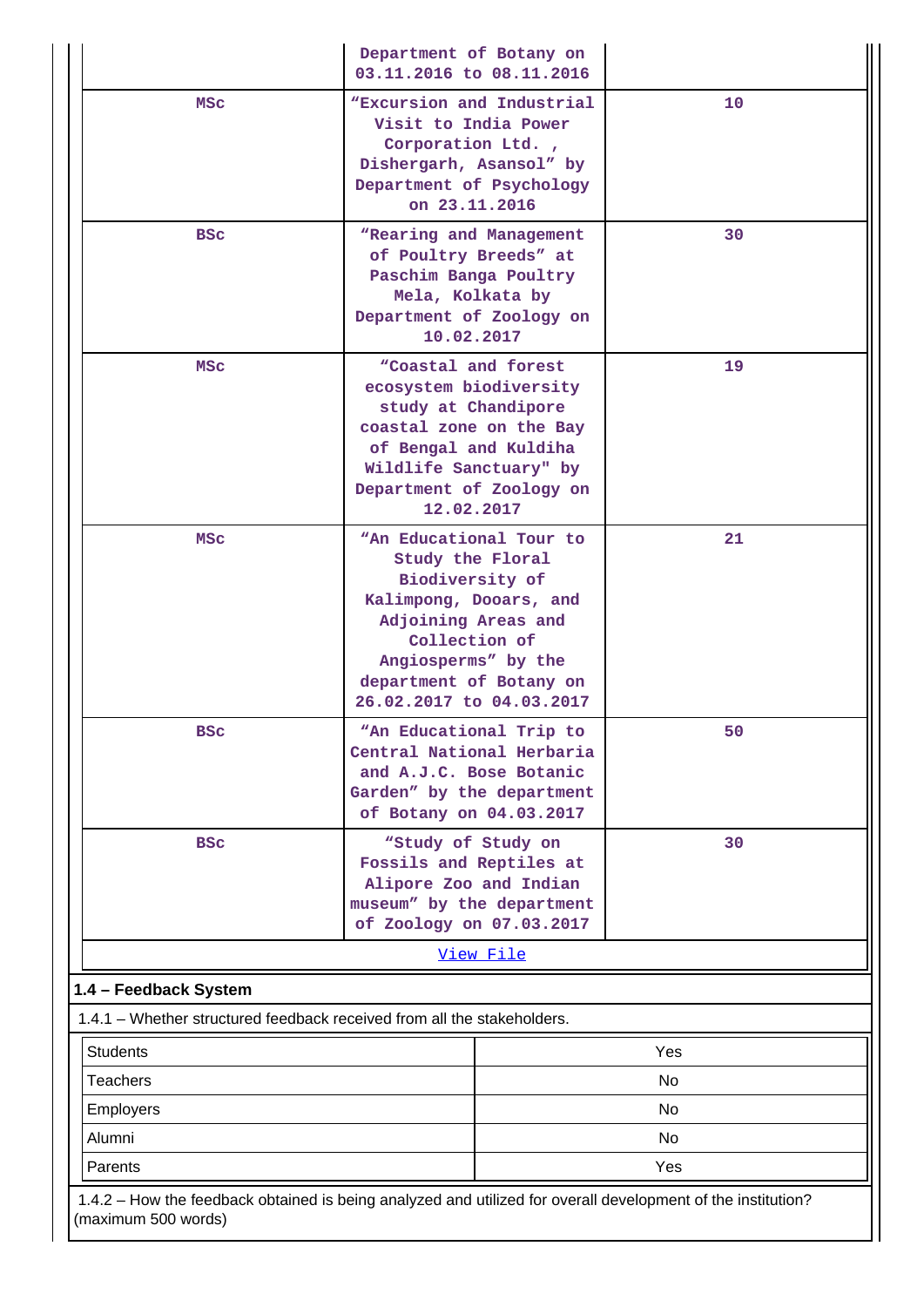#### Feedback Obtained

**Analysis of Students' Feedback (2016-17) During the 2016-17 session, 336 outgoing students of third year gave feedback on various parameters. All students were happy with the secure, peaceful and apolitical environment of the college. Students were highly satisfied with the standard and quality of teaching, evaluation and mentoring outside classroom. Feedbacks from the students of a few Science departments suggest that better equipments are required in the laboratories. Action Taken: Funds were allotted centrally for purchase of required laboratory equipments and books in each department. Students were also happy with the encouragement given to the sports and cocurricular activities, especially the inter-college events organised by the college to mark the Sesquicentennial Birth Anniversary of Sister Nivedita which gave students that scope to participate in quiz, essay writing, poster making and other cultural events. Some students have requested for more advanced common room facilities. Action taken: Construction of the Nivedita Prayer Hall cum classroom for the students is under progress. With a view to the physical fitness of students, the College has also utilized RUSA funds to provide a fully equipped gymnasium with bi-cycle, agrometer, twister and jogger. The students highly rated the authority's concern about the grievance redress mechanism and the welfare needs of the students. Action Taken: Keeping in mind the diverse needs of all stakeholders, the College has undertaken the construction of a lift at Kadambini Bhavan. Besides, one classroom is being upgraded to create a state of the art Seminar Room. Analysis and Utilization of Parents' Feedback (2016-17) Approximately 629 parents attended the parentteacher meetings, held throughout the entire academic session in all the departments. Those parents, who could not attend the same, especially outstation parents, gave their valuable feedback through telephonic conversation with the Head of the concerned departments. The parents find the meeting with departmental teachers to be very fruitful in understanding the progress of their daughters in academic and other activities .The parents have expressed their satisfaction regarding the teaching-learning process, the concern of the college and the departments regarding the overall development of their wards, discipline and security within the campus. Parents of outstation candidates have requested for hostel facilities for the students. All parents were found to be very appreciative of the fact that their wards can avail enough relevant reference books from both the central library of the college and the concerned departmental libraries. Parents whose daughters were pointed out as weak in studies or poor in class attendance, assured that they will take care of the matters. Parents expressed satisfaction regarding the availability of healthy and hygienic food at the college canteen at a subsidised rate. Action Taken: To enhance security CCTV surveillance is operational within campus since 2014. Hostel construction has started at Salt lake. As per UGC guidelines, the college has implemented a ban on junk food in the college canteen, much to the satisfaction of the guardians.**

## **CRITERION II – TEACHING- LEARNING AND EVALUATION**

### **2.1 – Student Enrolment and Profile**

#### 2.1.1 – Demand Ratio during the year

| Name of the<br>Programme | Programme<br>Specialization | Number of seats<br>available | Number of<br>Application received | <b>Students Enrolled</b> |
|--------------------------|-----------------------------|------------------------------|-----------------------------------|--------------------------|
| <b>BA</b>                | Bengali Hons.               | 36                           | 511                               | 34                       |
| <b>BA</b>                | English Hons.               | 46                           | 1524                              | 45                       |
| <b>BA</b>                | Philosophy<br>Hons.         | 36                           | 214                               | 21                       |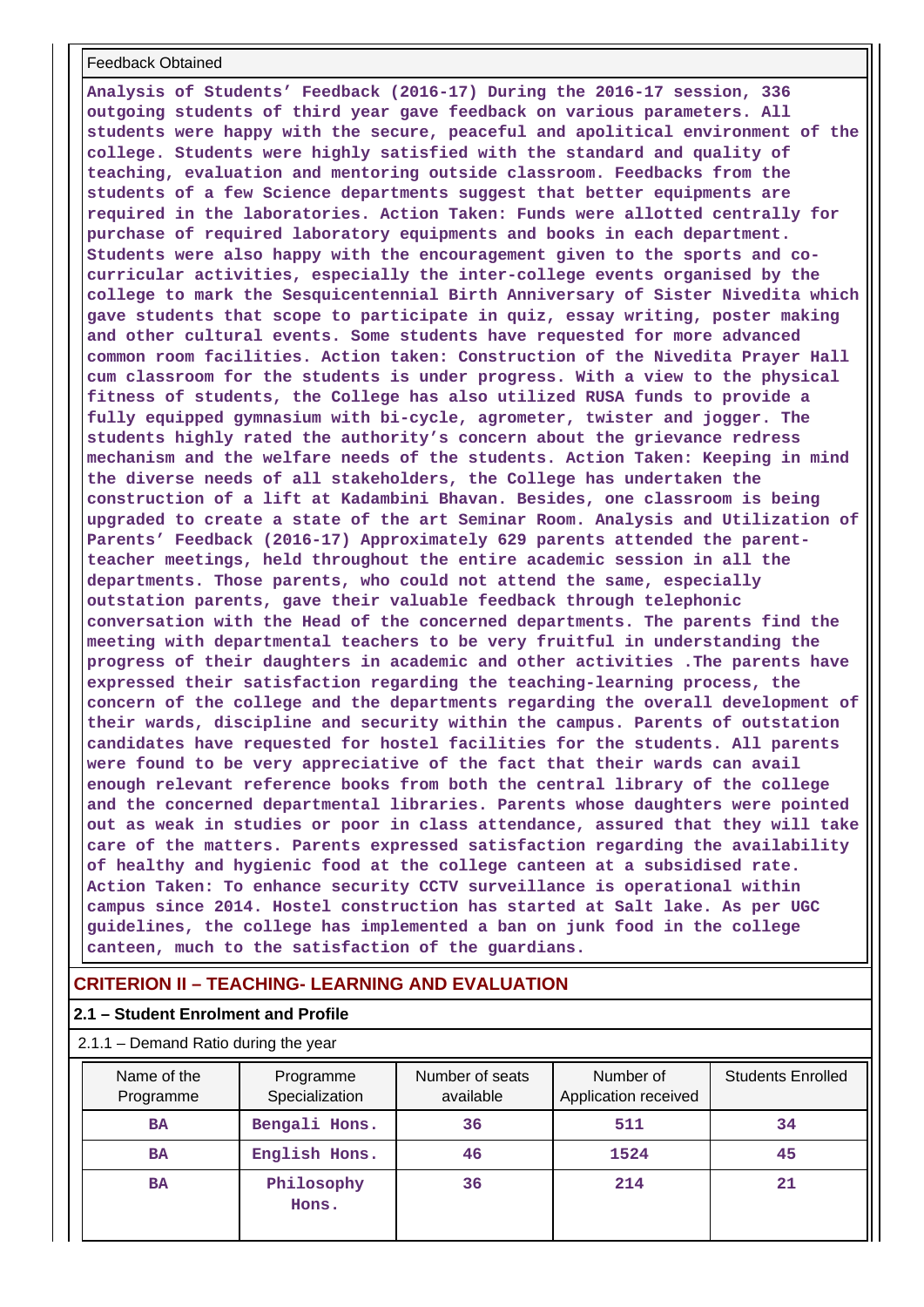| <b>BA</b>                                                                                                                                                                                                                                                                                                                                                                                                                                                                                                                                                                                                                                                                                                                                                                                                                                                                                                                                                                                                                                                                                                                                                                                                                                                                                 | Hindi Hons.                                                                                                                                                                                                                      |                                                | 20                                                                                               | 57                                                                                                         | 17                                 |  |  |  |
|-------------------------------------------------------------------------------------------------------------------------------------------------------------------------------------------------------------------------------------------------------------------------------------------------------------------------------------------------------------------------------------------------------------------------------------------------------------------------------------------------------------------------------------------------------------------------------------------------------------------------------------------------------------------------------------------------------------------------------------------------------------------------------------------------------------------------------------------------------------------------------------------------------------------------------------------------------------------------------------------------------------------------------------------------------------------------------------------------------------------------------------------------------------------------------------------------------------------------------------------------------------------------------------------|----------------------------------------------------------------------------------------------------------------------------------------------------------------------------------------------------------------------------------|------------------------------------------------|--------------------------------------------------------------------------------------------------|------------------------------------------------------------------------------------------------------------|------------------------------------|--|--|--|
| <b>BA</b>                                                                                                                                                                                                                                                                                                                                                                                                                                                                                                                                                                                                                                                                                                                                                                                                                                                                                                                                                                                                                                                                                                                                                                                                                                                                                 | History Hons.                                                                                                                                                                                                                    |                                                | 36                                                                                               | 387                                                                                                        | 34                                 |  |  |  |
| <b>BA</b>                                                                                                                                                                                                                                                                                                                                                                                                                                                                                                                                                                                                                                                                                                                                                                                                                                                                                                                                                                                                                                                                                                                                                                                                                                                                                 | Political Sc.<br>Hons.                                                                                                                                                                                                           |                                                | 36                                                                                               | 361                                                                                                        | 26                                 |  |  |  |
| <b>BA</b>                                                                                                                                                                                                                                                                                                                                                                                                                                                                                                                                                                                                                                                                                                                                                                                                                                                                                                                                                                                                                                                                                                                                                                                                                                                                                 | Sanskrit Hons.                                                                                                                                                                                                                   |                                                | 40                                                                                               | 109                                                                                                        | 26                                 |  |  |  |
| <b>BA</b>                                                                                                                                                                                                                                                                                                                                                                                                                                                                                                                                                                                                                                                                                                                                                                                                                                                                                                                                                                                                                                                                                                                                                                                                                                                                                 | Psychology<br>Hons. $(B.A.)$                                                                                                                                                                                                     |                                                | 19                                                                                               | 474                                                                                                        | 19                                 |  |  |  |
| <b>BSC</b>                                                                                                                                                                                                                                                                                                                                                                                                                                                                                                                                                                                                                                                                                                                                                                                                                                                                                                                                                                                                                                                                                                                                                                                                                                                                                | Psychology<br>Hons. (B.Sc.)                                                                                                                                                                                                      |                                                | 19                                                                                               | 498                                                                                                        | 19                                 |  |  |  |
| <b>BSC</b>                                                                                                                                                                                                                                                                                                                                                                                                                                                                                                                                                                                                                                                                                                                                                                                                                                                                                                                                                                                                                                                                                                                                                                                                                                                                                | Economics Hons.                                                                                                                                                                                                                  |                                                | 36                                                                                               | 329                                                                                                        | 32                                 |  |  |  |
|                                                                                                                                                                                                                                                                                                                                                                                                                                                                                                                                                                                                                                                                                                                                                                                                                                                                                                                                                                                                                                                                                                                                                                                                                                                                                           |                                                                                                                                                                                                                                  |                                                | View File                                                                                        |                                                                                                            |                                    |  |  |  |
| 2.2 - Catering to Student Diversity                                                                                                                                                                                                                                                                                                                                                                                                                                                                                                                                                                                                                                                                                                                                                                                                                                                                                                                                                                                                                                                                                                                                                                                                                                                       |                                                                                                                                                                                                                                  |                                                |                                                                                                  |                                                                                                            |                                    |  |  |  |
| 2.2.1 - Student - Full time teacher ratio (current year data)                                                                                                                                                                                                                                                                                                                                                                                                                                                                                                                                                                                                                                                                                                                                                                                                                                                                                                                                                                                                                                                                                                                                                                                                                             |                                                                                                                                                                                                                                  |                                                |                                                                                                  |                                                                                                            |                                    |  |  |  |
| Year                                                                                                                                                                                                                                                                                                                                                                                                                                                                                                                                                                                                                                                                                                                                                                                                                                                                                                                                                                                                                                                                                                                                                                                                                                                                                      | Number of<br>Number of<br>Number of<br>students enrolled<br>students enrolled<br>fulltime teachers<br>in the institution<br>in the institution<br>available in the<br>(UG)<br>(PG)<br>institution<br>teaching only UG<br>courses |                                                | Number of<br>fulltime teachers<br>available in the<br>institution<br>teaching only PG<br>courses | Number of<br>teachers<br>teaching both UG<br>and PG courses                                                |                                    |  |  |  |
| 2016                                                                                                                                                                                                                                                                                                                                                                                                                                                                                                                                                                                                                                                                                                                                                                                                                                                                                                                                                                                                                                                                                                                                                                                                                                                                                      | 1236                                                                                                                                                                                                                             | 211                                            | 47                                                                                               | 3                                                                                                          | 46                                 |  |  |  |
| 2.3 - Teaching - Learning Process                                                                                                                                                                                                                                                                                                                                                                                                                                                                                                                                                                                                                                                                                                                                                                                                                                                                                                                                                                                                                                                                                                                                                                                                                                                         |                                                                                                                                                                                                                                  |                                                |                                                                                                  |                                                                                                            |                                    |  |  |  |
| learning resources etc. (current year data)                                                                                                                                                                                                                                                                                                                                                                                                                                                                                                                                                                                                                                                                                                                                                                                                                                                                                                                                                                                                                                                                                                                                                                                                                                               |                                                                                                                                                                                                                                  |                                                |                                                                                                  | 2.3.1 - Percentage of teachers using ICT for effective teaching with Learning Management Systems (LMS), E- |                                    |  |  |  |
| Number of<br><b>Teachers on Roll</b>                                                                                                                                                                                                                                                                                                                                                                                                                                                                                                                                                                                                                                                                                                                                                                                                                                                                                                                                                                                                                                                                                                                                                                                                                                                      | Number of<br>teachers using<br>ICT (LMS, e-<br>Resources)                                                                                                                                                                        | <b>ICT Tools and</b><br>resources<br>available | Number of ICT<br>enabled<br>Classrooms                                                           | Numberof smart<br>classrooms                                                                               | E-resources and<br>techniques used |  |  |  |
| 96                                                                                                                                                                                                                                                                                                                                                                                                                                                                                                                                                                                                                                                                                                                                                                                                                                                                                                                                                                                                                                                                                                                                                                                                                                                                                        | 65                                                                                                                                                                                                                               | 171                                            | 14                                                                                               | $\overline{\mathbf{2}}$                                                                                    | 13                                 |  |  |  |
|                                                                                                                                                                                                                                                                                                                                                                                                                                                                                                                                                                                                                                                                                                                                                                                                                                                                                                                                                                                                                                                                                                                                                                                                                                                                                           |                                                                                                                                                                                                                                  | View File of ICT Tools and resources           |                                                                                                  |                                                                                                            |                                    |  |  |  |
|                                                                                                                                                                                                                                                                                                                                                                                                                                                                                                                                                                                                                                                                                                                                                                                                                                                                                                                                                                                                                                                                                                                                                                                                                                                                                           |                                                                                                                                                                                                                                  |                                                |                                                                                                  | View File of E-resources and techniques used                                                               |                                    |  |  |  |
|                                                                                                                                                                                                                                                                                                                                                                                                                                                                                                                                                                                                                                                                                                                                                                                                                                                                                                                                                                                                                                                                                                                                                                                                                                                                                           |                                                                                                                                                                                                                                  |                                                |                                                                                                  |                                                                                                            |                                    |  |  |  |
| 2.3.2 - Students mentoring system available in the institution? Give details. (maximum 500 words)<br>Mentoring in the institution is done sometimes formally and more often in an informal way. The College and its<br>teachers are always ready to take care of the students at any kind of need. Most departments maintain a record<br>of mentoring. The students are generally divided into certain groups and each departmental teacher is assigned<br>with the role of a mentor for a particular group of students maintaining the teacher -student ratio. For example, if<br>there are 30 students in a particular department and the department has 5 teachers, then 6 students are<br>assigned to a particular mentor. The academic, co-curricular, extra – curricular matters and physical as well as<br>mental well being of those students are looked after by the assigned mentor. Teachers try to guide the students<br>in case of their queries regarding the future prospect of various courses and jobs. Students also find it easier to<br>discuss with teachers any particular doubt about their syllabus. Outside the department, students are also under<br>continuous mentoring of teachers of Students' activity cell, Career Counselling Cell, Cultural committee, |                                                                                                                                                                                                                                  |                                                |                                                                                                  |                                                                                                            |                                    |  |  |  |

Students' Aid etc. throughout their span in the College. The Principal addresses Freshers during Orientation Programme. Every year Principal madam confidentially interacts with the final year students of each department to gain knowledge about their experience in the college and problems faced, if any, and other issues. Holistically taken each and every student is under the mentorship of Teachers within and outside the department.

| Number of students enrolled in the<br>institution | Number of fulltime teachers | Mentor: Mentee Ratio |
|---------------------------------------------------|-----------------------------|----------------------|
| 1447                                              |                             | 1:15                 |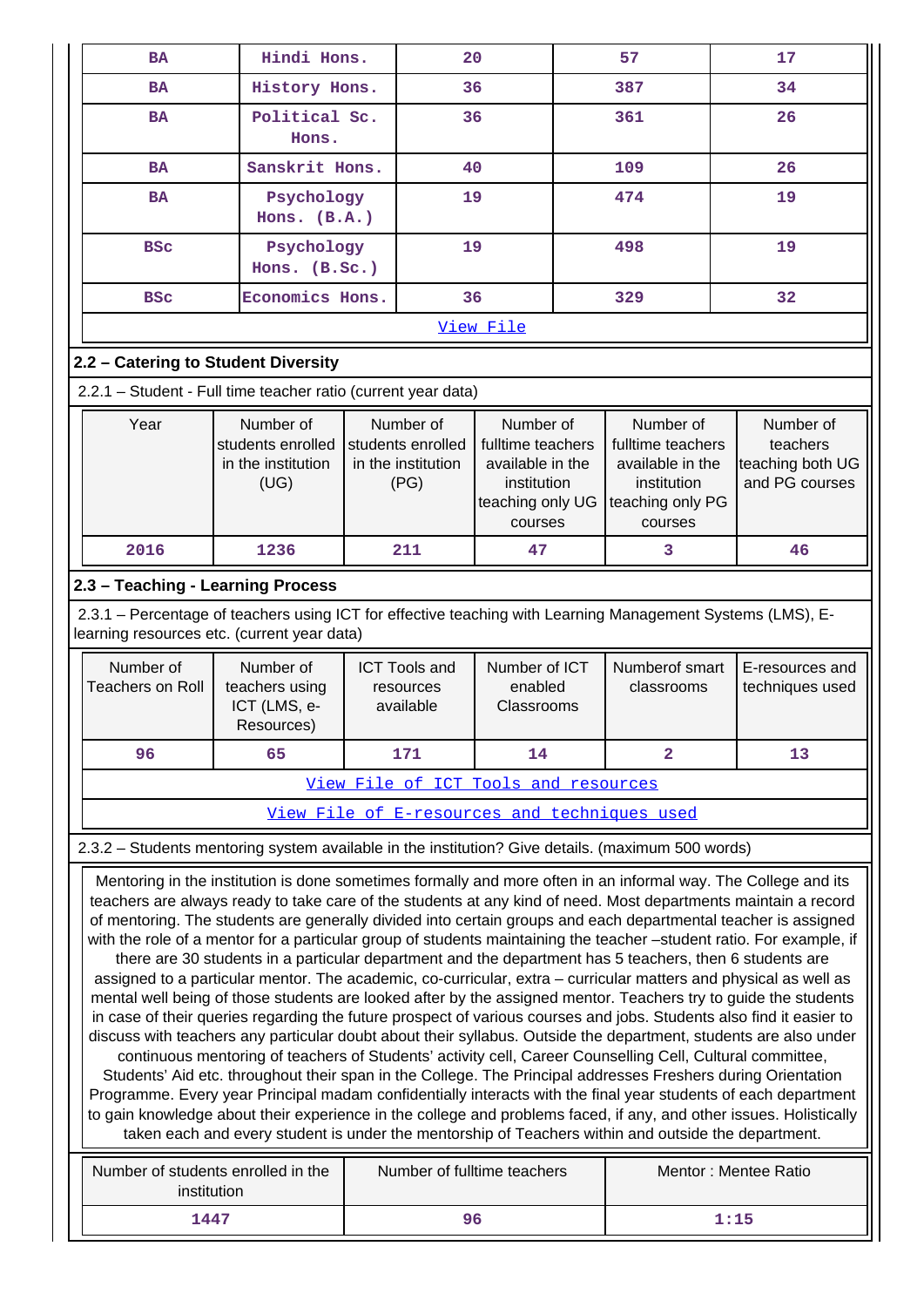|                                                                                                                                                                                                | 2.4 - Teacher Profile and Quality                              |                                                                                                            |                         |                  |             |                                                                                                            |  |                                                                                                                            |  |  |  |  |
|------------------------------------------------------------------------------------------------------------------------------------------------------------------------------------------------|----------------------------------------------------------------|------------------------------------------------------------------------------------------------------------|-------------------------|------------------|-------------|------------------------------------------------------------------------------------------------------------|--|----------------------------------------------------------------------------------------------------------------------------|--|--|--|--|
|                                                                                                                                                                                                | 2.4.1 - Number of full time teachers appointed during the year |                                                                                                            |                         |                  |             |                                                                                                            |  |                                                                                                                            |  |  |  |  |
|                                                                                                                                                                                                | No. of sanctioned<br>positions                                 |                                                                                                            | No. of filled positions | Vacant positions |             | Positions filled during<br>the current year                                                                |  | No. of faculty with<br>Ph.D                                                                                                |  |  |  |  |
|                                                                                                                                                                                                | 117                                                            |                                                                                                            | 96                      | 21               |             | 1                                                                                                          |  | 53                                                                                                                         |  |  |  |  |
| 2.4.2 - Honours and recognition received by teachers (received awards, recognition, fellowships at State, National,<br>International level from Government, recognised bodies during the year) |                                                                |                                                                                                            |                         |                  |             |                                                                                                            |  |                                                                                                                            |  |  |  |  |
|                                                                                                                                                                                                | Year of Award                                                  | Name of full time teachers<br>receiving awards from<br>state level, national level,<br>international level |                         |                  | Designation |                                                                                                            |  | Name of the award,<br>fellowship, received from<br>Government or recognized<br>bodies                                      |  |  |  |  |
|                                                                                                                                                                                                | 2017                                                           |                                                                                                            | Nilanjana Bagchi        |                  |             | Assistant Professor                                                                                        |  | Awarded Gold Medal<br>for First Rank in<br>M.A. Applied<br>Psychology (1996)<br>by Calcutta<br>University on<br>14.2.2017  |  |  |  |  |
|                                                                                                                                                                                                | 2017                                                           | Piyali Gupta<br>Assistant Professor                                                                        |                         |                  |             | Awarded Gold Medal<br>for First Rank in<br>M.A. English(2004)<br>by Calcutta<br>University on<br>14.2.2017 |  |                                                                                                                            |  |  |  |  |
|                                                                                                                                                                                                | 2017                                                           | Debadeepa Banerjee                                                                                         |                         |                  |             | Assistant Professor                                                                                        |  | Awarded Gold Medal<br>for First Rank in<br>M.Sc. Applied<br>Psychology (2010)<br>by Calcutta<br>University on<br>14.2.2017 |  |  |  |  |
|                                                                                                                                                                                                | 2017                                                           |                                                                                                            | Anwesha Khan            |                  |             | Assistant Professor                                                                                        |  | Awarded Gold Medal<br>for First Rank in<br>M.A. Bengali (2010)<br>by Calcutta<br>University on<br>14.2.2017                |  |  |  |  |
|                                                                                                                                                                                                | 2017                                                           |                                                                                                            | Dipyaman Pal            |                  |             | Assistant Professor                                                                                        |  | Awarded Ph.D. from<br>Jadavpur<br>University,<br>15.5.2017                                                                 |  |  |  |  |
|                                                                                                                                                                                                | 2017                                                           |                                                                                                            | Anindita Datta          |                  |             | Assistant Professor                                                                                        |  | Awarded Ph.D. from<br>University of<br>Calcutta, 24.5.2017                                                                 |  |  |  |  |
|                                                                                                                                                                                                | 2017                                                           |                                                                                                            | Samata Biswas           |                  |             | Assistant Professor                                                                                        |  | Awarded Ph.D. from<br>EFLU, Hyderabad,<br>18.2.2017                                                                        |  |  |  |  |
|                                                                                                                                                                                                | 2016                                                           |                                                                                                            | Chirantani Das          |                  |             | Assistant Professor                                                                                        |  | Awarded Ph.D. from<br>Jadavpur<br>University,<br>8.3.2016                                                                  |  |  |  |  |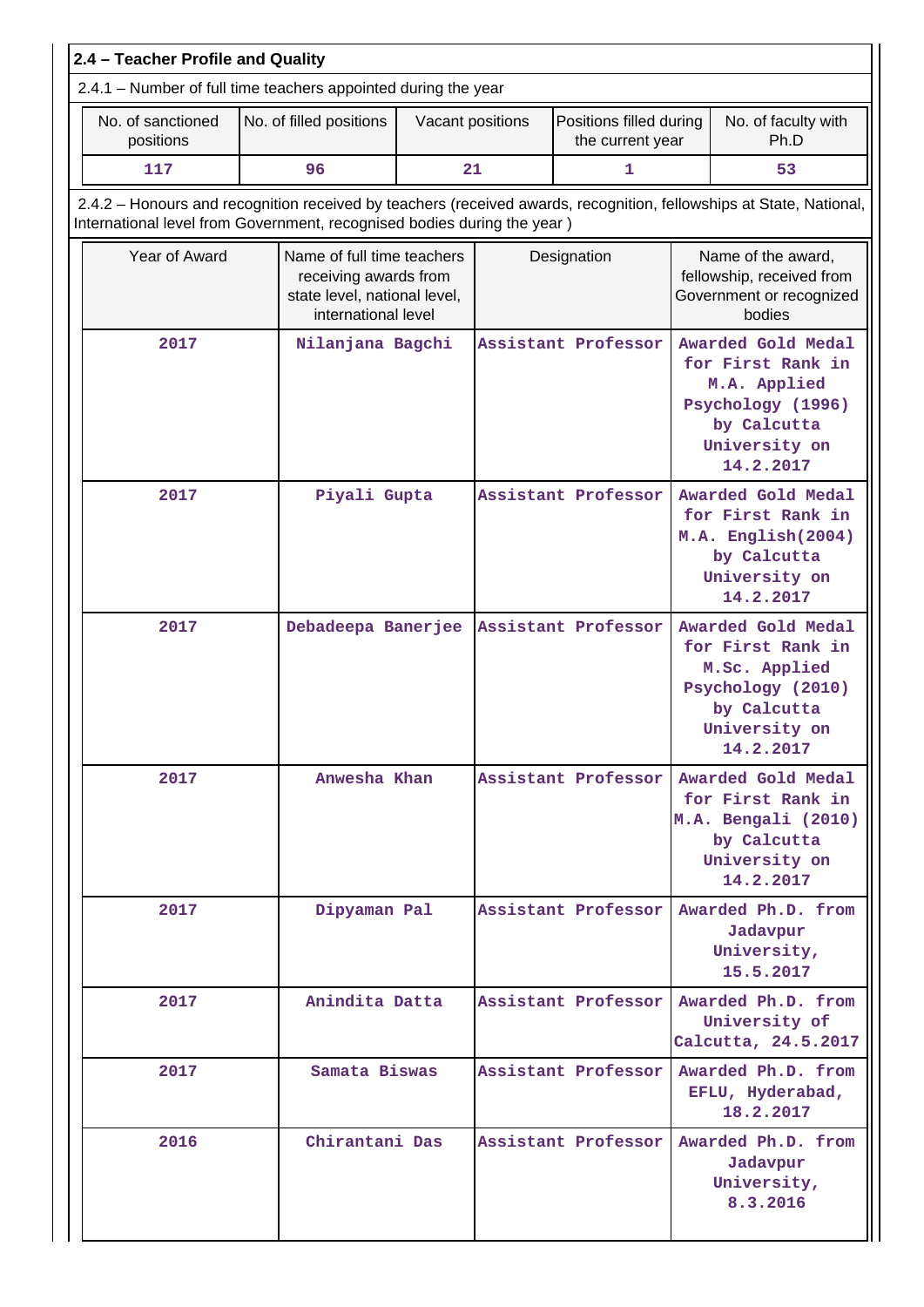| 2016                                                                                                                           |  | Rakhi Paul            |               |                                                     | Assistant Professor                                            |  | Awarded Ph.D. from<br>Jadavpur<br>University,<br>27.5.2016                      |
|--------------------------------------------------------------------------------------------------------------------------------|--|-----------------------|---------------|-----------------------------------------------------|----------------------------------------------------------------|--|---------------------------------------------------------------------------------|
| 2016<br>Abhisek Dey                                                                                                            |  |                       |               | Assistant Professor<br>Awarded M.Tech,<br>11.2.2016 |                                                                |  |                                                                                 |
|                                                                                                                                |  |                       |               | View File                                           |                                                                |  |                                                                                 |
| 2.5 - Evaluation Process and Reforms                                                                                           |  |                       |               |                                                     |                                                                |  |                                                                                 |
| 2.5.1 - Number of days from the date of semester-end/ year- end examination till the declaration of results during<br>the year |  |                       |               |                                                     |                                                                |  |                                                                                 |
| Programme Name                                                                                                                 |  | Programme Code        | Semester/year |                                                     | Last date of the last<br>semester-end/year-<br>end examination |  | Date of declaration of<br>results of semester-<br>end/ year- end<br>examination |
| <b>MSC</b>                                                                                                                     |  | Applied<br>Psychology |               | Sem IV                                              | 13/07/2017                                                     |  | 25/08/2017                                                                      |
| <b>MA</b>                                                                                                                      |  | English               |               | Sem II                                              | 29/06/2017                                                     |  | 06/09/2017                                                                      |
| MA                                                                                                                             |  | English               |               | Sem IV                                              | 29/06/2017                                                     |  | 06/09/2017                                                                      |
| <b>BSC</b>                                                                                                                     |  | 09                    | Part III      |                                                     | 13/04/2017                                                     |  | 23/06/2017                                                                      |
| <b>BA</b>                                                                                                                      |  | 08                    | Part II       |                                                     | 30/06/2017                                                     |  | 07/12/2017                                                                      |
| <b>BA</b>                                                                                                                      |  | 08                    | Part III      |                                                     | 13/04/2017                                                     |  | 23/06/2017                                                                      |
| <b>BSC</b>                                                                                                                     |  | 09                    | Part II       |                                                     | 30/06/2017                                                     |  | 07/12/2017                                                                      |
|                                                                                                                                |  |                       |               | View File                                           |                                                                |  |                                                                                 |

2.5.2 – Reforms initiated on Continuous Internal Evaluation(CIE) system at the institutional level (250 words)

 **• Students' Seminar Students' Project • Tutorial Remedial classes as and when required. • Home assignments, class Test , Internal assessment, Mid-term, Selection Test exams. • Doubt clearing classes interactive sessions. • Special Invited lectures interdisciplinary discussions. • Term paper, project work dissertation paper for PG students. • Educational Tour.**

 2.5.3 – Academic calendar prepared and adhered for conduct of Examination and other related matters (250 words)

 **Academic Calendar of the college is prepared every year through a meeting of the Heads of the Departments, IQAC members and the Principal of the college. Academic Calendar is prepared according to Academic Session i,e. from 1st July of an year to 30th June of the next year. It includes the Holiday list of the year, details of the Vacations and Special College Events. B.A./B.Sc University level Examinations , College Mid-Term and Test Examinations , result publication dates etc. are shown following the University Academic Calendar. Even the tentative dates of the filling up of university examination forms are provided in the academic calendar. Tentative dates and times for parent –teacher meetings are also mentioned in academic calendar. Activities of Post Graduate departments are also mentioned in the Academic Calendar. Academic calendar also mentions whether PG classes are going to be held during puja and summer vacation. Students become acquainted with the dates of College functions like Bethune Day and Banomahotsav, Reunion, Rabindra Jayanti, Annual Fest , Annual Sports, Prize Distribution etc. Lastly, the draft Academic Calendar is sent to the President, Governing Body for final approval, after which it is circulated among students, teachers and staff members at the beginning of the session.**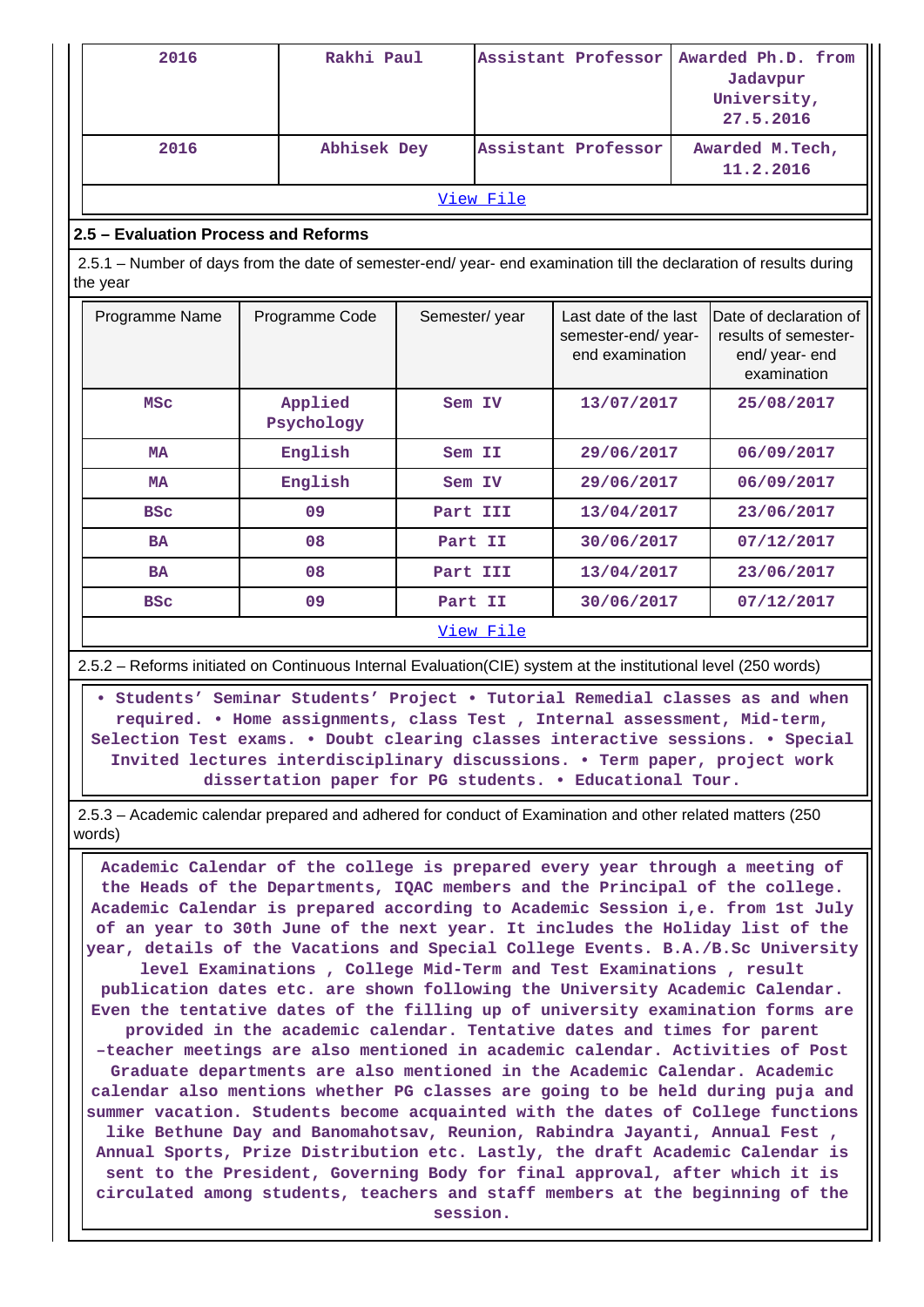# **2.6 – Student Performance and Learning Outcomes**

<u><NA></u>

 2.6.1 – Program outcomes, program specific outcomes and course outcomes for all programs offered by the institution are stated and displayed in website of the institution (to provide the weblink)

## 2.6.2 – Pass percentage of students

| Programme<br>Code | Programme<br>Name | Programme<br>Specialization | Number of<br>students<br>appeared in the<br>final year<br>examination | Number of<br>students passed<br>in final year<br>examination | Pass Percentage |  |  |  |  |
|-------------------|-------------------|-----------------------------|-----------------------------------------------------------------------|--------------------------------------------------------------|-----------------|--|--|--|--|
| 08                | <b>BA</b>         | (Honours)<br>UG<br>Arts     | 126                                                                   | 126                                                          | 100             |  |  |  |  |
| 09                | <b>BSC</b>        | (Honours<br>UG<br>-Science) | 210                                                                   | 203                                                          | 97              |  |  |  |  |
| <b>NA</b>         | MA                | PG(Arts)                    | 36                                                                    | 32                                                           | 89              |  |  |  |  |
| NA                | MSC               | PG(Science)                 | 68                                                                    | 66                                                           | 97              |  |  |  |  |
| View File         |                   |                             |                                                                       |                                                              |                 |  |  |  |  |

## **2.7 – Student Satisfaction Survey**

 2.7.1 – Student Satisfaction Survey (SSS) on overall institutional performance (Institution may design the questionnaire) (results and details be provided as weblink)

## <NA>NA PARTICIPADA E DE LA CARACTERA E DE LA CARACTERA E DE LA CARACTERA E DE LA CARACTERA E DE LA CARACTERA E D

# **CRITERION III – RESEARCH, INNOVATIONS AND EXTENSION**

### **3.1 – Resource Mobilization for Research**

3.1.1 – Research funds sanctioned and received from various agencies, industry and other organisations

| Nature of the Project | <b>Duration</b> | Name of the funding<br>agency | Total grant<br>sanctioned | Amount received<br>during the year |  |  |
|-----------------------|-----------------|-------------------------------|---------------------------|------------------------------------|--|--|
| Major Projects        | 1095            | <b>DBT</b>                    | 529500                    |                                    |  |  |
| Major Projects        | 730             | DST- SERB                     | 2500000                   |                                    |  |  |
| View File             |                 |                               |                           |                                    |  |  |

### **3.2 – Innovation Ecosystem**

 3.2.1 – Workshops/Seminars Conducted on Intellectual Property Rights (IPR) and Industry-Academia Innovative practices during the year

| Title of workshop/seminar                      | Name of the Dept.                                                                                                                                         | Date       |
|------------------------------------------------|-----------------------------------------------------------------------------------------------------------------------------------------------------------|------------|
| "System design using FPGA<br>development board | Department of Computer<br>Science, Bethune College<br>in collaboration with<br>IEEE, WIE Affinity Group<br>(Kolkata chapter) at<br>University of Calcutta | 22/12/2016 |
| "Experiments with Cloud<br>Services            | Department of Computer<br>Science, Bethune College<br>in collaboration with<br>IEEE, WIE Affinity Group<br>(Kolkata chapter) at<br>University of Calcutta | 22/12/2016 |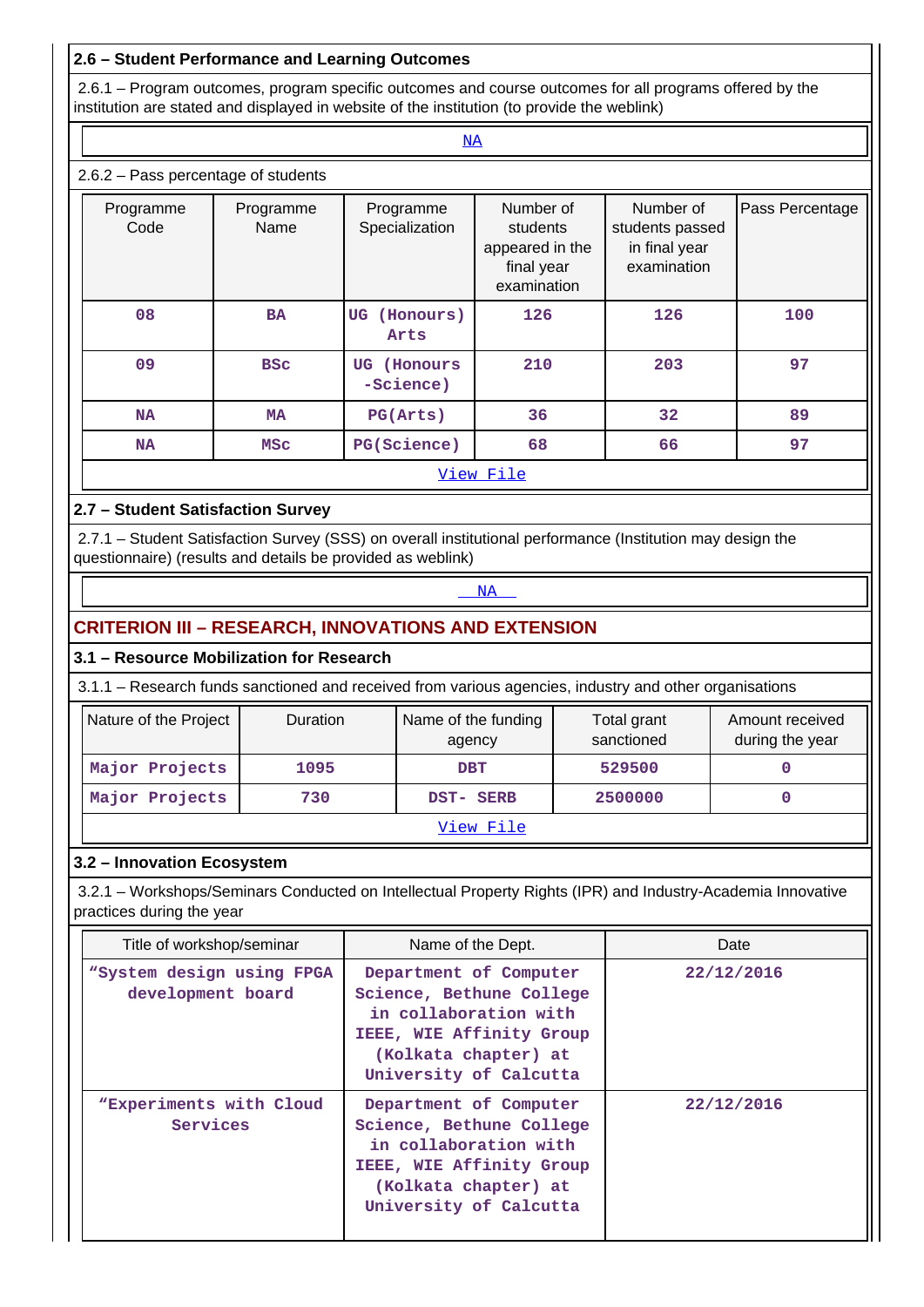**Excursion and Industrial Visit to India Power Corporation Ltd., Dishergarh, Asansol**

**Department of Psychology 23/11/2016**

|                                                                                                                 | Dishergarh, Asansol                                              |                                     |                 |                                        |            |                               |                         |  |  |
|-----------------------------------------------------------------------------------------------------------------|------------------------------------------------------------------|-------------------------------------|-----------------|----------------------------------------|------------|-------------------------------|-------------------------|--|--|
| 3.2.2 - Awards for Innovation won by Institution/Teachers/Research scholars/Students during the year            |                                                                  |                                     |                 |                                        |            |                               |                         |  |  |
| Title of the innovation                                                                                         | Name of Awardee                                                  |                                     | Awarding Agency |                                        |            | Date of award                 | Category                |  |  |
| Principal's<br>Medal for<br>Excellence in<br>B.Sc.<br>Examination,<br>2016                                      | <b>DEBARATI DAS</b><br>(Chemistry)                               | Principal,<br>Bethune College       |                 |                                        | 18/02/2017 | Academic<br><b>Excellence</b> |                         |  |  |
| P. C. Chandra<br>Award of<br><b>Excellence for</b><br>highest<br>proficiency in<br>B.A.<br>Examination,<br>2016 |                                                                  | <b>MOUSUMI SAHA</b><br>(Philosophy) |                 | Bethune College<br>and P.C.<br>Chandra |            | 18/02/2017                    | Academic<br>Excellence  |  |  |
| Nalini Das<br>Silver Medal<br>for the Best<br>All-rounder of<br>2016                                            | <b>RITAMA KAR</b><br>(Chemistry)                                 |                                     | Bethune College |                                        | 18/02/2017 |                               | All-rounder             |  |  |
| Jagadish Bose<br>National Talent<br>Search Senior<br>Scholarship                                                | Garima Rajguru,<br>Physics                                       |                                     | <b>JBNSTS</b>   |                                        | 17/12/2016 |                               | Scholarship             |  |  |
| Best Poster<br>Award                                                                                            | Sayantika<br>Bhakta, Srijita<br>Basu Tiyasha<br>Mondal           |                                     | Bethune College |                                        |            | 09/09/2016                    | Poster<br>Competition   |  |  |
|                                                                                                                 |                                                                  |                                     |                 | View File                              |            |                               |                         |  |  |
| 3.2.3 - No. of Incubation centre created, start-ups incubated on campus during the year                         |                                                                  |                                     |                 |                                        |            |                               |                         |  |  |
| Incubation<br>Center                                                                                            | Name                                                             |                                     | Sponsered By    | Name of the<br>Start-up                |            | Nature of Start-<br><b>up</b> | Date of<br>Commencement |  |  |
| 0                                                                                                               | <b>NA</b>                                                        |                                     | <b>NA</b>       | <b>NA</b>                              |            | <b>NA</b>                     | 30/06/2017              |  |  |
|                                                                                                                 |                                                                  |                                     |                 | No file uploaded.                      |            |                               |                         |  |  |
| 3.3 - Research Publications and Awards                                                                          |                                                                  |                                     |                 |                                        |            |                               |                         |  |  |
|                                                                                                                 | 3.3.1 - Incentive to the teachers who receive recognition/awards |                                     |                 |                                        |            |                               |                         |  |  |
| <b>State</b><br>0                                                                                               |                                                                  |                                     | National<br>0   |                                        |            |                               | International           |  |  |
| 3.3.2 - Ph. Ds awarded during the year (applicable for PG College, Research Center)                             |                                                                  |                                     |                 |                                        |            |                               | 0                       |  |  |
|                                                                                                                 | Name of the Department                                           |                                     |                 |                                        |            | Number of PhD's Awarded       |                         |  |  |
|                                                                                                                 | Zoology                                                          |                                     |                 |                                        |            | 2                             |                         |  |  |
| 3.3.3 - Research Publications in the Journals notified on UGC website during the year                           |                                                                  |                                     |                 |                                        |            |                               |                         |  |  |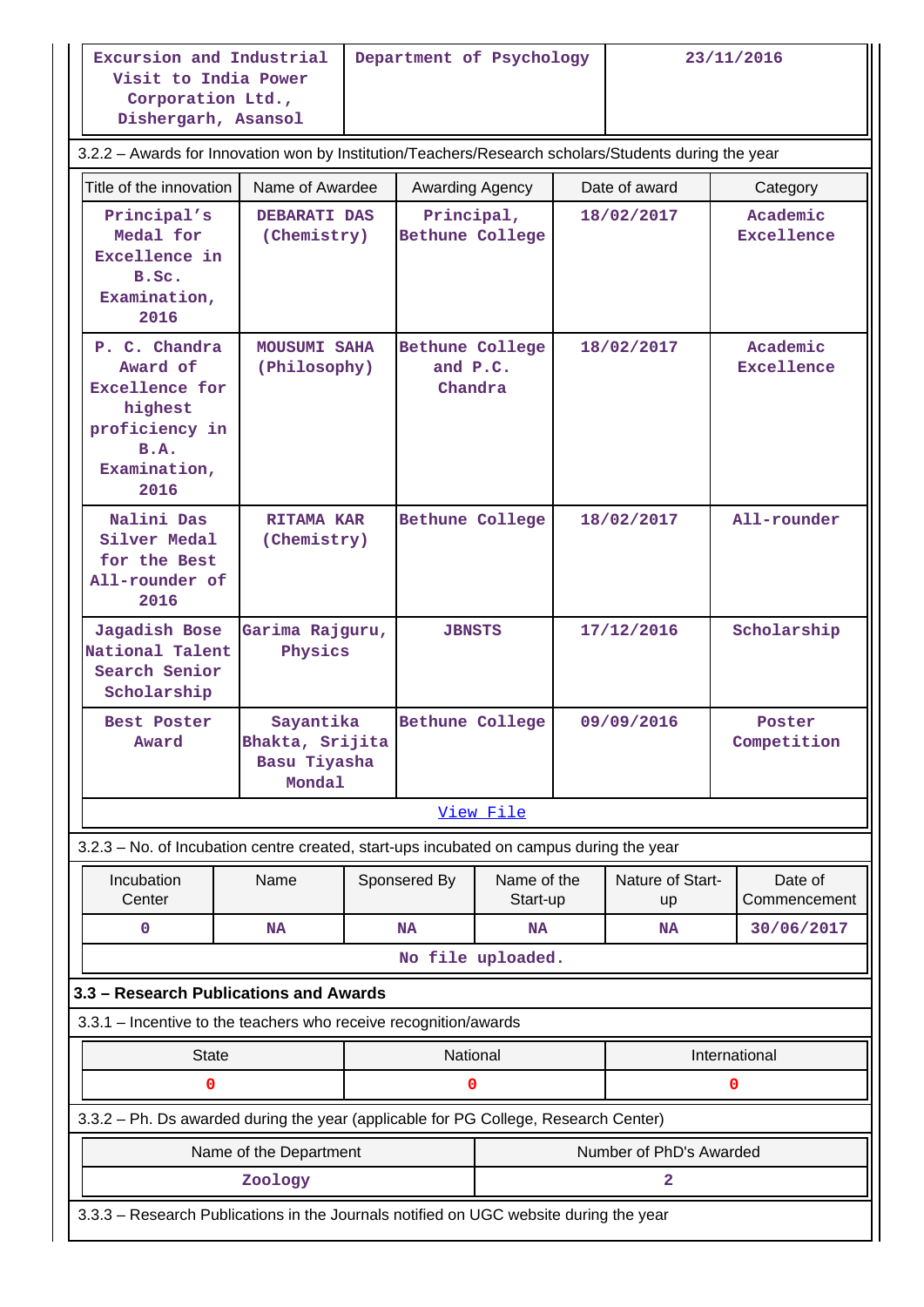| <b>Type</b>                                                                                                                                                           |                                       |            | Department                                                                                                |  |                        |                              |         | Number of Publication                                              |                                                      |                                                      | Average Impact Factor (if<br>any)                                  |
|-----------------------------------------------------------------------------------------------------------------------------------------------------------------------|---------------------------------------|------------|-----------------------------------------------------------------------------------------------------------|--|------------------------|------------------------------|---------|--------------------------------------------------------------------|------------------------------------------------------|------------------------------------------------------|--------------------------------------------------------------------|
| National                                                                                                                                                              |                                       |            | Economics<br>/Psychology/<br>History /Hindi<br>/Zoology /Sanskrit                                         |  |                        | 19                           |         |                                                                    |                                                      | $\Omega$                                             |                                                                    |
| International                                                                                                                                                         |                                       |            | English /Sanskrit<br>/History / Economics<br>/Psychology<br>/Physics<br>/Mathematics<br>/Computer Science |  |                        | 14                           |         |                                                                    |                                                      |                                                      | 3.8                                                                |
|                                                                                                                                                                       | View File                             |            |                                                                                                           |  |                        |                              |         |                                                                    |                                                      |                                                      |                                                                    |
| 3.3.4 - Books and Chapters in edited Volumes / Books published, and papers in National/International Conference<br>Proceedings per Teacher during the year            |                                       |            |                                                                                                           |  |                        |                              |         |                                                                    |                                                      |                                                      |                                                                    |
|                                                                                                                                                                       |                                       | Department |                                                                                                           |  |                        |                              |         |                                                                    | Number of Publication                                |                                                      |                                                                    |
|                                                                                                                                                                       |                                       |            | Bengali /English /Hindi /Political<br>Science /Economics /Mathematics                                     |  |                        |                              |         |                                                                    | 9                                                    |                                                      |                                                                    |
|                                                                                                                                                                       |                                       |            | Psychology /Bengali /Philosophy                                                                           |  |                        |                              |         |                                                                    | 6                                                    |                                                      |                                                                    |
|                                                                                                                                                                       |                                       |            | Psychology /Botany /Physics                                                                               |  |                        |                              |         |                                                                    | 3                                                    |                                                      |                                                                    |
|                                                                                                                                                                       |                                       |            |                                                                                                           |  | View File              |                              |         |                                                                    |                                                      |                                                      |                                                                    |
| 3.3.5 - Bibliometrics of the publications during the last Academic year based on average citation index in Scopus/<br>Web of Science or PubMed/ Indian Citation Index |                                       |            |                                                                                                           |  |                        |                              |         |                                                                    |                                                      |                                                      |                                                                    |
| Title of the<br>Paper                                                                                                                                                 | Name of<br>Author                     |            | Title of journal                                                                                          |  | Year of<br>publication | <b>Citation Index</b>        |         | Institutional<br>affiliation as<br>mentioned in<br>the publication |                                                      | Number of<br>citations<br>excluding self<br>citation |                                                                    |
| NA                                                                                                                                                                    | <b>NA</b>                             |            | NA                                                                                                        |  | 2017                   | $\mathbf 0$                  |         | <b>NA</b>                                                          |                                                      | 0                                                    |                                                                    |
|                                                                                                                                                                       |                                       |            |                                                                                                           |  |                        | No file uploaded.            |         |                                                                    |                                                      |                                                      |                                                                    |
| 3.3.6 - h-Index of the Institutional Publications during the year. (based on Scopus/ Web of science)                                                                  |                                       |            |                                                                                                           |  |                        |                              |         |                                                                    |                                                      |                                                      |                                                                    |
| Title of the<br>Paper                                                                                                                                                 | Name of<br>Author                     |            | Title of journal                                                                                          |  | Year of<br>publication |                              | h-index |                                                                    | Number of<br>citations<br>excluding self<br>citation |                                                      | Institutional<br>affiliation as<br>mentioned in<br>the publication |
| <b>NA</b>                                                                                                                                                             | <b>NA</b>                             |            | <b>NA</b>                                                                                                 |  | 2017                   |                              |         | $\mathbf 0$                                                        | $\mathbf 0$                                          |                                                      | <b>NA</b>                                                          |
|                                                                                                                                                                       |                                       |            |                                                                                                           |  |                        | No file uploaded.            |         |                                                                    |                                                      |                                                      |                                                                    |
| 3.3.7 - Faculty participation in Seminars/Conferences and Symposia during the year:                                                                                   |                                       |            |                                                                                                           |  |                        |                              |         |                                                                    |                                                      |                                                      |                                                                    |
| Number of Faculty                                                                                                                                                     |                                       |            | International                                                                                             |  | National               |                              |         | <b>State</b>                                                       |                                                      |                                                      | Local                                                              |
|                                                                                                                                                                       | Attended/Semina<br>30<br>rs/Workshops |            | 40                                                                                                        |  |                        | 8                            |         |                                                                    | 4                                                    |                                                      |                                                                    |
| Presented<br>papers                                                                                                                                                   |                                       |            | 22                                                                                                        |  | 27                     |                              |         | 4                                                                  |                                                      |                                                      | $\mathbf 0$                                                        |
| Resource<br>persons                                                                                                                                                   |                                       |            | 0                                                                                                         |  | 8                      | $\overline{\mathbf{2}}$<br>1 |         |                                                                    |                                                      |                                                      |                                                                    |
|                                                                                                                                                                       |                                       |            |                                                                                                           |  | View File              |                              |         |                                                                    |                                                      |                                                      |                                                                    |
|                                                                                                                                                                       |                                       |            |                                                                                                           |  |                        |                              |         |                                                                    |                                                      |                                                      |                                                                    |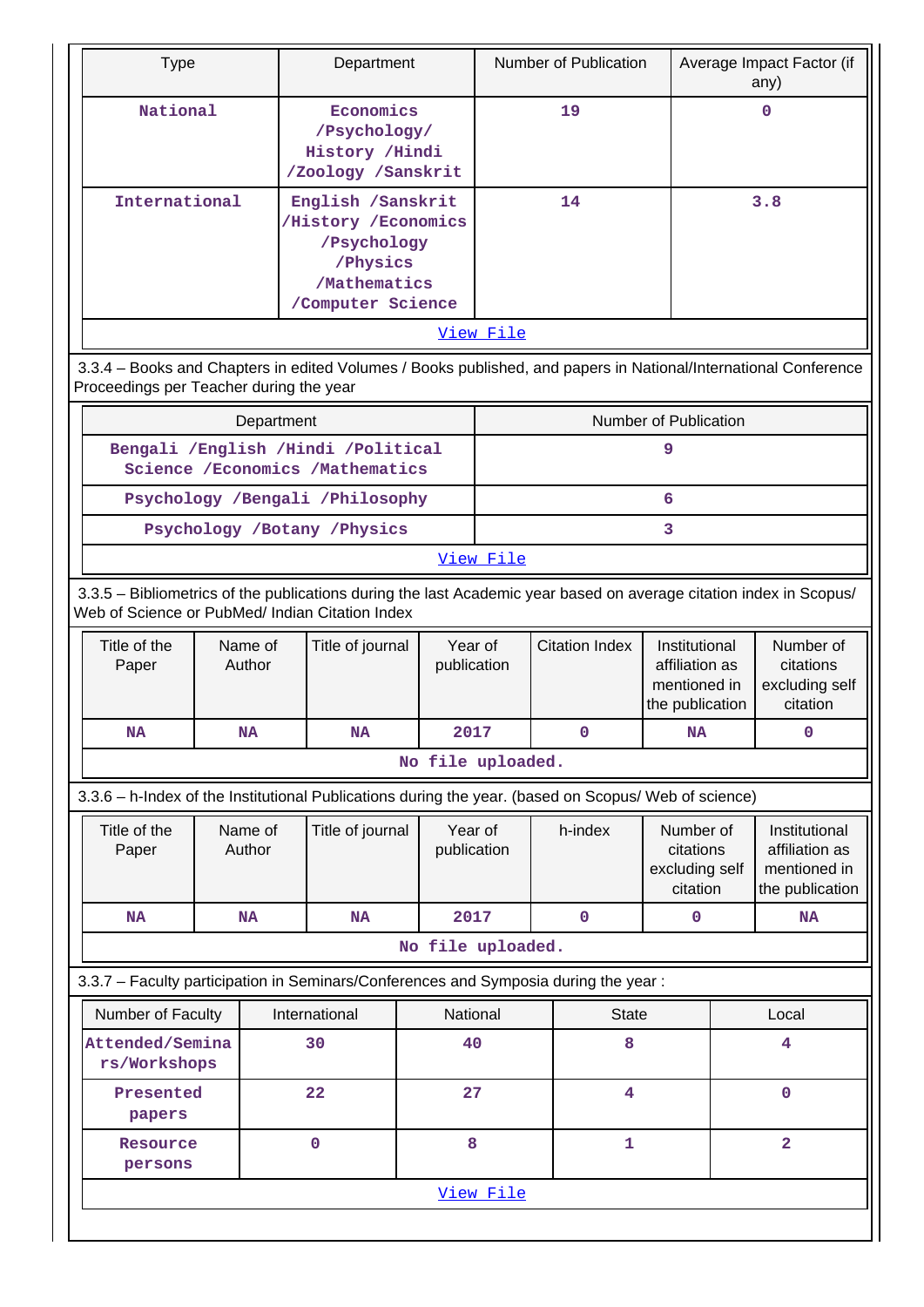# **3.4 – Extension Activities**

 3.4.1 – Number of extension and outreach programmes conducted in collaboration with industry, community and Non- Government Organisations through NSS/NCC/Red cross/Youth Red Cross (YRC) etc., during the year

| Title of the activities                                                                                                                                                                                                                                                                                  | Organising unit/agency/<br>collaborating agency                                                              | Number of teachers<br>participated in such<br>activities | Number of students<br>participated in such<br>activities |
|----------------------------------------------------------------------------------------------------------------------------------------------------------------------------------------------------------------------------------------------------------------------------------------------------------|--------------------------------------------------------------------------------------------------------------|----------------------------------------------------------|----------------------------------------------------------|
| Exhibition on the<br>occasion of Bethune<br>Day and<br>Independence Day:<br>Students of<br>different clubs<br>organised the<br>exhibition on the<br>theme 'Save the<br>Earth' from<br>12.08.2016 to<br>19.08.2016                                                                                        | Students' Activity<br>Cell, Bethune<br>College                                                               | 16                                                       | 46                                                       |
| Observance of<br>Independence Day<br>$(15.08.2016)$ : Flag<br>hoisting, March<br>past, Drill, and<br>Cultural programme                                                                                                                                                                                  | N.S.S Unit, Sports<br>Committee, cultural<br>committee and<br>Students' Activity<br>Cell, Bethune<br>College | 45                                                       | 170                                                      |
| Intra-college<br>competition on<br>10.09.2016: Intra-<br>college competition<br>in 15 categories,<br>namely, Eastern<br>Vocal, Eastern<br>Dance, Photography,<br>Western Vocal,<br>Western Dance,<br>Skit, Creative<br>Writing, Quiz,<br>Antakshari,<br>Extempore, Group<br>Choreography,<br>Recitation, | Students' Activity<br>Cell, Bethune<br>College                                                               | 38                                                       | 297                                                      |
| Students-Alumnae<br>meet on 14.09.2016:<br>Annual meeting of<br>First year students<br>with the members of<br>Bethune College<br>Sammilani (Alumnae<br>Association)                                                                                                                                      | Students' Activity<br>Cell, Bethune<br>College Alumni<br>Association,<br>Bethune College                     | 16                                                       | 247                                                      |
| Distribution of old<br>clothes among the<br>Slum dwellers on<br>14th September,<br>2016 at Goabagan<br>area and footpath<br>dwellers adjacent                                                                                                                                                            | N.S.S. Unit,<br>Bethune College                                                                              | 4                                                        | 10                                                       |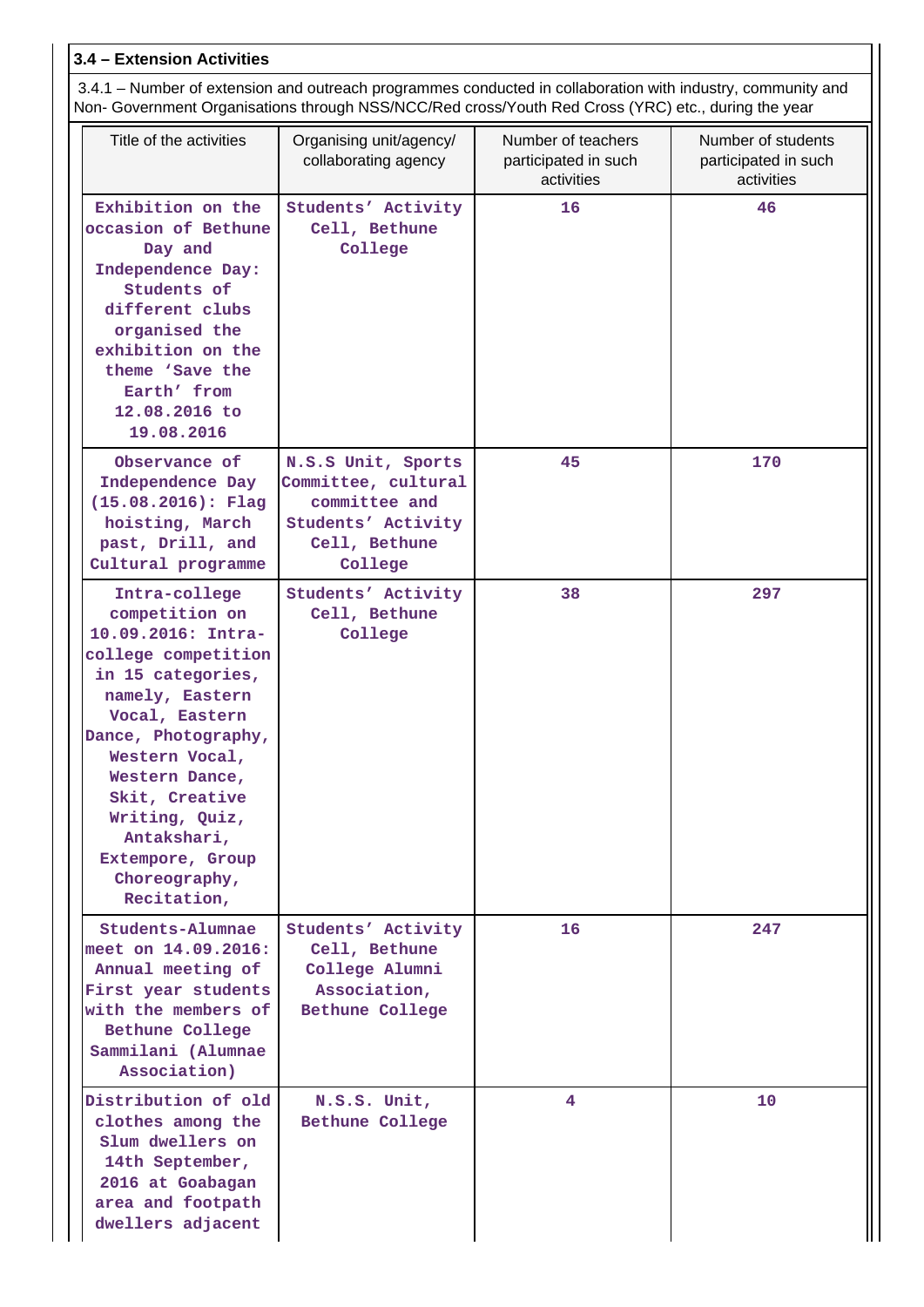| to college.                                                                                                                                                                                   |                                                                                                                                                                                                            |                 |     |  |  |  |
|-----------------------------------------------------------------------------------------------------------------------------------------------------------------------------------------------|------------------------------------------------------------------------------------------------------------------------------------------------------------------------------------------------------------|-----------------|-----|--|--|--|
| Thalassemia<br>awareness programme<br>on 21st September,<br>2016.                                                                                                                             | N.S.S. Unit,<br>Bethune College                                                                                                                                                                            | 16              | 45  |  |  |  |
| Inter-college<br>Debate, Essay and<br>Poster competition<br>to commemorate<br>150th Birth<br>Anniversary of<br>Sister Nivedita on<br>20.12.2016<br>07.01.2017                                 | Students' Activity<br>Cell, Bethune<br>College/ Sister<br>Nivedita 150th<br>Anniversary<br>Celebration<br>Committee, Bethune<br>College                                                                    | 45              | 156 |  |  |  |
| Food packet<br>distribution<br>cultural programme<br>as part of 150th<br>Sister Nibedita<br>Anniversary<br>Celebration at<br>Nabaneer old age<br>Home at Chetla,<br>Kolkata on<br>06.01.2017. | Bethune College<br>cultural committee<br>and N.S.S. Unit,<br>Bethune College/<br>Nabaneer Old Age<br>Home, Chetla/<br>Sister Nivedita<br>150th Anniversary<br>Celebration<br>Committee, Bethune<br>College | $7\phantom{.0}$ | 12  |  |  |  |
| University<br>foundation Day<br>Programme in<br>Bethune College,<br>Kolkata on<br>24.01.2017.                                                                                                 | N.S.S. Unit,<br>Bethune College                                                                                                                                                                            | $\overline{3}$  | 8   |  |  |  |
| View File                                                                                                                                                                                     |                                                                                                                                                                                                            |                 |     |  |  |  |

 3.4.2 – Awards and recognition received for extension activities from Government and other recognized bodies during the year

| Name of the activity                                     | Award/Recognition                                | <b>Awarding Bodies</b>                     |   |
|----------------------------------------------------------|--------------------------------------------------|--------------------------------------------|---|
| Inter College<br>Creative Writing<br>Competition         | 2 <sub>nd</sub><br>Writers Block<br>"REFULGENCE" |                                            | 1 |
| All Bengal Debate                                        | 1st 3rd                                          | $\overline{2}$                             |   |
| Debate in Fest-<br>Umang                                 | 2nd                                              | Bhawanipur<br>Education Society<br>College | 1 |
| Scottish Church<br>College Caledonia<br>Debate           | 2nd<br>Scottish Church<br>College                |                                            | 1 |
| Scottish Church<br>College Caledonia<br>Creative Writing | 2nd                                              | Scottish Church<br>College                 | 1 |
| Photography,<br>Scottish Church                          | 3rd                                              | Scottish Church<br>College                 | 1 |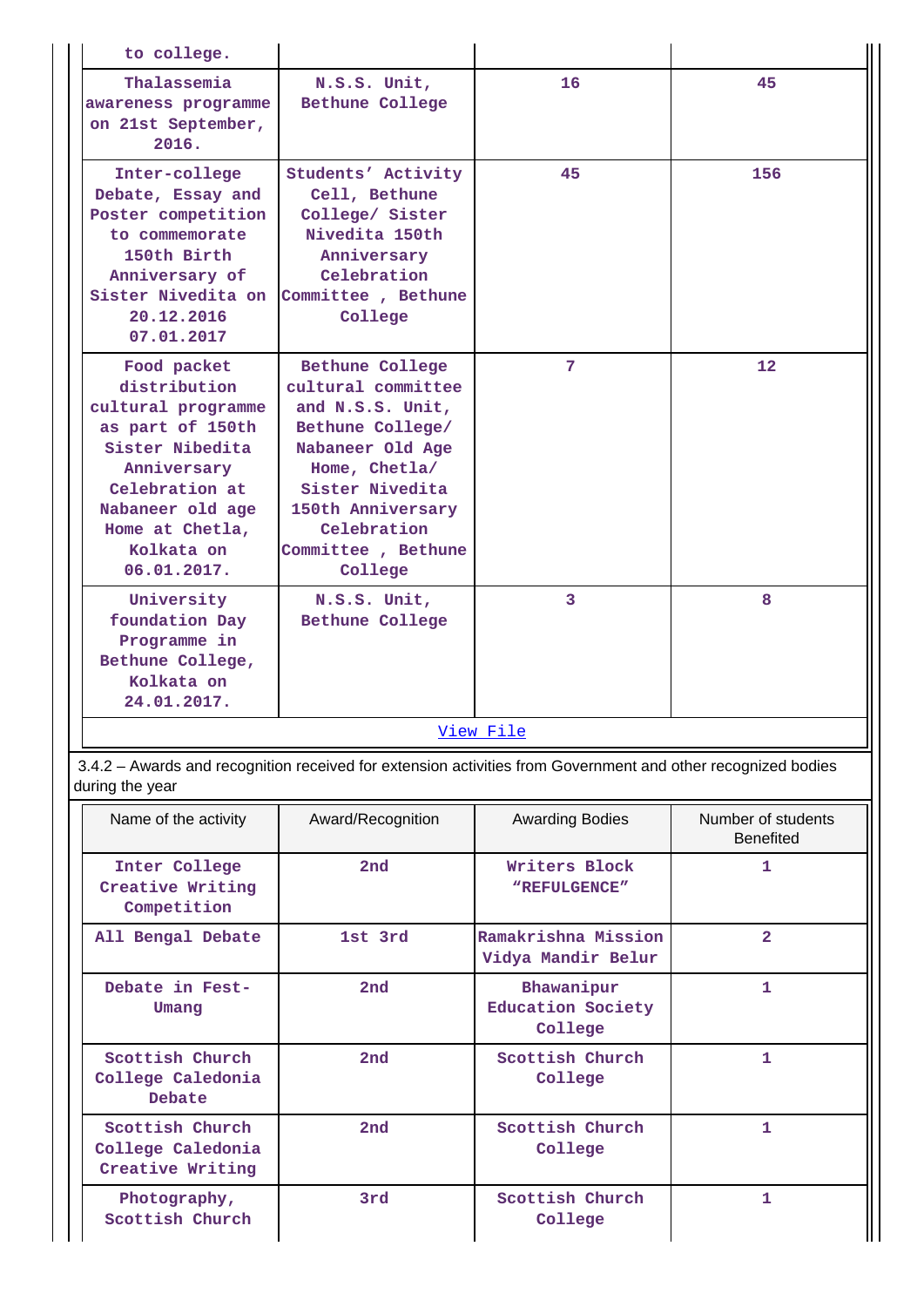| College Fest,<br>Caledonia                                                                                                                                                                                     |                                                                                                                                                                                                                |                                                                                                                                                                                          |                 |                                                               |              |                                                         |
|----------------------------------------------------------------------------------------------------------------------------------------------------------------------------------------------------------------|----------------------------------------------------------------------------------------------------------------------------------------------------------------------------------------------------------------|------------------------------------------------------------------------------------------------------------------------------------------------------------------------------------------|-----------------|---------------------------------------------------------------|--------------|---------------------------------------------------------|
| Inter College<br>Debate                                                                                                                                                                                        | 3rd                                                                                                                                                                                                            |                                                                                                                                                                                          |                 | Sri Shikshayatan<br>College                                   |              | 1                                                       |
| Literary Quiz                                                                                                                                                                                                  | 3rd                                                                                                                                                                                                            |                                                                                                                                                                                          |                 | Sri Shikshayatan<br>College                                   | $\mathbf{1}$ |                                                         |
| Inter College<br>Physics Quiz<br>Competition                                                                                                                                                                   | 4th position among<br>60 participating<br>teams                                                                                                                                                                |                                                                                                                                                                                          |                 | Ramakrishna Mission<br>Residential<br>College,<br>Narendrapur | 3            |                                                         |
| Maithili Geetgayen<br>Pratiyogita-2016                                                                                                                                                                         | 1st                                                                                                                                                                                                            |                                                                                                                                                                                          |                 | Maithili Vikas<br>Parishad of West<br>Bengal                  |              | $\mathbf{1}$                                            |
|                                                                                                                                                                                                                |                                                                                                                                                                                                                |                                                                                                                                                                                          | View File       |                                                               |              |                                                         |
| 3.4.3 - Students participating in extension activities with Government Organisations, Non-Government<br>Organisations and programmes such as Swachh Bharat, Aids Awareness, Gender Issue, etc. during the year |                                                                                                                                                                                                                |                                                                                                                                                                                          |                 |                                                               |              |                                                         |
| Name of the scheme   Organising unit/Agen                                                                                                                                                                      | cy/collaborating<br>agency                                                                                                                                                                                     | Name of the activity                                                                                                                                                                     |                 | Number of teachers<br>participated in such<br>activites       |              | Number of students<br>participated in such<br>activites |
| N.S.S. Activity                                                                                                                                                                                                | N.S.S. Unit,<br><b>Bethune College</b>                                                                                                                                                                         | Thalassemia<br>awareness<br>programme on<br>21st September,<br>2016.                                                                                                                     |                 | 16                                                            |              | 45                                                      |
| N.S.S. Activity Bethune College                                                                                                                                                                                | cultural<br>committee and<br>N.S.S. Unit,<br><b>Bethune</b><br>College/<br>Nabaneer Old<br>Age Home,<br>Chetla/ Sister<br>Nivedita 150th<br>Anniversary<br>Celebration<br>Committee,<br><b>Bethune College</b> | Food packet<br>distribution<br>cultural<br>programme on<br>150th Sister<br>Nibedita<br>Anniversary<br>Celebration at<br>Nabaneer old<br>age Home at<br>Chetla, Kolkata<br>on 06.01.2017. |                 | 7                                                             |              | 12                                                      |
| N.S.S. Activity                                                                                                                                                                                                | University of<br>Calcutta                                                                                                                                                                                      | One day<br>Workshop of<br>National<br>Integration Day<br>on 09.02.2017<br>at Ashutosh<br>Building, CU<br>from 10.30am to<br>$4pm$ .                                                      |                 | 1                                                             |              | 4                                                       |
| N.S.S. Activity                                                                                                                                                                                                | N.S.S. Unit,<br>Bethune College                                                                                                                                                                                | old clothes<br>among the Slum<br>dwellers on<br>14th September,<br>2016 at                                                                                                               | Distribution of | 4                                                             |              | 10                                                      |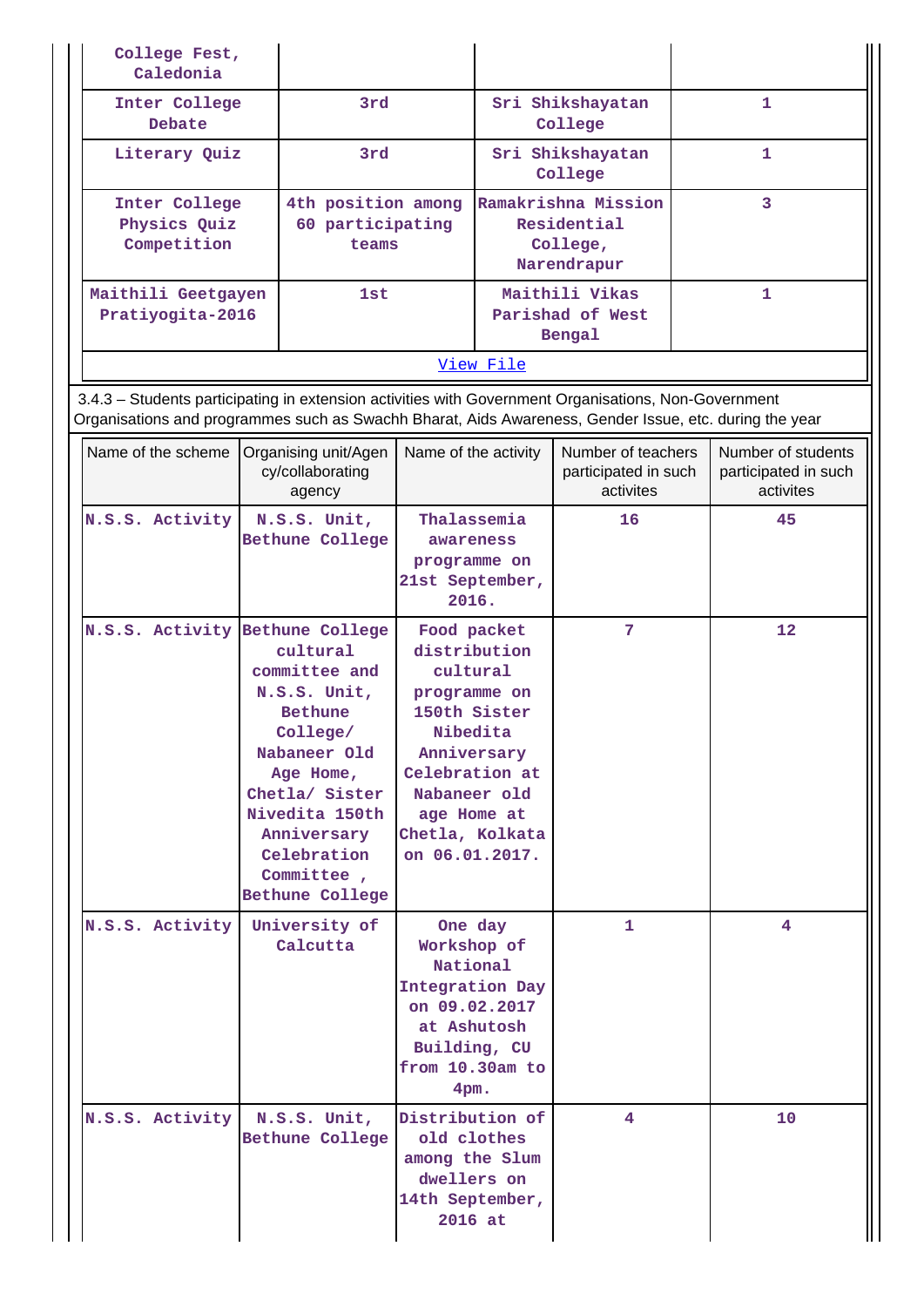|                                                    |                                                                                                | Goabagan area<br>and footpath<br>dwellers<br>adjacent to<br>college.                                                                                                                                                                                                           |    |    |
|----------------------------------------------------|------------------------------------------------------------------------------------------------|--------------------------------------------------------------------------------------------------------------------------------------------------------------------------------------------------------------------------------------------------------------------------------|----|----|
| N.S.S. Activity                                    | N.S.S. Unit,<br><b>Bethune</b><br>College/ School<br>of Tropical<br>Medicine,<br>Kolkata       | Organized<br>Dengue<br>Awareness<br>Programme on<br>27th March,<br>2017.                                                                                                                                                                                                       | 26 | 55 |
| Special Camp of<br>N.S.S. Unit,<br>Bethune College | Pally Sangha<br>Club, Ramdulal<br>Street and<br>N.S.S. Unit,<br>Bethune College<br>Ongikar NGO | On 14.02.17,<br>the programme<br>was inaugurated<br>by Prof Mamata<br>Ray, Principal,<br>Bethune College<br>and Dr. Hiroj<br>Kumar Saha,<br>Programme<br>Officer NSS<br>Unit Bethune<br>College gave an<br>orientation<br>lecture on<br>Objective and<br>Philosophy of<br>NSS. | 16 | 45 |
| Special Camp of<br>N.S.S. Unit,<br>Bethune College | Pally Sangha<br>Club, Ramdulal<br>Street and<br>N.S.S. Unit,<br>Bethune College                | On 15.02.17 the<br>NSS volunteers<br>visited the<br>slum to<br>sensitize the<br>slum dwellers<br>regarding<br>disease<br>transmission by<br>mosquito and<br>its prevention.                                                                                                    | 4  | 12 |
| Special Camp of<br>N.S.S. Unit,<br>Bethune College | Pally Sangha<br>Club, Ramdulal<br>Street and<br>N.S.S. Unit,<br>Bethune College                | On 16.02.17 the<br>NSS volunteers<br>visited the<br>slum to<br>sensitize the<br>slum dwellers<br>regarding<br>social<br>awareness and<br>its prevention.                                                                                                                       | 11 | 45 |
| Special Camp of<br>N.S.S. Unit,<br>Bethune College | N.S.S. Unit,<br>Bethune College                                                                | On 17.02.17 the<br>NSS volunteers<br>visited the<br>slum to<br>sensitize the<br>slum dwellers<br>regarding                                                                                                                                                                     | 16 | 56 |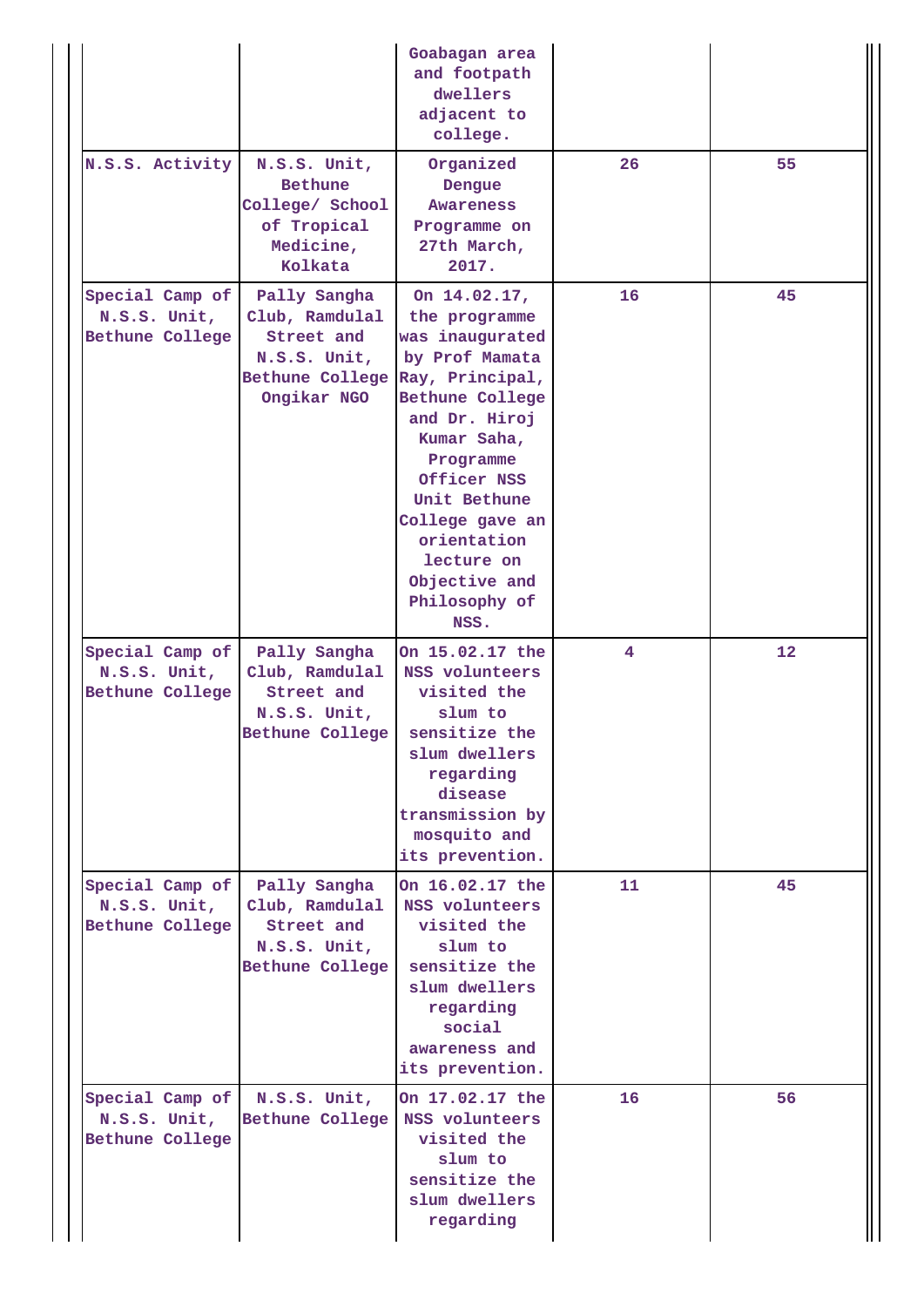| Special Camp of<br>N.S.S. Unit,<br>Bethune College                                                                                                                                                                                                                                                   | N.S.S. Unit,<br>Bethune College |                                                       | Domestic<br>Violence and<br>Sexual<br>Harassment<br>awareness.<br>On 18.02.17 the<br>NSS volunteers<br>visited the<br>slum to<br>sensitize the<br>slum dwellers<br>regarding<br>social<br>awareness.<br>View File | 5                            |  | 18          |  |
|------------------------------------------------------------------------------------------------------------------------------------------------------------------------------------------------------------------------------------------------------------------------------------------------------|---------------------------------|-------------------------------------------------------|-------------------------------------------------------------------------------------------------------------------------------------------------------------------------------------------------------------------|------------------------------|--|-------------|--|
| 3.5 - Collaborations                                                                                                                                                                                                                                                                                 |                                 |                                                       |                                                                                                                                                                                                                   |                              |  |             |  |
| 3.5.1 – Number of Collaborative activities for research, faculty exchange, student exchange during the year                                                                                                                                                                                          |                                 |                                                       |                                                                                                                                                                                                                   |                              |  |             |  |
| Nature of activity                                                                                                                                                                                                                                                                                   |                                 | Participant                                           |                                                                                                                                                                                                                   |                              |  | Duration    |  |
| Excursion and<br>Industrial Visit to<br>India Power<br>Corporation Ltd.,<br>Dishergarh, Asansol                                                                                                                                                                                                      |                                 | 13                                                    | Source of financial support<br>Bethune College                                                                                                                                                                    |                              |  | 1           |  |
| A One Day National<br>Seminar on "Recent<br>Advances in Life<br>Science in the<br>Light of Chemistry"<br>was organized by<br>the Department of<br>Chemistry in<br>collaboration with<br>Royal Society of<br>Chemistry (Eastern<br>India Section). A<br>poster competition<br>was also arranged<br>am |                                 | 200                                                   | Bethune College<br>with Royal Society<br>of Chemistry<br>(Eastern India<br>Section).                                                                                                                              |                              |  | 1           |  |
| One-day Workshop on<br>1. "System design<br>using FPGA<br>development board<br>2. "Experiments<br>with Cloud Services<br>(Department of<br>Computer Sc.)                                                                                                                                             |                                 | 24                                                    |                                                                                                                                                                                                                   | WIE, IEEE Kolkata<br>chapter |  | 1           |  |
|                                                                                                                                                                                                                                                                                                      |                                 |                                                       | No file uploaded.                                                                                                                                                                                                 |                              |  |             |  |
| 3.5.2 - Linkages with institutions/industries for internship, on-the- job training, project work, sharing of research<br>facilities etc. during the year                                                                                                                                             |                                 |                                                       |                                                                                                                                                                                                                   |                              |  |             |  |
| Nature of linkage                                                                                                                                                                                                                                                                                    | Title of the<br>linkage         | Name of the<br>partnering<br>institution/<br>industry | <b>Duration From</b>                                                                                                                                                                                              | Duration To                  |  | Participant |  |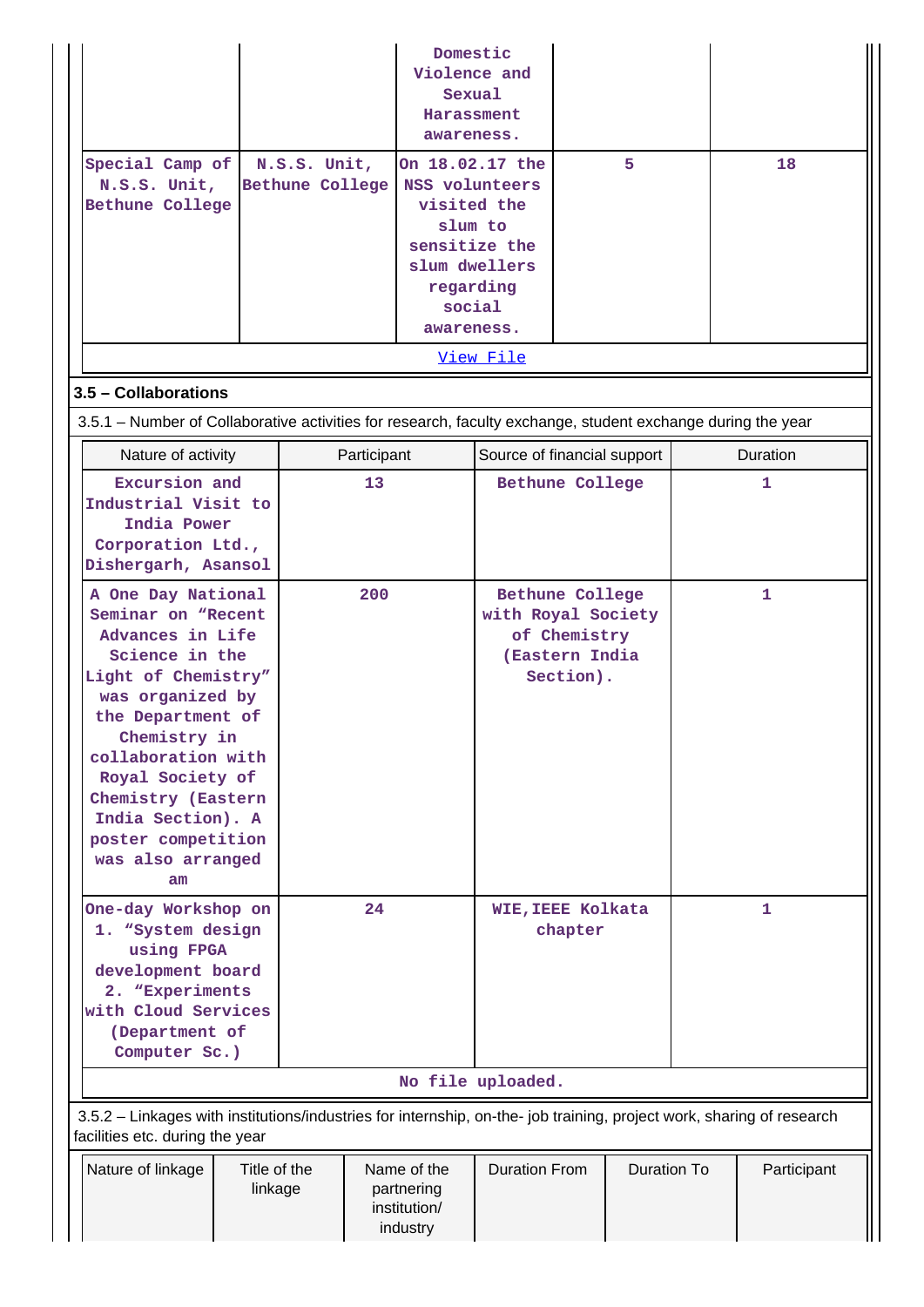|                                      |                                                                          |                     | /research lab<br>with contact<br>details                                                                                                                                                                                                                                                                                                    |                    |            |                                                           |                |
|--------------------------------------|--------------------------------------------------------------------------|---------------------|---------------------------------------------------------------------------------------------------------------------------------------------------------------------------------------------------------------------------------------------------------------------------------------------------------------------------------------------|--------------------|------------|-----------------------------------------------------------|----------------|
| Sharing of<br>research<br>facilities | in Biotechno                                                             | PhD. Thesis<br>logy | Two students<br>are awarded<br>Ph.D (Sc)<br>degree in Bi<br>otechnology<br>from Maulana<br>Abul Kalam<br>University<br>of<br>Technology<br>under the<br>sole<br>guidance of<br>Dr.Rina Rani<br>Ray,<br>department<br>of Zoology                                                                                                             | 12/07/2016         | 30/06/2017 |                                                           | $\overline{2}$ |
| Project work Project in E            | nvironmental<br>Sc.                                                      |                     | Ashutosh<br>College,<br>Kolkata                                                                                                                                                                                                                                                                                                             | 12/07/2016         | 30/06/2017 |                                                           | $\overline{2}$ |
| Computer<br>Training                 | 2-year on-<br>campus certi<br>course,<br>Diploma in<br>PC<br>Application | fication            | <b>WEBEL</b><br>Informatics<br>Ltd., under<br>the<br>Department<br>of<br>Information<br>Technology,<br>Govt. of<br>West Bengal<br>in collabora<br>tion with<br><b>Bethune</b><br>College<br>offers a<br>2-year on-<br>campus certi<br>fication<br>course,<br>Diploma in<br>PC<br>Application<br>Contact no.<br>90380 72890/<br>89810/ 10702 | 12/07/2016         | 30/06/2017 |                                                           | 232            |
|                                      |                                                                          |                     |                                                                                                                                                                                                                                                                                                                                             | No file uploaded.  |            |                                                           |                |
| houses etc. during the year          |                                                                          |                     | 3.5.3 - MoUs signed with institutions of national, international importance, other universities, industries, corporate                                                                                                                                                                                                                      |                    |            |                                                           |                |
|                                      | Organisation                                                             |                     | Date of MoU signed                                                                                                                                                                                                                                                                                                                          | Purpose/Activities |            | Number of<br>students/teachers<br>participated under MoUs |                |
| <b>NA</b>                            |                                                                          | 30/06/2017          | NA                                                                                                                                                                                                                                                                                                                                          |                    |            | $\mathbf 0$                                               |                |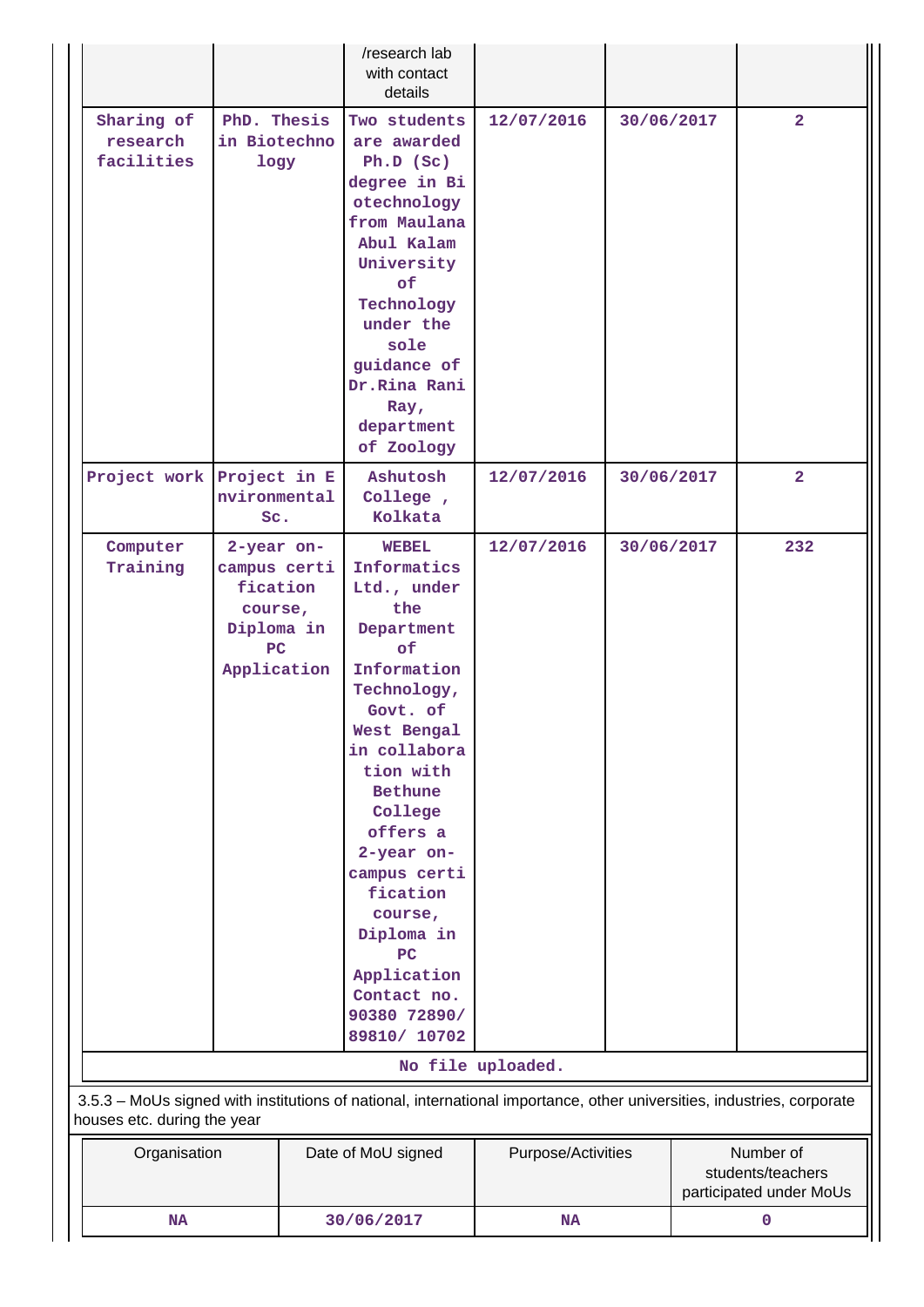|                                                                              | No file uploaded.                                                                                                                                                                                                                                       |                            |                   |                         |                                                                    |                            |                                                |  |                                          |                    |             |                              |         |                      |
|------------------------------------------------------------------------------|---------------------------------------------------------------------------------------------------------------------------------------------------------------------------------------------------------------------------------------------------------|----------------------------|-------------------|-------------------------|--------------------------------------------------------------------|----------------------------|------------------------------------------------|--|------------------------------------------|--------------------|-------------|------------------------------|---------|----------------------|
|                                                                              | <b>CRITERION IV - INFRASTRUCTURE AND LEARNING RESOURCES</b>                                                                                                                                                                                             |                            |                   |                         |                                                                    |                            |                                                |  |                                          |                    |             |                              |         |                      |
|                                                                              | 4.1 - Physical Facilities                                                                                                                                                                                                                               |                            |                   |                         |                                                                    |                            |                                                |  |                                          |                    |             |                              |         |                      |
|                                                                              | 4.1.1 - Budget allocation, excluding salary for infrastructure augmentation during the year                                                                                                                                                             |                            |                   |                         |                                                                    |                            |                                                |  |                                          |                    |             |                              |         |                      |
|                                                                              |                                                                                                                                                                                                                                                         |                            |                   |                         | Budget allocated for infrastructure augmentation                   |                            | Budget utilized for infrastructure development |  |                                          |                    |             |                              |         |                      |
|                                                                              |                                                                                                                                                                                                                                                         |                            | 8217296           |                         |                                                                    |                            |                                                |  |                                          | 8217296            |             |                              |         |                      |
| 4.1.2 – Details of augmentation in infrastructure facilities during the year |                                                                                                                                                                                                                                                         |                            |                   |                         |                                                                    |                            |                                                |  |                                          |                    |             |                              |         |                      |
|                                                                              |                                                                                                                                                                                                                                                         |                            | <b>Facilities</b> |                         |                                                                    |                            |                                                |  | <b>Existing or Newly Added</b>           |                    |             |                              |         |                      |
|                                                                              |                                                                                                                                                                                                                                                         |                            |                   |                         | Classrooms with Wi-Fi OR LAN                                       |                            |                                                |  |                                          |                    | Newly Added |                              |         |                      |
|                                                                              |                                                                                                                                                                                                                                                         |                            |                   | Others                  |                                                                    |                            |                                                |  |                                          |                    | Newly Added |                              |         |                      |
|                                                                              |                                                                                                                                                                                                                                                         |                            |                   |                         | Value of the equipment purchased<br>during the year (rs. in lakhs) |                            |                                                |  |                                          |                    | Newly Added |                              |         |                      |
|                                                                              |                                                                                                                                                                                                                                                         |                            |                   |                         | Seminar halls with ICT facilities                                  |                            |                                                |  |                                          |                    | Newly Added |                              |         |                      |
|                                                                              |                                                                                                                                                                                                                                                         |                            |                   |                         | Classrooms with LCD facilities                                     |                            |                                                |  |                                          |                    | Newly Added |                              |         |                      |
|                                                                              |                                                                                                                                                                                                                                                         |                            | Seminar Halls     |                         |                                                                    |                            |                                                |  |                                          |                    | Newly Added |                              |         |                      |
|                                                                              |                                                                                                                                                                                                                                                         |                            | Laboratories      |                         |                                                                    |                            |                                                |  |                                          |                    | Newly Added |                              |         |                      |
|                                                                              | Class rooms                                                                                                                                                                                                                                             |                            |                   |                         |                                                                    |                            |                                                |  |                                          | Newly Added        |             |                              |         |                      |
|                                                                              |                                                                                                                                                                                                                                                         |                            | Campus Area       |                         |                                                                    |                            | Existing                                       |  |                                          |                    |             |                              |         |                      |
|                                                                              |                                                                                                                                                                                                                                                         |                            |                   |                         |                                                                    |                            | View File                                      |  |                                          |                    |             |                              |         |                      |
|                                                                              | 4.2 - Library as a Learning Resource                                                                                                                                                                                                                    |                            |                   |                         |                                                                    |                            |                                                |  |                                          |                    |             |                              |         |                      |
|                                                                              | 4.2.1 - Library is automated {Integrated Library Management System (ILMS)}                                                                                                                                                                              |                            |                   |                         |                                                                    |                            |                                                |  |                                          |                    |             |                              |         |                      |
|                                                                              | Name of the ILMS                                                                                                                                                                                                                                        | software                   |                   |                         | Nature of automation (fully<br>or patially)                        |                            | Version                                        |  |                                          | Year of automation |             |                              |         |                      |
|                                                                              |                                                                                                                                                                                                                                                         | <b>LIBSYS</b>              |                   |                         | Partially                                                          |                            | 7.0 (web Version)                              |  |                                          | 2015               |             |                              |         |                      |
|                                                                              | 4.2.2 - Library Services                                                                                                                                                                                                                                |                            |                   |                         |                                                                    |                            |                                                |  |                                          |                    |             |                              |         |                      |
|                                                                              | Library<br>Service Type                                                                                                                                                                                                                                 |                            |                   | Existing                |                                                                    |                            | Newly Added                                    |  |                                          |                    |             | Total                        |         |                      |
|                                                                              | Text Books                                                                                                                                                                                                                                              |                            | 99698             |                         | 6290932                                                            |                            | 651                                            |  | 292000                                   |                    | 100349      |                              |         | 6582932              |
|                                                                              | Journals                                                                                                                                                                                                                                                |                            | 25                |                         | 27900                                                              |                            | 10                                             |  | 10000                                    |                    | 35          |                              |         | 37900                |
|                                                                              |                                                                                                                                                                                                                                                         |                            |                   |                         |                                                                    |                            | View File                                      |  |                                          |                    |             |                              |         |                      |
|                                                                              | 4.2.3 - E-content developed by teachers such as: e-PG- Pathshala, CEC (under e-PG- Pathshala CEC (Under<br>Graduate) SWAYAM other MOOCs platform NPTEL/NMEICT/any other Government initiatives & institutional<br>(Learning Management System (LMS) etc |                            |                   |                         |                                                                    |                            |                                                |  |                                          |                    |             |                              |         |                      |
|                                                                              | Name of the Teacher                                                                                                                                                                                                                                     |                            |                   |                         | Name of the Module                                                 |                            |                                                |  | Platform on which module<br>is developed |                    |             |                              | content | Date of launching e- |
| <b>NA</b><br>NA                                                              |                                                                                                                                                                                                                                                         |                            |                   | 30/06/2017<br><b>NA</b> |                                                                    |                            |                                                |  |                                          |                    |             |                              |         |                      |
|                                                                              |                                                                                                                                                                                                                                                         |                            |                   |                         |                                                                    | No file uploaded.          |                                                |  |                                          |                    |             |                              |         |                      |
|                                                                              | 4.3 - IT Infrastructure                                                                                                                                                                                                                                 |                            |                   |                         |                                                                    |                            |                                                |  |                                          |                    |             |                              |         |                      |
|                                                                              | 4.3.1 - Technology Upgradation (overall)                                                                                                                                                                                                                |                            |                   |                         |                                                                    |                            |                                                |  |                                          |                    |             |                              |         |                      |
|                                                                              | Type                                                                                                                                                                                                                                                    | <b>Total Co</b><br>mputers | Computer<br>Lab   |                         | Internet                                                           | <b>Browsing</b><br>centers | Computer<br>Centers                            |  | Office                                   | Departme<br>nts    |             | Available<br><b>Bandwidt</b> |         | Others               |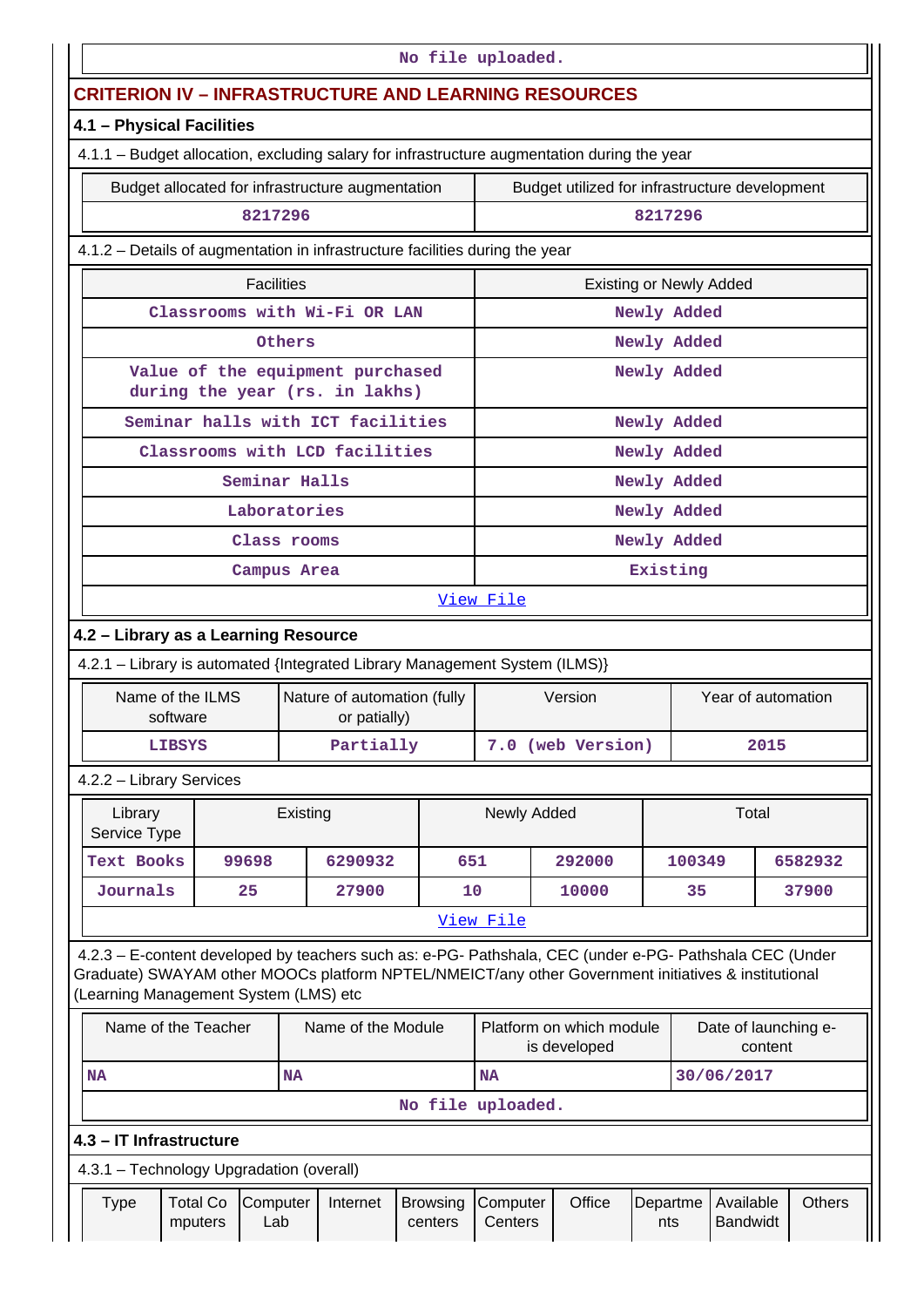|                                                                                                                                                                                                                                                                                                                                                                                                                                                                                                                                                                                                                                                                                                                                                                                                                                                                                                                                                                                                                                                                                                                                                                                                                                                                                                                                                                                                                                                                                                                                                                                                                                                                                                                                                                                                                                                                                                                                                                                                                                                                                                                                                                                                                                                                                                                             |                                                                  |                |                |                                           |                    | h (MBPS/<br>GBPS)                                              |    |  |  |  |
|-----------------------------------------------------------------------------------------------------------------------------------------------------------------------------------------------------------------------------------------------------------------------------------------------------------------------------------------------------------------------------------------------------------------------------------------------------------------------------------------------------------------------------------------------------------------------------------------------------------------------------------------------------------------------------------------------------------------------------------------------------------------------------------------------------------------------------------------------------------------------------------------------------------------------------------------------------------------------------------------------------------------------------------------------------------------------------------------------------------------------------------------------------------------------------------------------------------------------------------------------------------------------------------------------------------------------------------------------------------------------------------------------------------------------------------------------------------------------------------------------------------------------------------------------------------------------------------------------------------------------------------------------------------------------------------------------------------------------------------------------------------------------------------------------------------------------------------------------------------------------------------------------------------------------------------------------------------------------------------------------------------------------------------------------------------------------------------------------------------------------------------------------------------------------------------------------------------------------------------------------------------------------------------------------------------------------------|------------------------------------------------------------------|----------------|----------------|-------------------------------------------|--------------------|----------------------------------------------------------------|----|--|--|--|
| Existin<br>124<br>g                                                                                                                                                                                                                                                                                                                                                                                                                                                                                                                                                                                                                                                                                                                                                                                                                                                                                                                                                                                                                                                                                                                                                                                                                                                                                                                                                                                                                                                                                                                                                                                                                                                                                                                                                                                                                                                                                                                                                                                                                                                                                                                                                                                                                                                                                                         | 4<br>60                                                          | $\overline{2}$ | $\overline{2}$ | 6                                         | 16                 | 10                                                             | 8  |  |  |  |
| Added<br>18                                                                                                                                                                                                                                                                                                                                                                                                                                                                                                                                                                                                                                                                                                                                                                                                                                                                                                                                                                                                                                                                                                                                                                                                                                                                                                                                                                                                                                                                                                                                                                                                                                                                                                                                                                                                                                                                                                                                                                                                                                                                                                                                                                                                                                                                                                                 | 1<br>35                                                          | $\overline{2}$ | 3              | $\mathbf 0$                               | 16                 | 22                                                             | 12 |  |  |  |
| Total<br>142                                                                                                                                                                                                                                                                                                                                                                                                                                                                                                                                                                                                                                                                                                                                                                                                                                                                                                                                                                                                                                                                                                                                                                                                                                                                                                                                                                                                                                                                                                                                                                                                                                                                                                                                                                                                                                                                                                                                                                                                                                                                                                                                                                                                                                                                                                                | 5<br>95                                                          | 4              | 5              | 6                                         | 32                 | 32                                                             | 20 |  |  |  |
| 4.3.2 – Bandwidth available of internet connection in the Institution (Leased line)                                                                                                                                                                                                                                                                                                                                                                                                                                                                                                                                                                                                                                                                                                                                                                                                                                                                                                                                                                                                                                                                                                                                                                                                                                                                                                                                                                                                                                                                                                                                                                                                                                                                                                                                                                                                                                                                                                                                                                                                                                                                                                                                                                                                                                         |                                                                  |                |                |                                           |                    |                                                                |    |  |  |  |
| 32 MBPS/ GBPS                                                                                                                                                                                                                                                                                                                                                                                                                                                                                                                                                                                                                                                                                                                                                                                                                                                                                                                                                                                                                                                                                                                                                                                                                                                                                                                                                                                                                                                                                                                                                                                                                                                                                                                                                                                                                                                                                                                                                                                                                                                                                                                                                                                                                                                                                                               |                                                                  |                |                |                                           |                    |                                                                |    |  |  |  |
| 4.3.3 - Facility for e-content                                                                                                                                                                                                                                                                                                                                                                                                                                                                                                                                                                                                                                                                                                                                                                                                                                                                                                                                                                                                                                                                                                                                                                                                                                                                                                                                                                                                                                                                                                                                                                                                                                                                                                                                                                                                                                                                                                                                                                                                                                                                                                                                                                                                                                                                                              |                                                                  |                |                |                                           |                    |                                                                |    |  |  |  |
| Name of the e-content development facility                                                                                                                                                                                                                                                                                                                                                                                                                                                                                                                                                                                                                                                                                                                                                                                                                                                                                                                                                                                                                                                                                                                                                                                                                                                                                                                                                                                                                                                                                                                                                                                                                                                                                                                                                                                                                                                                                                                                                                                                                                                                                                                                                                                                                                                                                  |                                                                  |                |                |                                           | recording facility | Provide the link of the videos and media centre and            |    |  |  |  |
|                                                                                                                                                                                                                                                                                                                                                                                                                                                                                                                                                                                                                                                                                                                                                                                                                                                                                                                                                                                                                                                                                                                                                                                                                                                                                                                                                                                                                                                                                                                                                                                                                                                                                                                                                                                                                                                                                                                                                                                                                                                                                                                                                                                                                                                                                                                             | <b>NA</b>                                                        |                |                |                                           | NA                 |                                                                |    |  |  |  |
| 4.4 - Maintenance of Campus Infrastructure                                                                                                                                                                                                                                                                                                                                                                                                                                                                                                                                                                                                                                                                                                                                                                                                                                                                                                                                                                                                                                                                                                                                                                                                                                                                                                                                                                                                                                                                                                                                                                                                                                                                                                                                                                                                                                                                                                                                                                                                                                                                                                                                                                                                                                                                                  |                                                                  |                |                |                                           |                    |                                                                |    |  |  |  |
| 4.4.1 – Expenditure incurred on maintenance of physical facilities and academic support facilities, excluding salary<br>component, during the year                                                                                                                                                                                                                                                                                                                                                                                                                                                                                                                                                                                                                                                                                                                                                                                                                                                                                                                                                                                                                                                                                                                                                                                                                                                                                                                                                                                                                                                                                                                                                                                                                                                                                                                                                                                                                                                                                                                                                                                                                                                                                                                                                                          |                                                                  |                |                |                                           |                    |                                                                |    |  |  |  |
| Assigned Budget on<br>academic facilities                                                                                                                                                                                                                                                                                                                                                                                                                                                                                                                                                                                                                                                                                                                                                                                                                                                                                                                                                                                                                                                                                                                                                                                                                                                                                                                                                                                                                                                                                                                                                                                                                                                                                                                                                                                                                                                                                                                                                                                                                                                                                                                                                                                                                                                                                   | Expenditure incurred on<br>maintenance of academic<br>facilities |                |                | Assigned budget on<br>physical facilities |                    | Expenditure incurredon<br>maintenance of physical<br>facilites |    |  |  |  |
| 1149022                                                                                                                                                                                                                                                                                                                                                                                                                                                                                                                                                                                                                                                                                                                                                                                                                                                                                                                                                                                                                                                                                                                                                                                                                                                                                                                                                                                                                                                                                                                                                                                                                                                                                                                                                                                                                                                                                                                                                                                                                                                                                                                                                                                                                                                                                                                     | 1149022                                                          |                |                | 7068274                                   |                    | 7068274                                                        |    |  |  |  |
| 4.4.2 – Procedures and policies for maintaining and utilizing physical, academic and support facilities - laboratory,<br>library, sports complex, computers, classrooms etc. (maximum 500 words) (information to be available in<br>institutional Website, provide link)                                                                                                                                                                                                                                                                                                                                                                                                                                                                                                                                                                                                                                                                                                                                                                                                                                                                                                                                                                                                                                                                                                                                                                                                                                                                                                                                                                                                                                                                                                                                                                                                                                                                                                                                                                                                                                                                                                                                                                                                                                                    |                                                                  |                |                |                                           |                    |                                                                |    |  |  |  |
| . Bethune College has been supported by RUSA since 2015. This Grant is<br>allocated for three heads: Creation of new facilities, Renovation / up-<br>gradation of existing facilities and procurement of new facilities. In 2016-17,<br>the second installment (9583334/-) of the sanctioned amount has been utilized<br>for initiation of construction for Nivedita Prayer Hall cum classroom and a<br>lift in the Kadambini Bhavan. A Classroom was upgraded to State of the Art<br>Seminar Room. The power capacity has been increased from 49 KVA to 200 KVA last<br>yearusing first installment of RUSA grant. RUSAis also used for purchase of<br>equipments, e-resources, IT, books and journals. • DST-FIST project running<br>from 2015 provides support for purchase of Equipments, Networking and<br>Computational facilities and Infrastructural facilities. Till 2016-17 a sum of<br>8790882/- has been utilized. . Construction of Ladies Hostel- G 9 storied- has<br>begun. The hostel will be able to accommodate approximately 210 students The<br>Auditorium is to be completed very soon. . The Physical Maintenance Committee<br>is responsible for overall maintenance of Campus. The Medicinal Plant Garden is<br>looked after by the Department of Botany. • Classrooms are cleaned daily by Non-<br>teaching staff, sweepers and maintained by PWD Civil and Electric. Measures are<br>taken at the beginning of every academic session to create new classrooms,<br>though within limited space, for effective management of class routine. .<br>Laboratories The chemicals, glass goods, instruments, equipments are purchased<br>from the Developmentand / or other Grants. Some instruments and equipments are<br>maintained through AMC with the vendors. . Multifacility Centre for Science and<br>Arts are looked after by PG Departments of Science and Arts respectively. .<br>Computers aremaintained by WEBEL Electronics which runs a Computer Centre for<br>students within the college campus. Afully air-conditioned Computer Lab with 20<br>new Desktop Computers, internet connection, Printer, Scanner and other<br>peripherals has been developed with financial support from DST. Internet is<br>available to all teaching, non-teaching staff during office hours. • Libraries |                                                                  |                |                |                                           |                    |                                                                |    |  |  |  |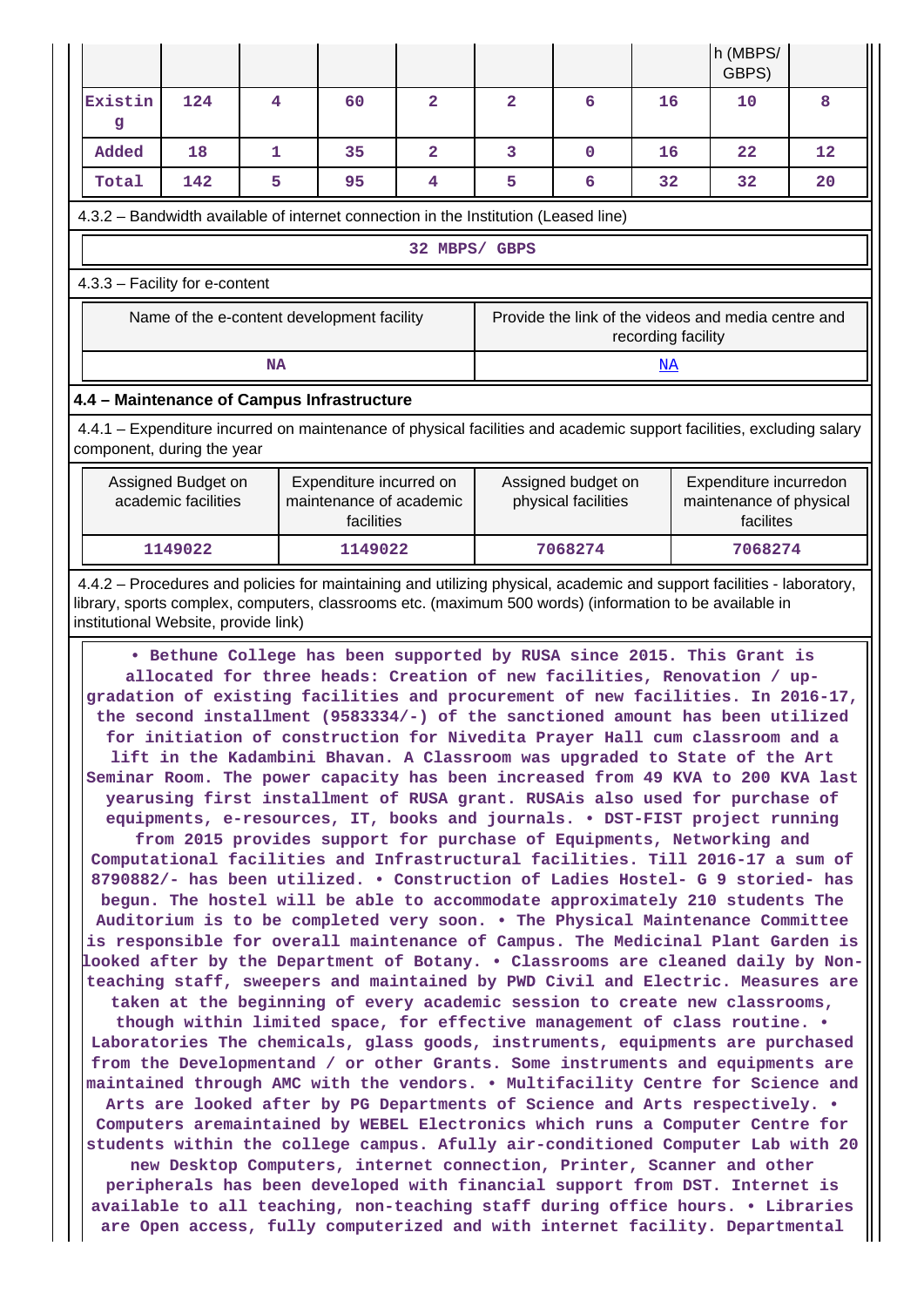**Libraries are enabled to access OPAC with the LAN. LIBSYS-7.0 (Web Version) is in use. E-books and e-journals are accessed through INFLIBNET - N-LIST consortium. The Library maintains an Archive section which is a rich reservoir of valuable, rare, old documents. • Sports Field is maintained by PWD. The games room for students has table tennis board and other sports equipments purchased from the Development Grant. Badminton Court and Gymnasium is maintained by the College Sports Committee.Some equipments have been added to the Gymnasium using RUSA funds • Drinking Water is provided by Aquaguard maintained through AMC with the vendor. • Toilets are cleaned twice a day by sweepers. Regular water supply is ensured. • Solar Power Plant is situated at the top of Vidyasagar Building which saves the consumption from Electric Supply Corporation**

<http://www.bethunecollege.ac.in/facilities/BethuneCollege-Maintenance.htm#2016-17>

### **CRITERION V – STUDENT SUPPORT AND PROGRESSION**

#### **5.1 – Student Support**

5.1.1 – Scholarships and Financial Support

|                                         | Name/Title of the scheme                                                                                                                                                                                   | Number of students | Amount in Rupees |  |
|-----------------------------------------|------------------------------------------------------------------------------------------------------------------------------------------------------------------------------------------------------------|--------------------|------------------|--|
| Financial Support<br>from institution   | Students"Aid Fund :<br>Half Tuition Fee<br>Free, Book Grant,<br>Exam Fees,<br>(Sanskrit) Yuthika<br>Ghosh memorial<br>scholarship and<br>Mathematics<br>(Binapani Biman<br>Behari Chowdhury<br>fellowship) | 68                 | 100035           |  |
| Financial Support<br>from Other Sources |                                                                                                                                                                                                            |                    |                  |  |
| a) National                             | INSPIRE, Kanyashree<br>Scholarship and<br>Half Tuition Fee<br>Free                                                                                                                                         | 137                | 2809540          |  |
| b)International                         | <b>NA</b>                                                                                                                                                                                                  | $\Omega$           | 0                |  |
|                                         |                                                                                                                                                                                                            | <u>View File</u>   |                  |  |

 5.1.2 – Number of capability enhancement and development schemes such as Soft skill development, Remedial coaching, Language lab, Bridge courses, Yoga, Meditation, Personal Counselling and Mentoring etc.,

| Name of the capability<br>enhancement scheme                                                                                                   | Date of implemetation | Number of students<br>enrolled | Agencies involved                                                          |
|------------------------------------------------------------------------------------------------------------------------------------------------|-----------------------|--------------------------------|----------------------------------------------------------------------------|
| WEBEL $-$ A two year<br>diploma certificate<br>course in computer<br>applications runs<br>in the college for<br>the UG-I and UG-II<br>students | 12/07/2016            | 232                            | Webel Informatics<br>Limited, Bethune<br>College Centre                    |
| The department of<br>Psychology runs a<br>Psychological<br>Counselling Cell                                                                    | 12/07/2016            | 5                              | Psychological<br>Counselling Cell,<br>Bethune College (5)<br>cases with 13 |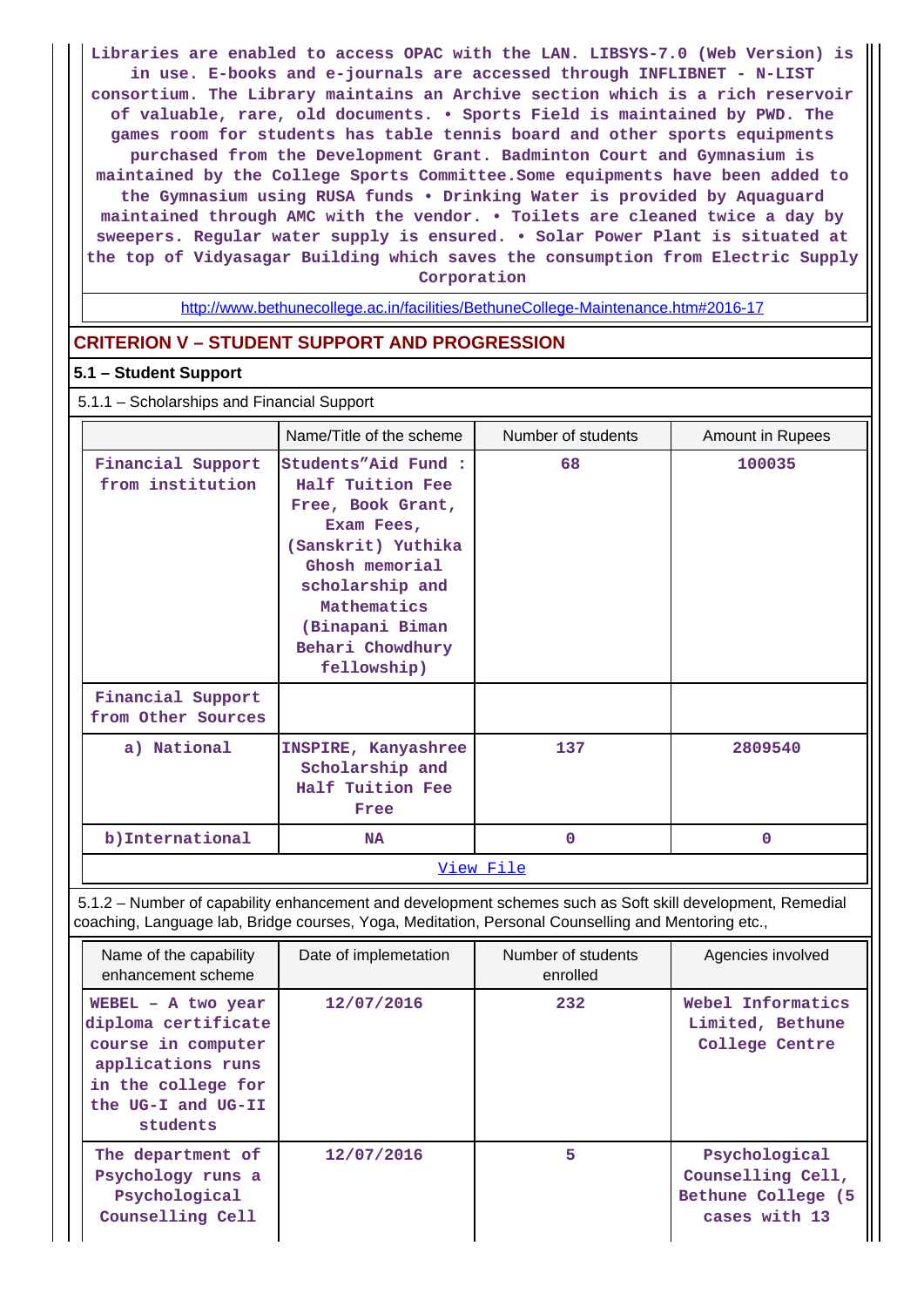| which provides<br>support to the<br>students and staff                                                                                   |                                                                                                                                     |            |                                                                      |                                                                             |    |                                                                      | sessions)                     |  |
|------------------------------------------------------------------------------------------------------------------------------------------|-------------------------------------------------------------------------------------------------------------------------------------|------------|----------------------------------------------------------------------|-----------------------------------------------------------------------------|----|----------------------------------------------------------------------|-------------------------------|--|
| guidance                                                                                                                                 | of our college<br>Ethics and Value<br>Education 1 year<br>Certification<br>Course for all 1st<br>year students is<br>held for moral |            | 07/09/2016                                                           | 416                                                                         |    | Ethics and Value<br>Education<br>Committee, Bethune<br>College.      |                               |  |
| Career Counselling<br>Seminar on<br>Competitive exams<br>for Govt jobs,<br><b>Higher Studies</b><br>Corporate Jobs                       |                                                                                                                                     |            | 18/01/2017                                                           | 66                                                                          |    |                                                                      | Globsyn Business<br>School    |  |
| Career Counselling<br>Seminar on scope<br>and prospects after<br>graduation                                                              |                                                                                                                                     |            | 18/01/2017                                                           | 66                                                                          |    | Career Launcher<br>Educate Limited                                   |                               |  |
| On-campus pre-<br>selection drive                                                                                                        |                                                                                                                                     | 04/01/2017 |                                                                      | 61                                                                          |    | TATA Consultancy<br>Services                                         |                               |  |
| Workshop on<br>Communicative<br>English 2- Writing<br>CV/Resume/Bio data                                                                 |                                                                                                                                     | 03/09/2016 |                                                                      | 126                                                                         |    | English Department<br>Career Counselling<br>Cell, Bethune<br>college |                               |  |
| Workshop on<br>Communicative<br>English 1- Facing<br>interviews                                                                          |                                                                                                                                     |            | 03/09/2016                                                           | 126                                                                         |    | English Department<br>Career Counselling<br>Cell, Bethune<br>college |                               |  |
| Orientation<br>programme regarding<br>Career<br>opportunities                                                                            |                                                                                                                                     |            | 24/08/2016                                                           | 156                                                                         |    | Career Counselling<br>Cell, Bethune<br>college                       |                               |  |
|                                                                                                                                          |                                                                                                                                     |            |                                                                      | No file uploaded.                                                           |    |                                                                      |                               |  |
| 5.1.3 - Students benefited by guidance for competitive examinations and career counselling offered by the<br>institution during the year |                                                                                                                                     |            |                                                                      |                                                                             |    |                                                                      |                               |  |
| Year                                                                                                                                     | Name of the<br>scheme<br>2016<br>Career<br>Counselling<br>related<br>orientation,<br>workshop,<br>seminars and                      |            | Number of<br>benefited<br>students for<br>competitive<br>examination | Number of<br>benefited<br>students by<br>career<br>counseling<br>activities |    | Number of<br>students who<br>have passedin<br>the comp. exam         | Number of<br>studentsp placed |  |
|                                                                                                                                          |                                                                                                                                     |            | 66                                                                   | 409                                                                         | 27 |                                                                      | 23                            |  |

**preselection drive**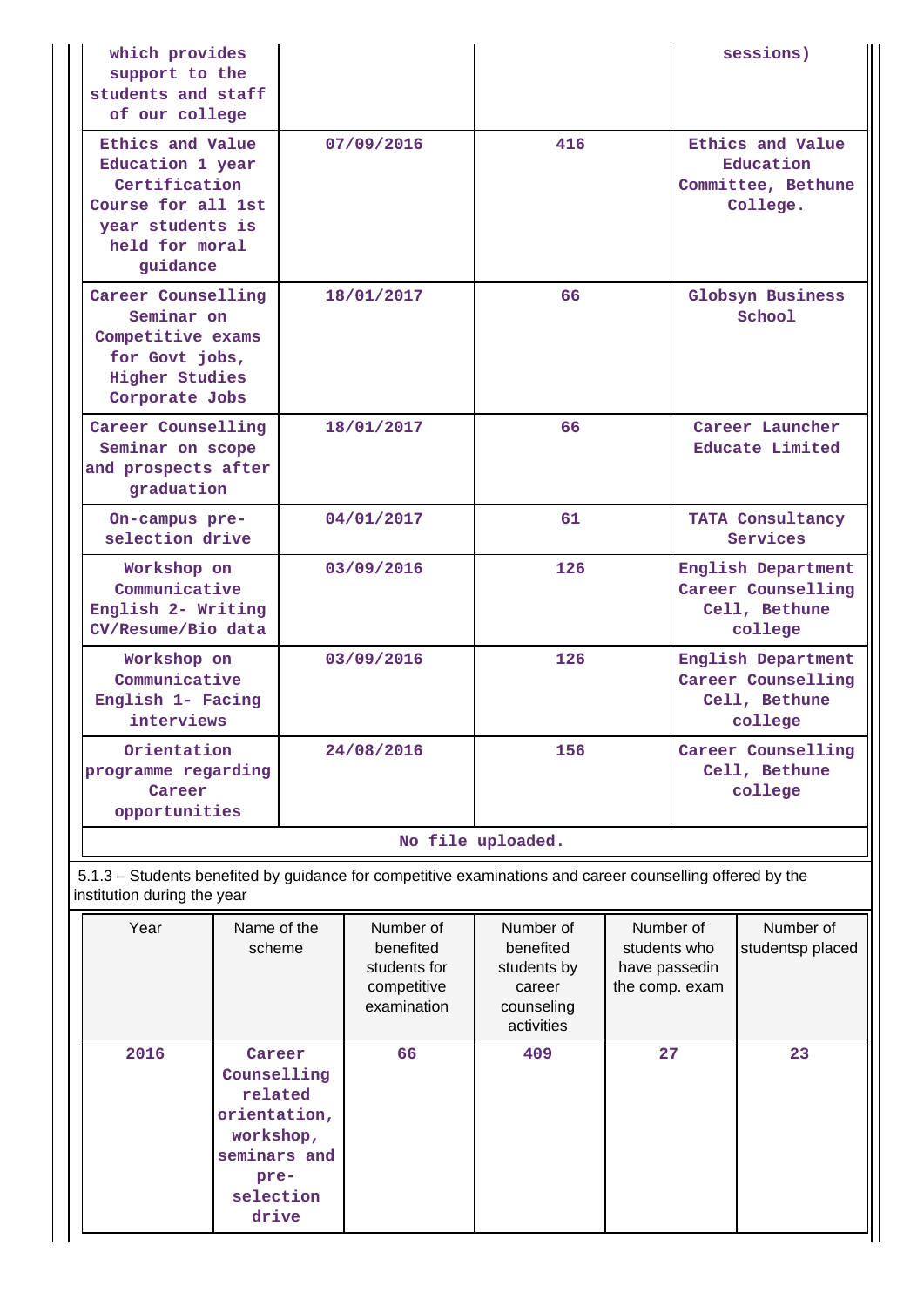|                                              | 5.1.4 - Institutional mechanism for transparency, timely redressal of student grievances, Prevention of sexual                                   |                              |                                    |                                                                                                                                                                                                                                                                                                                                     |                                                                                                                                                                                                      |  |
|----------------------------------------------|--------------------------------------------------------------------------------------------------------------------------------------------------|------------------------------|------------------------------------|-------------------------------------------------------------------------------------------------------------------------------------------------------------------------------------------------------------------------------------------------------------------------------------------------------------------------------------|------------------------------------------------------------------------------------------------------------------------------------------------------------------------------------------------------|--|
|                                              | harassment and ragging cases during the year<br>Total grievances received<br>Number of grievances redressed<br>Avg. number of days for grievance |                              |                                    |                                                                                                                                                                                                                                                                                                                                     |                                                                                                                                                                                                      |  |
|                                              |                                                                                                                                                  |                              |                                    | redressal                                                                                                                                                                                                                                                                                                                           |                                                                                                                                                                                                      |  |
|                                              | 0                                                                                                                                                |                              | 0                                  | 0                                                                                                                                                                                                                                                                                                                                   |                                                                                                                                                                                                      |  |
| 5.2 - Student Progression                    |                                                                                                                                                  |                              |                                    |                                                                                                                                                                                                                                                                                                                                     |                                                                                                                                                                                                      |  |
|                                              | 5.2.1 - Details of campus placement during the year                                                                                              |                              |                                    |                                                                                                                                                                                                                                                                                                                                     |                                                                                                                                                                                                      |  |
|                                              | On campus                                                                                                                                        |                              |                                    | Off campus                                                                                                                                                                                                                                                                                                                          |                                                                                                                                                                                                      |  |
| Nameof<br>organizations<br>visited           | Number of<br>students<br>participated                                                                                                            | Number of<br>stduents placed | Nameof<br>organizations<br>visited | Number of<br>students<br>participated                                                                                                                                                                                                                                                                                               | Number of<br>stduents placed                                                                                                                                                                         |  |
| TCS,<br>COGNIZANT<br>and<br><b>NETSCRIBE</b> | 78                                                                                                                                               | 23                           | NA                                 | 0                                                                                                                                                                                                                                                                                                                                   | 0                                                                                                                                                                                                    |  |
|                                              |                                                                                                                                                  |                              | View File                          |                                                                                                                                                                                                                                                                                                                                     |                                                                                                                                                                                                      |  |
|                                              | 5.2.2 - Student progression to higher education in percentage during the year                                                                    |                              |                                    |                                                                                                                                                                                                                                                                                                                                     |                                                                                                                                                                                                      |  |
| Year                                         | Number of<br>students<br>enrolling into<br>higher education                                                                                      | Programme<br>graduated from  | Depratment<br>graduated from       | Name of<br>institution joined                                                                                                                                                                                                                                                                                                       | Name of<br>programme<br>admitted to                                                                                                                                                                  |  |
| 2017                                         | 19                                                                                                                                               | B.A. (Hons.)                 | English (UG)                       | University<br>of Bristol-<br>UK,<br>University<br>of Calcutta,<br>Presidency<br>University,<br>Bethune<br>College,<br>Moulana Azad<br>College,<br>EFLU, Indian<br>Institute of<br>Social<br>Welfare and<br><b>Business</b><br>Management,<br>Kolkata, St.<br>Xaviers<br>College,<br>Madras<br>School of<br>Social Work,<br>GLOBSYN, | PG and MA in<br>English,<br>English<br>Literature<br>and<br>Linguistics,<br>MBA in Human<br>Resource<br>Management,<br>PGDM (HR,<br>Marketing),<br>Diploma in<br>Management,<br>MBA in<br>Marketing. |  |
| 2017                                         | 9                                                                                                                                                | $B.A.$ (Hons.)               | Political<br>Science (UG)          | University<br>of Calcutta,<br>Lady<br><b>Brabourne</b><br>College,                                                                                                                                                                                                                                                                  | M.A. in<br>Political<br>Science and<br>Comparative<br>Literature.                                                                                                                                    |  |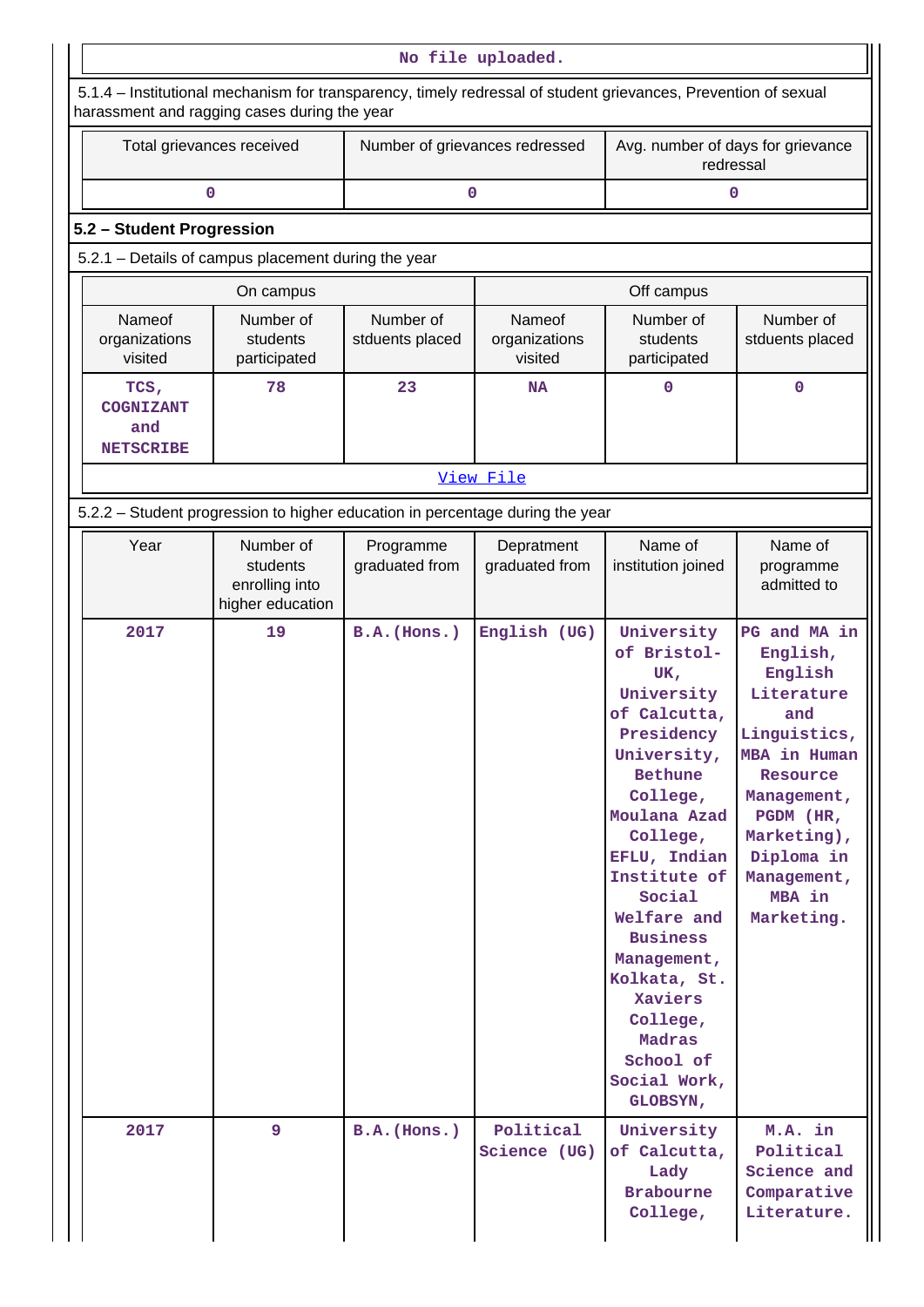|      |                |                  |                     | Rabindra<br>Bharati<br>University,<br>Jadavpur<br>University.                                                                                                                            |                                                                                                                          |
|------|----------------|------------------|---------------------|------------------------------------------------------------------------------------------------------------------------------------------------------------------------------------------|--------------------------------------------------------------------------------------------------------------------------|
| 2017 | $\overline{2}$ | $B.A.$ (Hons.)   | Hindi (UG)          | Rabindra<br>Bharti<br>University                                                                                                                                                         | M.A. in<br>Hindi                                                                                                         |
| 2017 | 19             | $B.A.$ (Hons.)   | Bengali (UG)        | Bagbazar<br>Women's<br>College,<br><b>Bethune</b><br>College,<br>Lady<br><b>Brabourne</b><br>College,<br>Rabindra<br>Bharati<br>University,<br>Universirty<br>of Calcutta.               | M.A. in<br>Bengali                                                                                                       |
| 2017 | 26             | $B.A.$ (Hons.)   | History (UG)        | University<br>of Calcutta,<br>Rabindra<br>Bharati<br>University,<br>Jadavpur<br>University,<br>JNU, IGNOU,<br>Viswa<br>Bharati,<br>Karnataka<br>University,<br>Presidency<br>University. | M.A. in<br>History and<br>Social Work                                                                                    |
| 2017 | 9              | $B.A.$ (Hons.)   | Sanskrit<br>(UG)    | University<br>of Calcutta,<br>Jadavpur<br>University,<br>Rabindra<br>Bharati<br>University.                                                                                              | M.A. in<br>Sanskrit.                                                                                                     |
| 2017 | 7              | $B.A.$ (Hons.)   | Philosophy<br>(UG)  | University<br>of Calcutta,<br>Rabindra<br>Bharati<br>University.                                                                                                                         | M.A. in<br>Philosophy                                                                                                    |
| 2017 | 6              | B.SC.<br>(Hons.) | Mathematics<br>(UG) | University<br>of Calcutta-<br>Rajabajar<br>science<br>College,<br><b>Bethune</b><br>College,<br>Ballygunj<br>Science                                                                     | M.Sc. in<br>Pure<br>Mathematics<br>/ Applied<br>Mathematics/<br>Mathematics.<br>Preparation<br>of B.Ed and<br>vocational |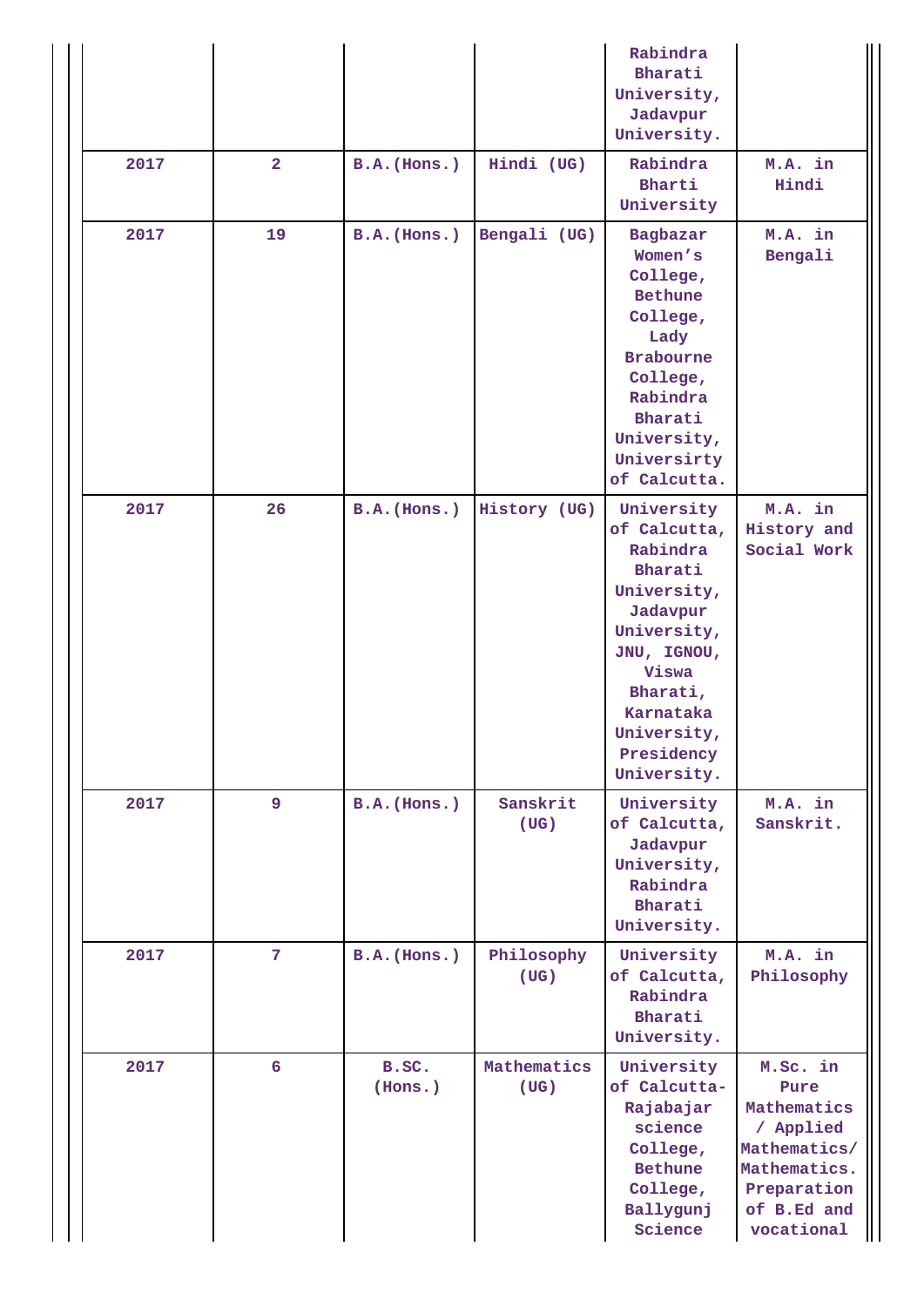|                                                                                                                                                                                        |              |                    |                          | College                                                                                                                               | course or<br>preparation<br>for govt.<br>job.                                                                                          |
|----------------------------------------------------------------------------------------------------------------------------------------------------------------------------------------|--------------|--------------------|--------------------------|---------------------------------------------------------------------------------------------------------------------------------------|----------------------------------------------------------------------------------------------------------------------------------------|
| 2017                                                                                                                                                                                   | 11           | B.SC.<br>(Hons.)   | Computer<br>Science (UG) | University<br>of Calcutta,<br>St. Xavier's<br>College (<br>Autonomous),<br>Vellore<br>Institute of<br>Technology,<br>IITMk,<br>Kerala | M.Sc. in<br>Computer<br>Science,<br>Computer and<br>Information<br>Science, Spe<br>cialisation<br>in Cyber<br>Security,<br>MBA and MCA |
| 2017                                                                                                                                                                                   | 32           | B.SC.<br>(Hons.)   | Economics<br>(UG)        | University<br>of Calcutta,<br>Jadavpur<br>University,<br>Madras<br>School of<br>Economics,<br>JNU, GIPE,<br>Manheimm<br>University.   | M.Sc. in<br>Economics<br>and MBA                                                                                                       |
|                                                                                                                                                                                        |              |                    | View File                |                                                                                                                                       |                                                                                                                                        |
| 5.2.3 - Students qualifying in state/ national/ international level examinations during the year<br>(eg:NET/SET/SLET/GATE/GMAT/CAT/GRE/TOFEL/Civil Services/State Government Services) |              |                    |                          |                                                                                                                                       |                                                                                                                                        |
|                                                                                                                                                                                        |              |                    |                          |                                                                                                                                       |                                                                                                                                        |
|                                                                                                                                                                                        | <b>Items</b> |                    |                          | Number of students selected/ qualifying                                                                                               |                                                                                                                                        |
|                                                                                                                                                                                        | <b>NET</b>   |                    |                          | 15                                                                                                                                    |                                                                                                                                        |
|                                                                                                                                                                                        | <b>GATE</b>  |                    |                          | 6                                                                                                                                     |                                                                                                                                        |
|                                                                                                                                                                                        | <b>CAT</b>   |                    |                          | $\mathbf{2}$                                                                                                                          |                                                                                                                                        |
|                                                                                                                                                                                        | <b>GRE</b>   |                    |                          | $\overline{2}$                                                                                                                        |                                                                                                                                        |
|                                                                                                                                                                                        | Any Other    |                    |                          | 18                                                                                                                                    |                                                                                                                                        |
|                                                                                                                                                                                        |              |                    | View File                |                                                                                                                                       |                                                                                                                                        |
| 5.2.4 - Sports and cultural activities / competitions organised at the institution level during the year                                                                               |              |                    |                          |                                                                                                                                       |                                                                                                                                        |
| Activity<br>Bethune College Annual<br>Prize Day. (18/02/17)                                                                                                                            |              | Level<br>UG AND PG |                          | Number of Participants<br>400                                                                                                         |                                                                                                                                        |
| Annual Sports. (17/12/16<br>$19/12/16$ )                                                                                                                                               |              | UG AND PG          |                          | 300                                                                                                                                   |                                                                                                                                        |
| Annual Fest "AALAP"<br>(09/12/16)                                                                                                                                                      |              | UG AND PG          |                          | 350                                                                                                                                   |                                                                                                                                        |
| PIDILITE certified Four<br>day workshop on Art and<br>Craft (26/11/2016,<br>03/12/2026, 10/12/2016<br>and 17/12/2016)                                                                  |              | UG AND PG          |                          | 58                                                                                                                                    |                                                                                                                                        |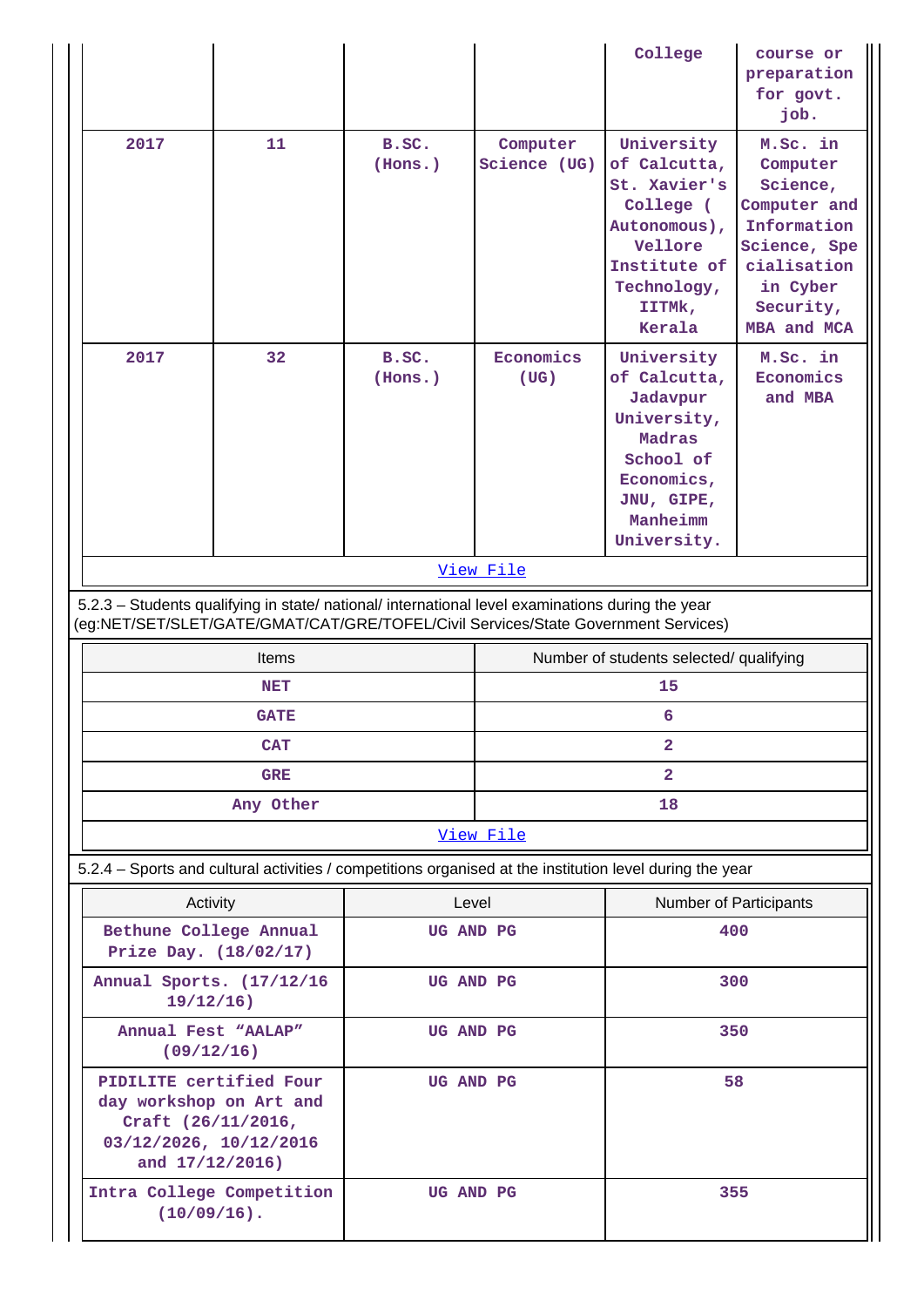| Republic Day Celebration.<br>(26/01/17)                          | UG AND PG | 199  |
|------------------------------------------------------------------|-----------|------|
| Teachers Day Celebration<br>(05/09/16)                           | UG AND PG | 650  |
| 150th Sister Nibedita<br>Anniversary Celebration -<br>15.12.2016 | UG and PG | 1150 |
| Independence Day<br>Celebration $(15/08/16)$ .                   | UG and PG | 215  |
| Bethune Day Banomahatsav<br>$(12/08/16)$ .                       | UG and PG | 255  |
|                                                                  | View File |      |

# **5.3 – Student Participation and Activities**

 5.3.1 – Number of awards/medals for outstanding performance in sports/cultural activities at national/international level (award for a team event should be counted as one)

| Year | Name of the<br>award/medal                                                                                                                                                        | National/<br>Internaional | Number of<br>awards for<br>Sports | Number of<br>awards for<br>Cultural | Student ID<br>number                                                   | Name of the<br>student |
|------|-----------------------------------------------------------------------------------------------------------------------------------------------------------------------------------|---------------------------|-----------------------------------|-------------------------------------|------------------------------------------------------------------------|------------------------|
| 2017 | 3rd<br>Position<br>in Youth<br>Girls<br>Singlets,<br>Central<br>Zone,<br>Indore                                                                                                   | National                  | 1                                 | $\mathbf 0$                         | College<br>Roll No.<br>$-B.A.-56$<br>UG I, I III<br>$(2016 - 19)$      | Priyadarsh<br>ini Das  |
| 2017 | Silver<br>Medalist,<br>Youth<br>Girls'<br>Doublets<br>Runner Up,<br>in 78th<br>Junior &<br>Youth<br>National<br>and Inter<br>State<br>Table<br>Tennis Cha<br>mpionship,<br>Gujrat | National                  | $\mathbf{1}$                      | $\mathbf 0$                         | College<br>Roll No.<br>$-B.A.-56$<br>UG I, I &<br>III<br>$(2016 - 19)$ | Priyadarsh<br>ini Das  |
| 2017 | <b>Bronze</b><br>Medalist,<br>Youth<br>Girls'<br>Team in<br>78th<br>Junior &<br>Youth<br>National<br>and Inter<br><b>State</b>                                                    | National                  | $\mathbf{1}$                      | $\mathbf 0$                         | College<br>Roll No.<br>$-B.A.-56$<br>UG I, I &<br>III<br>$(2016 - 19)$ | Priyadarsh<br>ini Das  |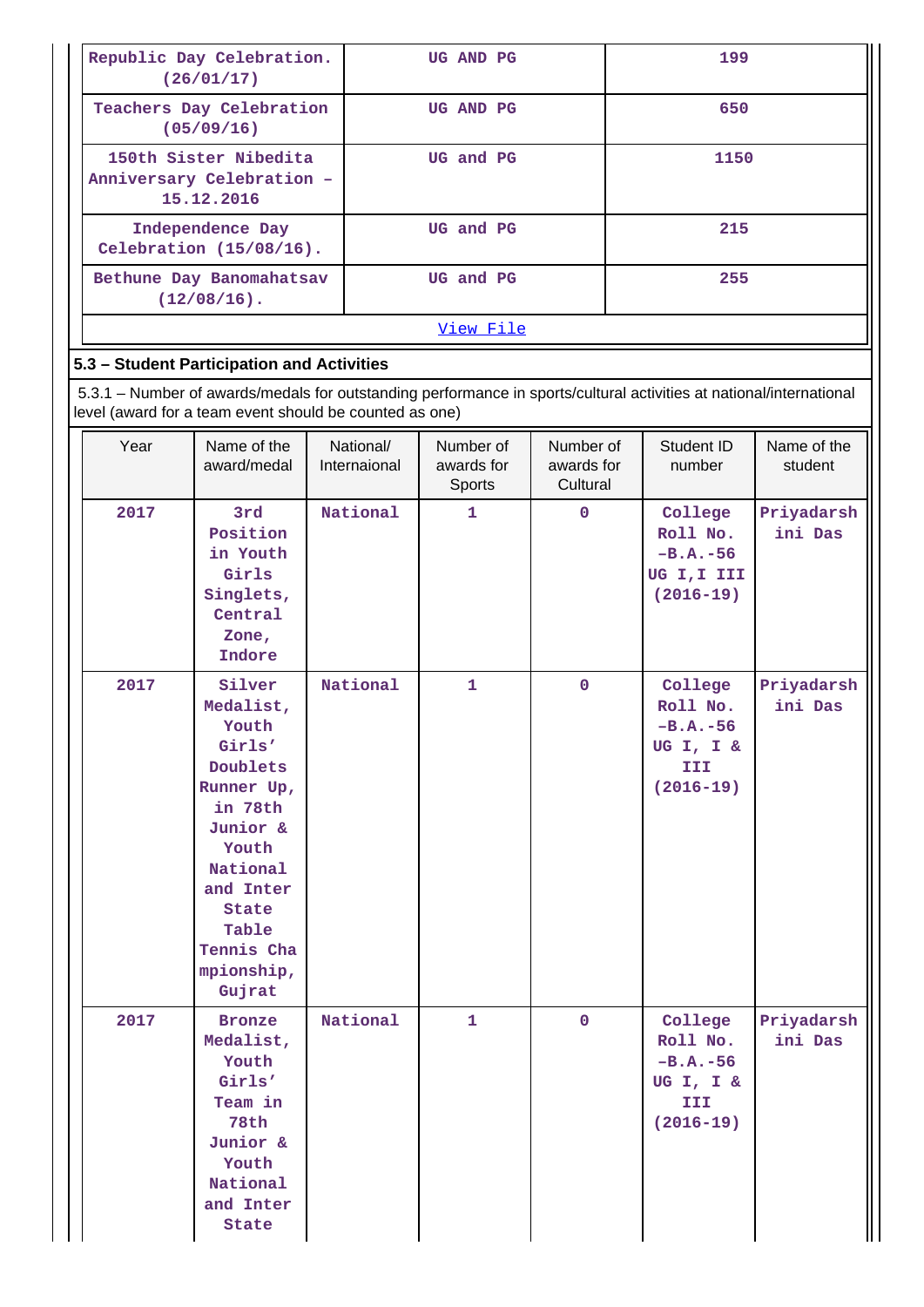| Table      |  |  |  |
|------------|--|--|--|
| Tennis Cha |  |  |  |
| mpionship, |  |  |  |
| Gujrat     |  |  |  |

**No file uploaded.**

 5.3.2 – Activity of Student Council & representation of students on academic & administrative bodies/committees of the institution (maximum 500 words)

 **1. The Bethune College has a formal Students' Union which is formed through an Election and is totally apolitical in nature. It is constituted out of representative members of all levels of UG and PG of both Science and Arts stream. 2. Student representatives are members of quite a few administrative and academic bodies and Teacher's council committees of the college such as Governing Body, Anti Ragging, Backward class cell (SC/ST Cell). 3. On Bethune Day every year, one student representative speaks on the contribution of J.E.D.Bethune on women's education in India. A delegated body of Students along with Teachers visit the Cemetery to pay Homage to Sir Bethune. On Annual Prize Day the Students' Union General Secretary presents a report of its yearlong activities before Guests and dignitaries. 4. The Students' Union helps to organize Cultural activities, competitions in Bethune college such as Independence Day Celebrations, Intra College Competitions, Annual Fest "AALAP", Annual Sports, Republic Day Celebrations, Bethune College Annual Prize Day. This body also selects and nominates student participants for different Intercollege events. 5. The Student Activity Cell has different clubs under its umbrella-like Literary Club, Art Craft Club, Photography Club, Science Club, Cultural club etc. with nominated Student Secretary and members. They take initiative for new members of these clubs. 6. Students' Union also helps NSS to organize many health awareness programmes and social awareness activities such as the Dengue and Thalassemia awareness programme. 7. Students' Union also organizes programmes like Freshers' Welcome for first-year students and Farewell for Third year students.**

## **5.4 – Alumni Engagement**

5.4.1 – Whether the institution has registered Alumni Association?

 **Yes**

 **Alumni Association of Bethune College, called Bethune College Sammilani is a registered body under the West Bengal Societies Registration Act, 1961 (Registration no) from 10th of March 2015. It started the journey as an 'Old Students Guild' with encouragement from and then Principal of the college, Ms. G M Wright on 3rd September, 1921. Primarily it was an association only for exstudents, Now Sammilani (The name has been changed later) is a common platform of ex- students, present teachers( serving the college for a certain period) and ex-teachers( served the college for a long period) of Bethune College. Sammilani, the oldest Alumni Association among the Government College of West Bengal , is an autonomous body and has always taken a keen interest in the activities of College and extends its the best efforts in various fields of life for the welfare of the College. In 1988 the Sammilani introduced several memorial prizes, e.g. Rupa Chakraborty Memorial Prize for cultural contribution, Ishita Dutta Memorial Prize for overall contribution etc. Besides, since 2010, on the day of Reunion, the ex-students who have completed 50 years of their graduation and are members of the Sammilani are felicitated and they are given, by way of gifts, the products of Self-Help groups (SHGOS). This attempt on the part of Sammilani, not only encourages the entrepreneurship of SHGOS but also helps the weaker sections of women of our society in a humble way. Smt Chandramukhi Basu, one of the first female graduates and first Lady Principal of this college, was not awarded her degree by the University of**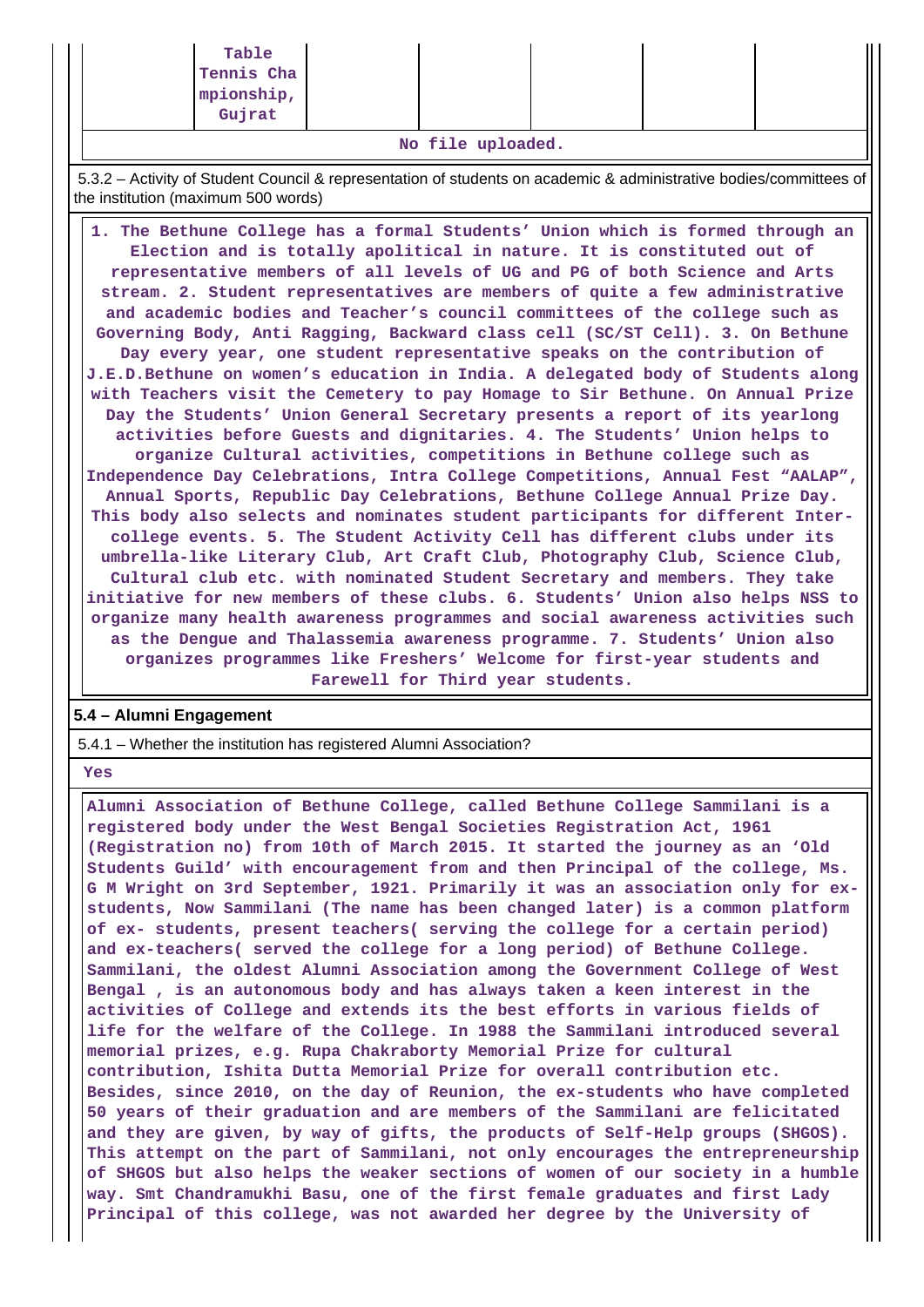**Calcutta when she graduated because she was an exception This was, however, amended by the University in 2013, when it decided to confer the honour, posthumously, to Smt Chandramukhi Basu years after she actually graduated. Dr. Sunanda Ghosh, an ex-student of Bethune College and also the former Head of the Department of Political Science of this College brought into light in 2012 that Smt. Chandramukhi Basu was the first female candidate who passed the F.A. Examination from Calcutta University in 1877. A team comprising of alumnae of Bethune College made it possible for the University to recognize Chandramukhis rare achievement. When Smt Chandramukhi Basu had cleared her F.A. Examination, she was gifted the Collected Works of Shakespeare by Pandit Ishwarchandra Vidyasagar. One of the volumes of the collection was traced in Dehradun, the ancestral home of Smt Chandramukhi Basu. It was retrieved by the same team of teachers and restored to Bethune College in 2015.**

5.4.2 – No. of enrolled Alumni:

**1 351** 

5.4.3 – Alumni contribution during the year (in Rupees) :

**0**

5.4.4 – Meetings/activities organized by Alumni Association :

 **1. No. of meetings, held in the session of 2016-17- Seven 2. Activities- a) Annual meeting of First year students with the members of Bethune College Sammilani on 14th September 2016. b) Active Participation in Bethune Day and Banomohotsab Programme on 12th August 2016. c) Mrinalini Emmerson Lecture, delivered by eminent dance artist and social worker Alakananda Ray on the foundation day of Sammilani, 3rd September 2016. d) Anandamela Fete (All Stalls are given by women only) on 10th September 2016. e) Celebration of Bijaya Sammilani in October 2016. f) Active participation in Annual College Sports in December 2016. g) Reunion and Cultural programme and Book Publication Ceremony of Alumni on 17th February 2017. Prizes arranged by Sammilani- 1. Rupa Chakraborty Memorial Prize, 2. Aruna Mukhopadhyay Memorial Prize, 3.Dipti Tripathi Memorial Prize, 4. Ishita Dutta Memorial Prize. 5. Members, who completed 50 years of their graduation. h) Participation in Annual Prize Day-18th February 2017 i) Active Participation on 21st February 2017 on International Mother Language Day. j) Arrangement of a Picnic on 16th February 2017 at Shibpur B.E College. k) Condolence meeting of Jharna Bhattacharya, member of Sammilani on 27th February 2017. 3. Endowments- Two Endowment Funds created by the financial donation from the families of two Alumni (personally) 1. Jyotsnamoyee Dey Endowment Fund for Mathematics and Computer Science for teaching. 2. Tarak Sudha Endowment Fund for Computer Science for teaching.**

#### **CRITERION VI – GOVERNANCE, LEADERSHIP AND MANAGEMENT**

#### **6.1 – Institutional Vision and Leadership**

 6.1.1 – Mention two practices of decentralization and participative management during the last year (maximum 500 words)

 **• NSS wing of our college is a very active unit. Throughout the year this unit has organised different types of seminars, camps and community service in the college as well as in the adjacent areas to comply its social responsibilities. The college tries to build a NSS committee comprising of teachers from almost all the departments. It is also emphasised that students from all the departments take part in the NSS activities, so that the social responsibilities of an institution like Bethune College can be felt and complied by decentralized participation of both teachers and students of our college. • For all round development of our students and to create awareness and commitment to moral values, Bethune College offers a certificate course in**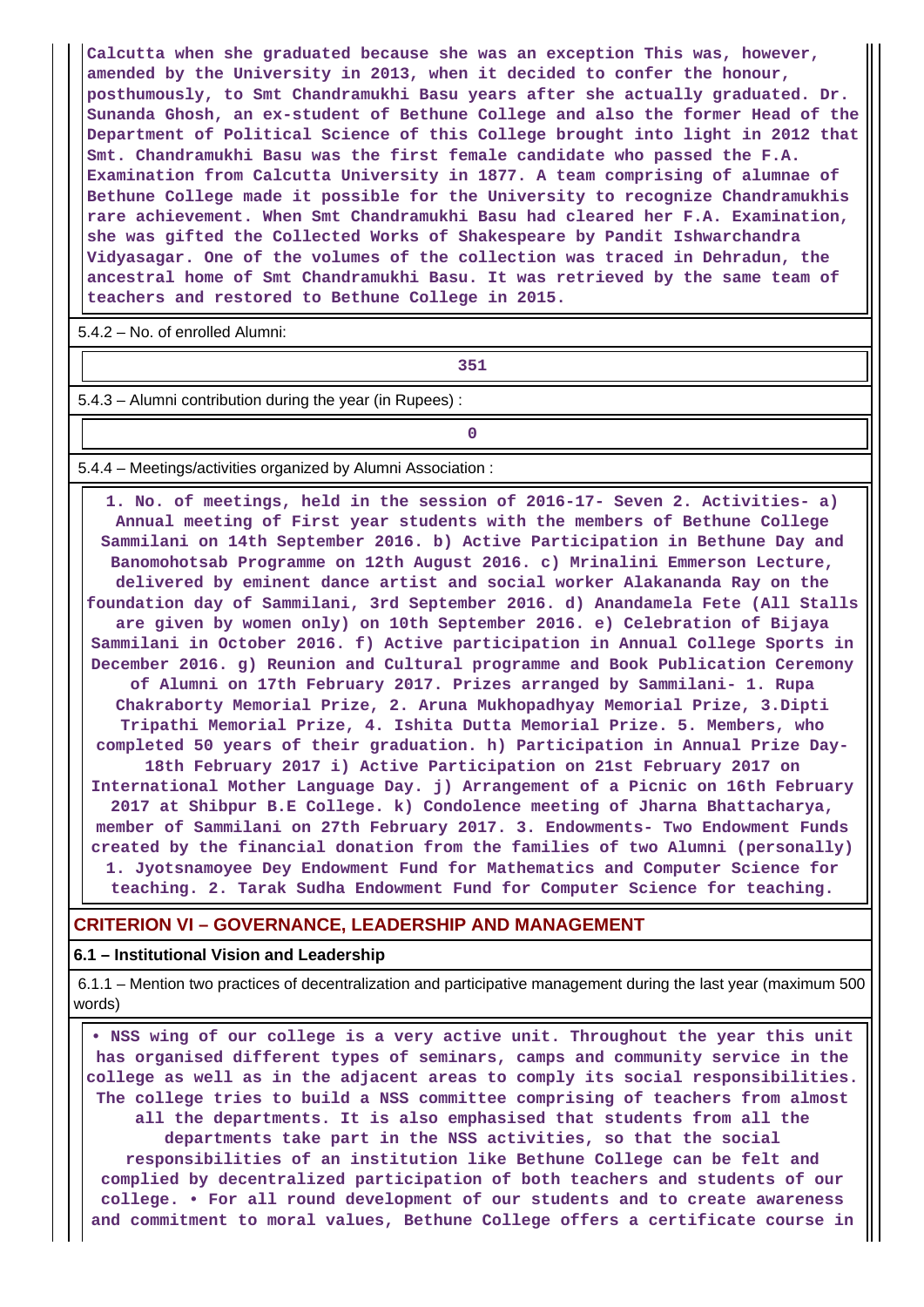**Ethics and Value Education. Students have to attend a series of lectures by eminent personalities from different fields of life. Generally all the 1st year students of the undergraduate courses participate in this course. The organiser of this course, Value and Ethics committee also has representatives from almost all the departments of the college. These teachers of different departments motivate students to participate in the course.Therefore a collective but decentralized exercise becomes instrumental behind the successful completion of the course.**

6.1.2 – Does the institution have a Management Information System (MIS)?

#### **Partial**

#### **6.2 – Strategy Development and Deployment**

6.2.1 – Quality improvement strategies adopted by the institution for each of the following (with in 100 words each):

| <b>Strategy Type</b>       | Details                                                                                                                                                                                                                                                                                                                                                                                                                                                                                                                                                                                                                                                                                                            |
|----------------------------|--------------------------------------------------------------------------------------------------------------------------------------------------------------------------------------------------------------------------------------------------------------------------------------------------------------------------------------------------------------------------------------------------------------------------------------------------------------------------------------------------------------------------------------------------------------------------------------------------------------------------------------------------------------------------------------------------------------------|
| Curriculum Development     | . At the undergraduate level Syllabi<br>designed by the University of Calcutta<br>are followed by the departments of<br>Bethune College. . At the postgraduate<br>level the syllabi of the 6 autonomous<br>postgraduate departments have been<br>designed under supervision of the<br>respective Board of Studies. The<br>curriculum allows choice based/<br>elective course under limited scope. .<br>As all the postgraduate departments<br>were brought under the semester system<br>during the last academic session,<br>syllabi of the PG-Programmes were<br>changed accordingly.                                                                                                                             |
| Teaching and Learning      | . The focus of classroom teaching-<br>learning is always on the active<br>participation of the students. .<br>Teachers are encouraged to use ICT and<br>up-to-date software. Use of smart<br>boards is increasing. Some departments<br>have organised film screening as part<br>of their academic activities usingMulti<br>Facility Centres for Arts. .<br>Laboratories for the different subjects<br>are being upgraded continuously. In the<br>last session upgradation of Chemistry-<br>laboratory has almost been completed. .<br>The Multifacility Centre for Science<br>has incorporated cutting edge<br>instrumental facilities for research<br>both at doctoral and post-graduate<br>levels in bioscience. |
| Examination and Evaluation | Examination: • At the undergraduate<br>level Mid-term tests were held in<br>September 2016. Selection tests for<br>university examination were held during<br>December 2016, January and February<br>2017 for part III, II and I<br>respectively. . At the postgraduate<br>level examinations for both newly                                                                                                                                                                                                                                                                                                                                                                                                       |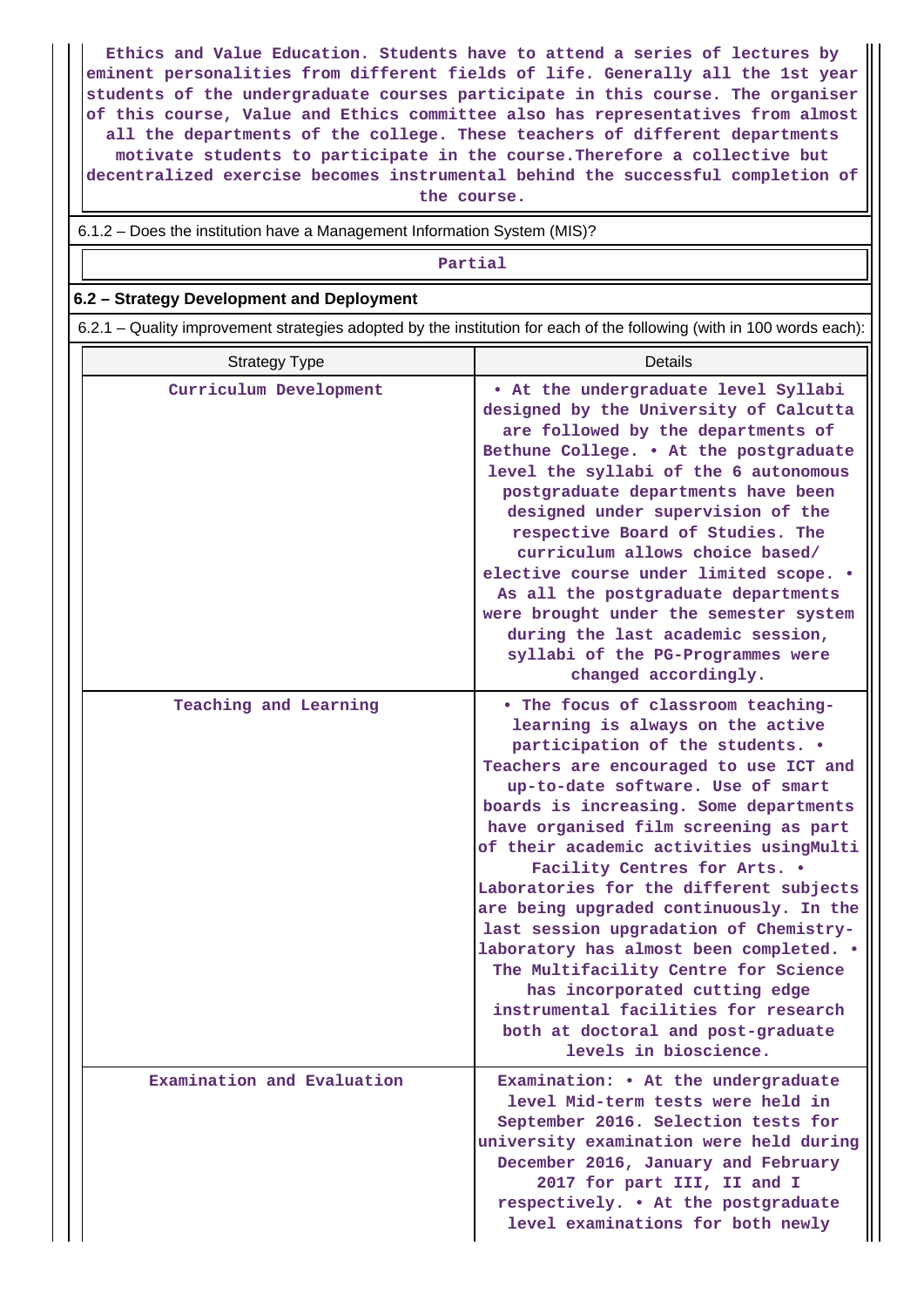|                                                               | introduced Semester and old annual<br>system have been conducted by<br>autonomous PG-Departments. Evaluation:<br>. After each test feedback has been<br>given to the students and also to the<br>guardian if necessary. . Double<br>evaluation of answer scripts are done<br>in some PG departments. Some have<br>introduced 50 evaluation by external<br>teachers.                                                                                                                                                                                                                                                                                                                                                                         |
|---------------------------------------------------------------|---------------------------------------------------------------------------------------------------------------------------------------------------------------------------------------------------------------------------------------------------------------------------------------------------------------------------------------------------------------------------------------------------------------------------------------------------------------------------------------------------------------------------------------------------------------------------------------------------------------------------------------------------------------------------------------------------------------------------------------------|
| Research and Development                                      | • The college sincerely promotes<br>research culture. . 3 teachers have<br>been awarded Ph.D. this year. 2 Major<br>Research Projects are on-going. 7 Minor<br>Research Projects have recently been<br>completed. Some Teachers are also<br>acting as Ph.D. supervisors. . Newly<br>upgraded Multifacility Centre for<br>Science is being used by the research<br>scholars and students of postgraduate<br>level, even from other institutions. .<br>Students are encouraged to publish and<br>present research papers. Teachers<br>regularly contribute to academic<br>journals and books of national and<br>international repute. • The 3rdVolume<br>of interdisciplinary peer reviewed<br>Journal 'Heritage' was published this<br>year. |
| Library, ICT and Physical<br>Infrastructure / Instrumentation | · Libraries (Arts and Science) are Open<br>access and fully computerized with<br>internet, reprographic, scanning and<br>printing facilities. Reading rooms also<br>serve as browsing centres with several<br>computers. There is a digital lab and<br>server room. Departmental Libraries are<br>LAN connected. LIBSYS-7.0 (Web Version)<br>is in use. Text and reference Books are<br>regularly replenished. 10 new journals<br>have been subscribed this year. E-books<br>and e-journals are accessed through<br>INFLIBNET - N-LIST consortium. • It has<br>a collection of 22 College<br>publications, 1000 rare and 42 Braille<br>books. • Bethune Archives is a rich<br>reservoir and preserver of valuable,<br>rare, old documents.  |
| Human Resource Management                                     | • All academic and administrative<br>activities of the college function<br>under the stewardship of the Principal.<br>• Teachers participate in<br>administrative activities being member<br>of different committees under Teachers'<br>Council. . Apart from routine<br>activities non-teaching staff actively<br>participate in the activities of some<br>of the committees. . Students are also                                                                                                                                                                                                                                                                                                                                          |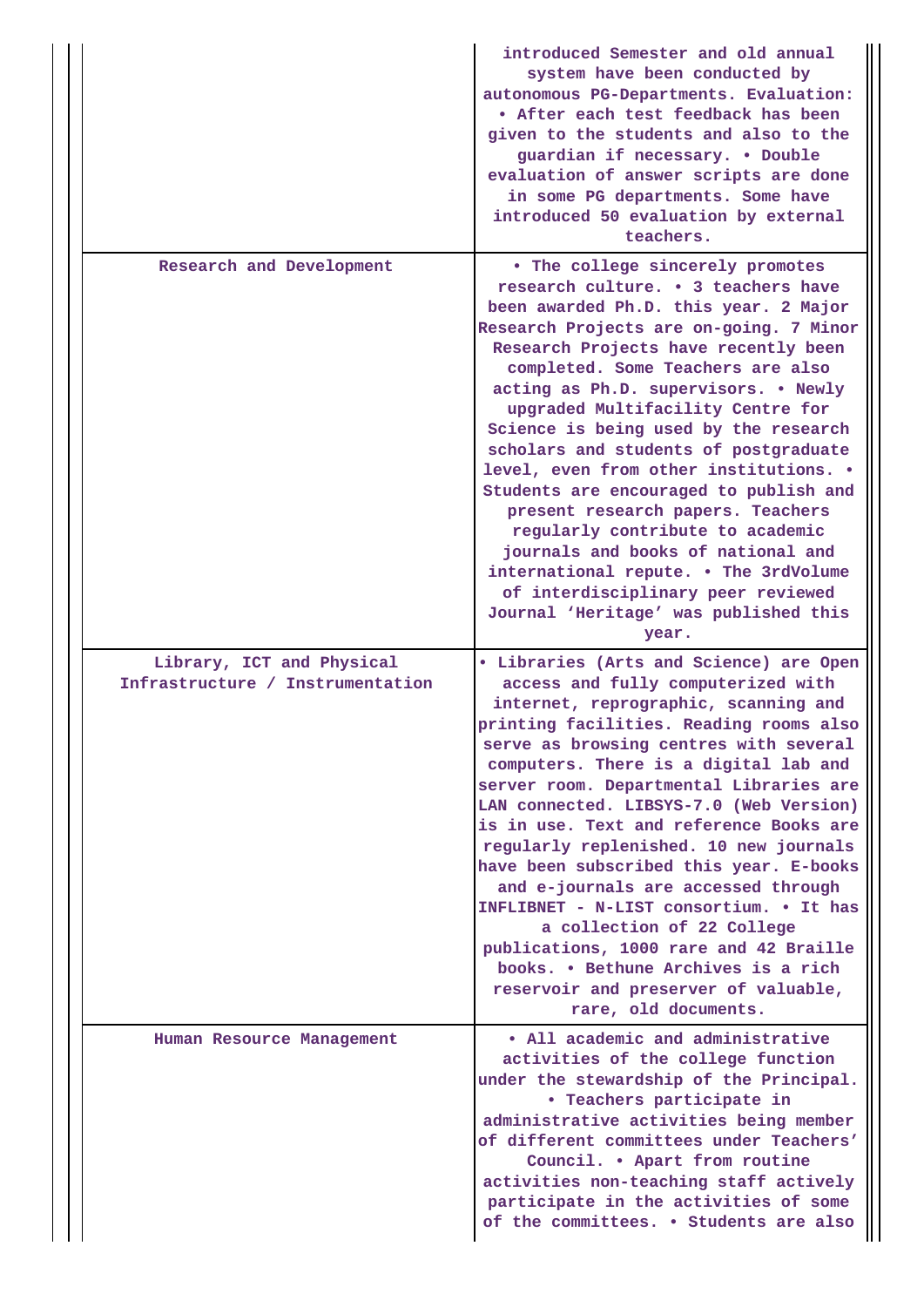|                                      | engaged in some of the committees<br>related to anti-ragging, Backward class<br>cell, sports, NSS, cultural programmes,<br>co-curricular activities etc. . Alumni<br>of Bethune College contribute<br>substantially in the academic and<br>cultural field through the Alumni<br>Association.                                                                                                                                                                                                                                                                                                                                                                                                                                                 |
|--------------------------------------|----------------------------------------------------------------------------------------------------------------------------------------------------------------------------------------------------------------------------------------------------------------------------------------------------------------------------------------------------------------------------------------------------------------------------------------------------------------------------------------------------------------------------------------------------------------------------------------------------------------------------------------------------------------------------------------------------------------------------------------------|
| Industry Interaction / Collaboration | . The college offers a 2-years (150<br>hours) on-campus certificate course,<br>Diploma in PC Application, with the<br>collaboration of WEBEL INFORMATICS<br>LTD., a Government of West Bengal<br>undertaking. The course has a nominal<br>course fee so that all students can<br>afford it. . PG departments like<br>Psychology go for industry visits as<br>part of their curriculum. . For field<br>trips/excursions/educational trips/<br>workshops/ training different<br>departments undergo collaborative<br>activity.                                                                                                                                                                                                                 |
| Admission of Students                | . Admission at both undergraduate and<br>postgraduate level is conducted as per<br>rules of the Higher Education<br>Department, W.B. and regulations of the<br>University of Calcutta. . For admission<br>at undergraduate level an experienced<br>admission committee supervises the<br>whole process. . To make the admission<br>transparent a large portion of the<br>entire process has been conducted<br>online. . The Department of English and<br>Bengali have conducted admission tests.<br>. At postgraduate level admission is<br>conducted by respective autonomous<br>departments under the supervision of<br>the PG-Committee. . Postgraduate<br>departments organise entrance tests for<br>students of the other universities. |

6.2.2 – Implementation of e-governance in areas of operations:

| E-governace area         | <b>Details</b>                                                                                                                                                                                                                                                                                                                                                                                                                                                                                                                                                                  |
|--------------------------|---------------------------------------------------------------------------------------------------------------------------------------------------------------------------------------------------------------------------------------------------------------------------------------------------------------------------------------------------------------------------------------------------------------------------------------------------------------------------------------------------------------------------------------------------------------------------------|
| Planning and Development | • All documents related to college<br>planning and development are maintained<br>digitally. . Two smart classrooms with<br>LCD facilities and one with Wi-fi have<br>recently been added . Office area is<br>partially Wi-fi enabled. . There has<br>been an up-gradation in e-resources and<br>IT with RUSA and Development Grant .<br>Networking and computational facilities<br>have been improved using DST- FIST<br>grant. Most of the computers now have<br>internet connection • The College<br>Website has become more interactive and<br>a platform for networking and |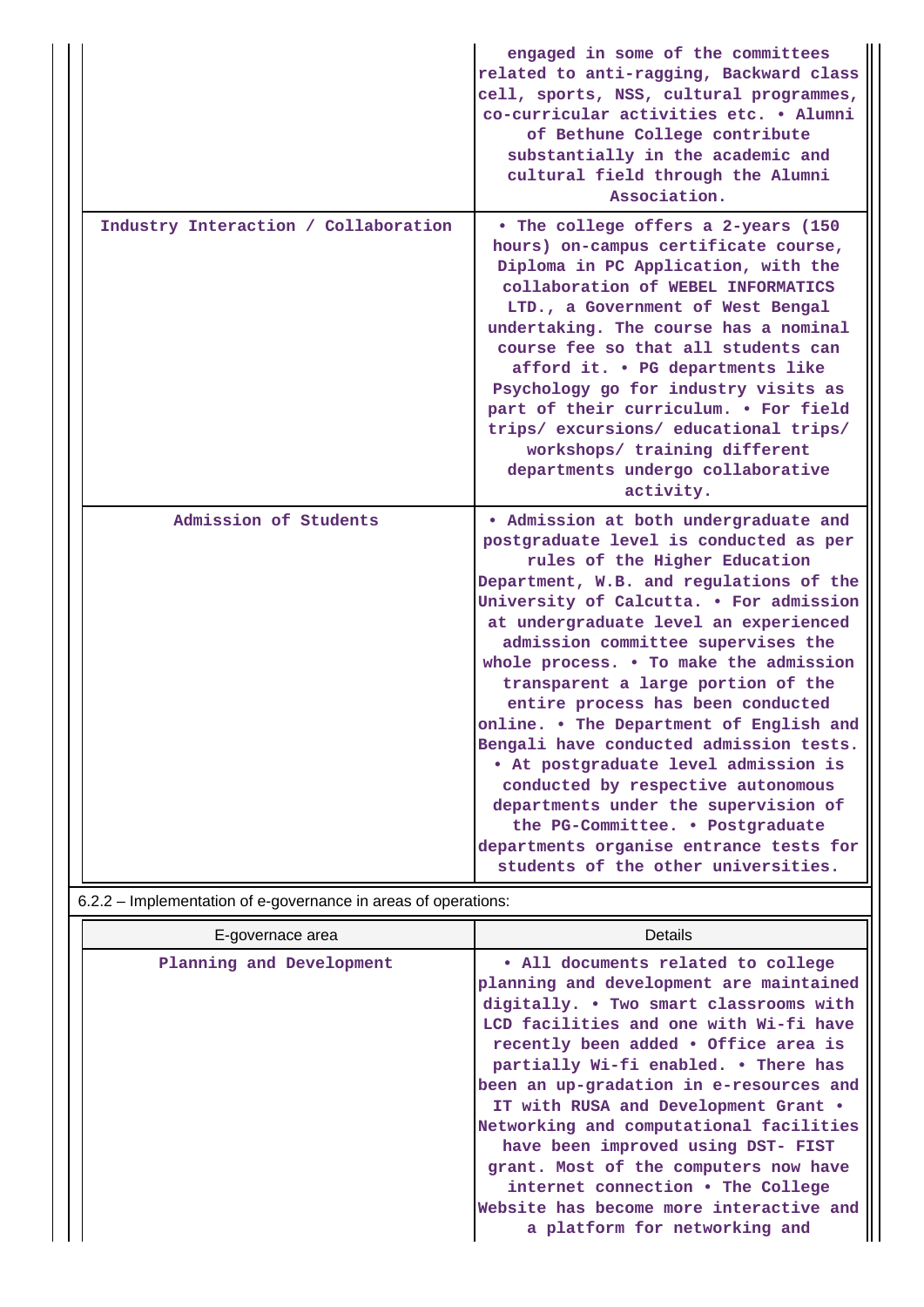|  |                               | Information exchange and archive.                                                                                                                                                                                                                                                                                                                                                                                                                                                                                                                                                                                                                                                                                                                                                                                         |
|--|-------------------------------|---------------------------------------------------------------------------------------------------------------------------------------------------------------------------------------------------------------------------------------------------------------------------------------------------------------------------------------------------------------------------------------------------------------------------------------------------------------------------------------------------------------------------------------------------------------------------------------------------------------------------------------------------------------------------------------------------------------------------------------------------------------------------------------------------------------------------|
|  | Administration                | . Office of the Principal is by and<br>large computerized. Financial<br>operations are done by e-billing and e-<br>pradan system. Students' Section of the<br>office manages their activities<br>(including the whole admission<br>procedure, university registration, and<br>form fill up) digitally. . Students'<br>database are collected and maintained<br>digitally throughout the year by the<br>career counselling cell. IQAC<br>collects and preserves institutional<br>data in the digital form which is being<br>uploaded every year on the MHRD portal<br>for the All India Survey of Higher<br>Education (AISHE). . Each department of<br>the college, library and office has<br>internet connection apart from adequate<br>number of computers to do their<br>assignments and to preserve data<br>digitally. |
|  | Finance and Accounts          | • e-billing, e-pradan, COSA and HRMS<br>module of IFMS is being used for<br>dealing of financial matters and salary<br>of staff. . Computation of Income Tax<br>and its verification thereafter is done<br>digitally . Dealings with Central<br>research and development funds are<br>entirely done through PFMS portal of<br>Govt.                                                                                                                                                                                                                                                                                                                                                                                                                                                                                       |
|  | Student Admission and Support | · Students' Admission process is, to a<br>large extent, conducted online.<br>Relevant data is collected and<br>preserved digitally by the admission<br>committee. . After being digitally<br>processed by the students' section of<br>the Principal's office, these data is<br>used for registration and form fill up<br>before examinations. . Other students'<br>related data is maintained by the<br>student counselling cell. . Financial<br>support to students like Kanyasree and<br>Vivekananda scholarship is conducted<br>through online portals. . Students are<br>provided with digital Library Identity<br>card bearing bar code.                                                                                                                                                                             |
|  | Examination                   | • For university examinations at the<br>undergraduate level pre-exam<br>activities, such as university<br>registration, form fill-up etc. are<br>done digitally. . For college<br>examinations tabulation, framing of<br>mark sheets and preservation of results<br>are done digitally. . At the<br>postgraduate level tabulation,                                                                                                                                                                                                                                                                                                                                                                                                                                                                                        |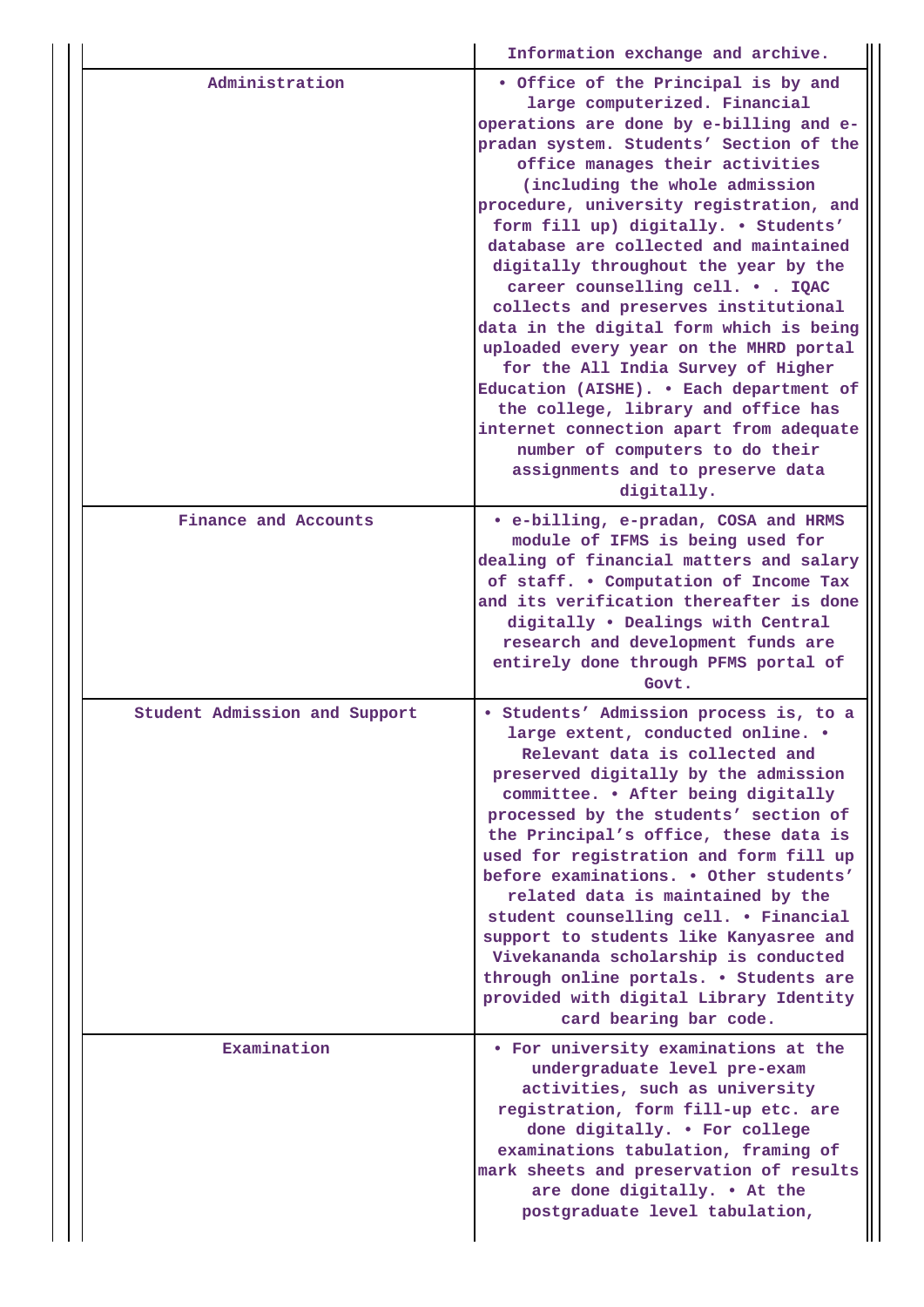## **6.3 – Faculty Empowerment Strategies**

 6.3.1 – Teachers provided with financial support to attend conferences / workshops and towards membership fee of professional bodies during the year

| Year              | Name of Teacher | Name of conference/<br>workshop attended<br>for which financial<br>support provided | Name of the<br>professional body for<br>which membership<br>fee is provided | Amount of support |  |
|-------------------|-----------------|-------------------------------------------------------------------------------------|-----------------------------------------------------------------------------|-------------------|--|
| 2016              | <b>NA</b>       | NA                                                                                  | <b>NA</b>                                                                   |                   |  |
| No file uploaded. |                 |                                                                                     |                                                                             |                   |  |

 6.3.2 – Number of professional development / administrative training programmes organized by the College for teaching and non teaching staff during the year

| Year | Title of the<br>professional<br>development<br>programme<br>organised for<br>teaching staff | Title of the<br>administrative<br>training<br>programme<br>organised for<br>non-teaching<br>staff | From date  | To Date    | Number of<br>participants<br>(Teaching<br>staff) | Number of<br>participants<br>(non-teaching<br>staff) |
|------|---------------------------------------------------------------------------------------------|---------------------------------------------------------------------------------------------------|------------|------------|--------------------------------------------------|------------------------------------------------------|
| 2016 | <b>NA</b>                                                                                   | <b>NA</b>                                                                                         | 30/06/2017 | 30/06/2017 | 0                                                | 0                                                    |
|      | $M_0$ file unlooded                                                                         |                                                                                                   |            |            |                                                  |                                                      |

#### **No file uploaded.**

 6.3.3 – No. of teachers attending professional development programmes, viz., Orientation Programme, Refresher Course, Short Term Course, Faculty Development Programmes during the year

| Title of the<br>professional<br>development<br>programme | Number of teachers<br>who attended | From Date  | To date    | Duration       |
|----------------------------------------------------------|------------------------------------|------------|------------|----------------|
| Short term<br>course                                     | $\mathbf{1}$                       | 09/02/2016 | 15/02/2016 | 7              |
| Workshop                                                 | 1                                  | 09/01/2017 | 11/01/2017 | $\overline{3}$ |
| Special Winter<br>School                                 | 1                                  | 10/03/2017 | 31/03/2017 | 22             |
| Refresher<br>Course                                      | $\mathbf{1}$                       | 20/10/2016 | 11/11/2016 | 22             |
| Refresher<br>Course                                      | $\mathbf{1}$                       | 15/11/2016 | 05/12/2016 | 21             |
| Refresher<br>Course                                      | $\mathbf{1}$                       | 01/12/2016 | 22/12/2016 | 22             |
| Refresher<br>Course                                      | 1                                  | 08/03/2017 | 29/03/2017 | 22             |
| Orientation<br>Programme                                 | 1                                  | 01/07/2016 | 28/07/2016 | 28             |
| Orientation<br>Programme                                 | $\mathbf{1}$                       | 03/10/2016 | 28/10/2016 | 26             |
| Orientation                                              | 1                                  | 01/06/2017 | 28/06/2017 | 28             |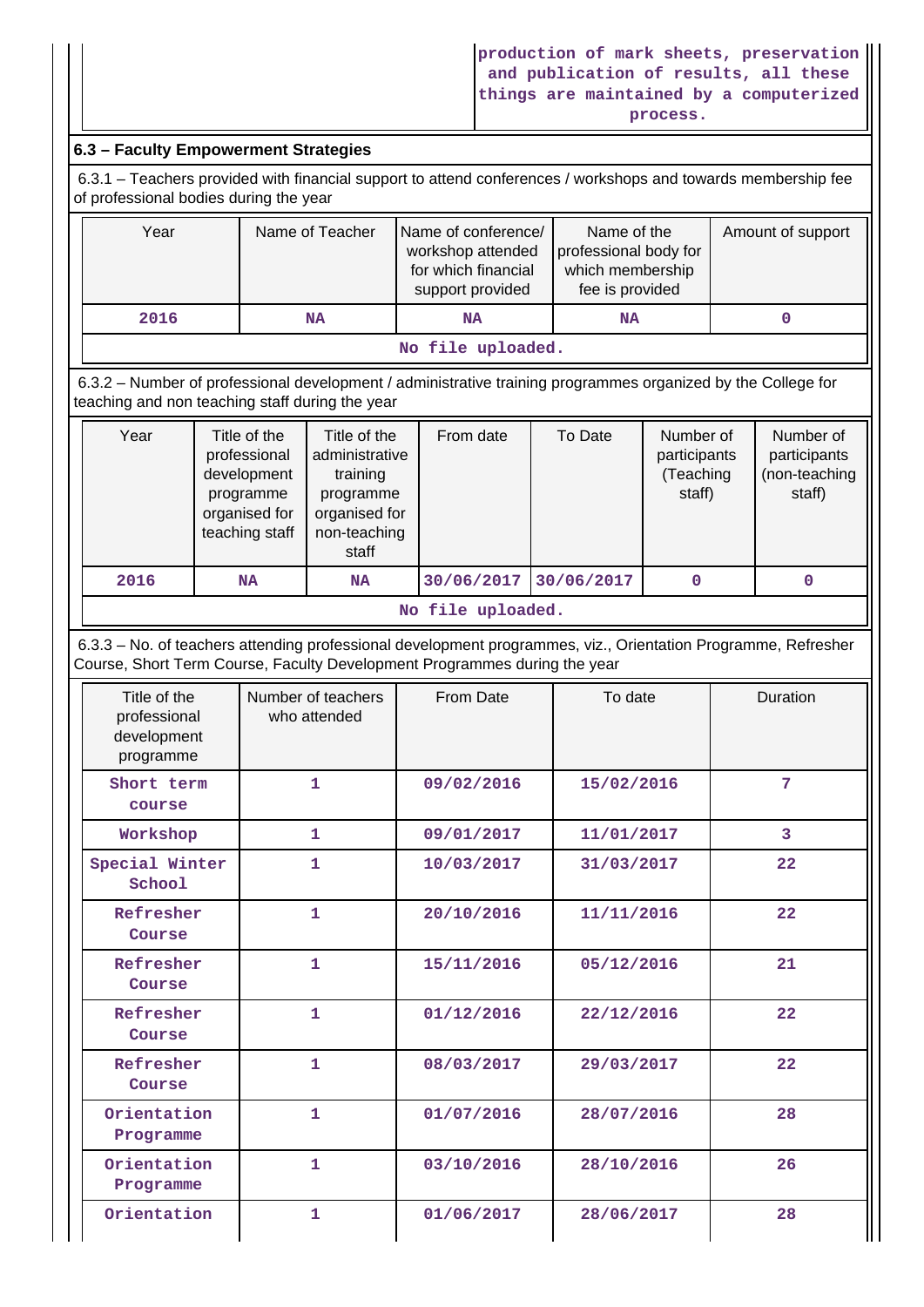**Programme** [View File](https://assessmentonline.naac.gov.in/public/Postacc/Training_Programmes/6651_Training_Programmes_1600352479.xlsx) 6.3.4 – Faculty and Staff recruitment (no. for permanent recruitment): Teaching Non-teaching Non-teaching Permanent | Full Time | Permanent | Full Time **1 0 0 0** 6.3.5 – Welfare schemes for **Teaching Teaching Reserve All Students** Non-teaching Non-teaching Non-teaching Students **GPF, West Bengal Health Scheme GPF, West Bengal Health Scheme Kanyasree, Free Studentship of Govt. Of West Bengal (Half/ Full tuition fee free), Inspire Scholarship, S. R. Jindal Scholarship, Vivekananda Scholarship. The College also has a Student Aid Fund (generated by both teachers and students) which provides Half tuition fee , Book Grant and exam fee to selected students. 6.4 – Financial Management and Resource Mobilization** 6.4.1 – Institution conducts internal and external financial audits regularly (with in 100 words each) **Internal Audit The college has an internal audit committee which conducts audits of the expenditure of various committees of the Teachers Council which deal with financial matters .Some of such committees are Students aid fund, Annual Fest,Annual Prize, Annual Sports, Canteen and Refreshments, etc. Internal Audit of the postgraduate funds of various departments has also been done for every financial year. External Audit Financial audit of the institution and committees like NSS is done on regular basis both internally and externally. For more detail regarding audit see 6.5.6 below.** 6.4.2 – Funds / Grants received from management, non-government bodies, individuals, philanthropies during the year(not covered in Criterion III) Name of the non government funding agencies /individuals Funds/ Grnats received in Rs. | Purpose **Jyotsnamoyee Dey/ Tarak Sudha/ Papia Dutta Roy Endowment Fund/ Abha Bose Memorial/ Aditi Nag Chowdhury and several other prize funds 16500293 Salaries of Fulltime Fellows and conducting seminars, Prizes , scholarships and stipends to the students of the college** [View File](https://assessmentonline.naac.gov.in/public/Postacc/Funds_or_Grants/6651_Funds_or_Grants_1600352825.xlsx) 6.4.3 – Total corpus fund generated **0 6.5 – Internal Quality Assurance System**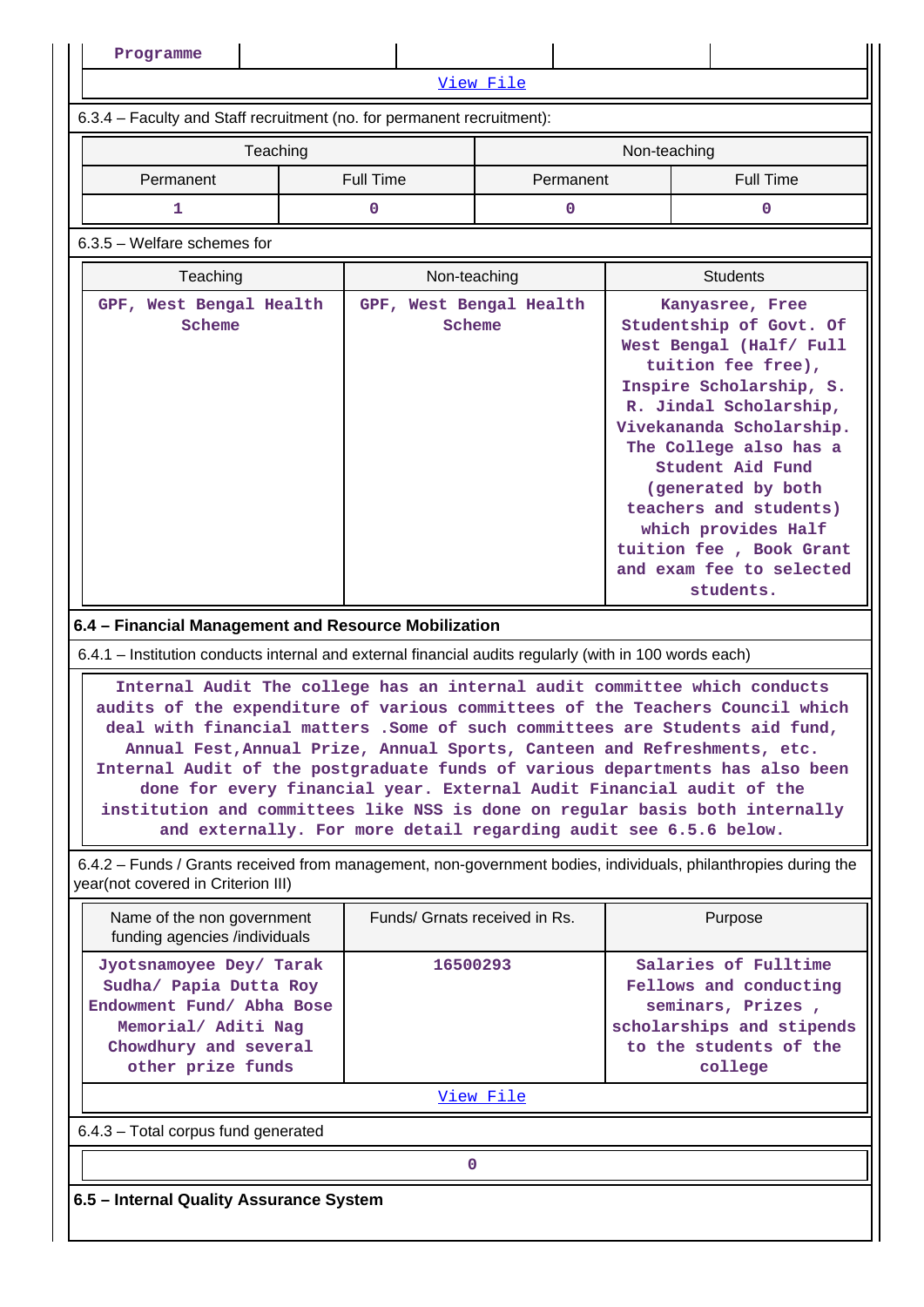| 6.5.1 – Whether Academic and Administrative Audit (AAA) has been done?                                                                                                                                                                                                                                                                                                                                                                                                                                                                                                                                                                                                                                                                                                                                                      |                                                                                        |                            |                      |           |                    |                           |  |  |
|-----------------------------------------------------------------------------------------------------------------------------------------------------------------------------------------------------------------------------------------------------------------------------------------------------------------------------------------------------------------------------------------------------------------------------------------------------------------------------------------------------------------------------------------------------------------------------------------------------------------------------------------------------------------------------------------------------------------------------------------------------------------------------------------------------------------------------|----------------------------------------------------------------------------------------|----------------------------|----------------------|-----------|--------------------|---------------------------|--|--|
| <b>Audit Type</b><br>External<br>Internal                                                                                                                                                                                                                                                                                                                                                                                                                                                                                                                                                                                                                                                                                                                                                                                   |                                                                                        |                            |                      |           |                    |                           |  |  |
|                                                                                                                                                                                                                                                                                                                                                                                                                                                                                                                                                                                                                                                                                                                                                                                                                             | Yes/No                                                                                 |                            | Agency               |           | Yes/No             | Authority                 |  |  |
| Academic                                                                                                                                                                                                                                                                                                                                                                                                                                                                                                                                                                                                                                                                                                                                                                                                                    | No                                                                                     |                            |                      |           | Yes                | College (IQAC)            |  |  |
| Administrative                                                                                                                                                                                                                                                                                                                                                                                                                                                                                                                                                                                                                                                                                                                                                                                                              | <b>No</b>                                                                              |                            |                      |           | Yes                | College                   |  |  |
| 6.5.2 - Activities and support from the Parent - Teacher Association (at least three)                                                                                                                                                                                                                                                                                                                                                                                                                                                                                                                                                                                                                                                                                                                                       |                                                                                        |                            |                      |           |                    |                           |  |  |
| . There is no such association or formal platform but teachers meet parents in<br>the parent-teachers meeting convened at regular intervals. Parents' feedback<br>and suggestions regarding academic and administrative issues helps to improve<br>the functioning of the college. . Written feedback of the parents helps a lot<br>to improve environment of the college campus. . Active participation of the<br>guardians in academic and cultural events is always welcome. We have witnessed<br>enthusiastic participation of parents in the Sister Nivedita's150th birth<br>anniversary celebration programme.                                                                                                                                                                                                        |                                                                                        |                            |                      |           |                    |                           |  |  |
| 6.5.3 – Development programmes for support staff (at least three)                                                                                                                                                                                                                                                                                                                                                                                                                                                                                                                                                                                                                                                                                                                                                           |                                                                                        |                            |                      |           |                    |                           |  |  |
| . Training programme on HRMS module of IFMS portal of Finance Department of<br>Govt. of West Bengal organized by the Higher Education Department. Two<br>Administrative staff (Gr. C) participated • Support staff is encouraged to go<br>for computer literacy training programmes. Internet access is available to them<br>during Office hours. . Non-Teaching Staff of the college are covered under<br>medical insurance scheme of State Govt., namely West Bengal Health Scheme 2008.<br>All staff also get free medical treatment at all Govt. Hospitals . During<br>Annual Prize Ceremony Prizes and financial help in the form of Books/ notebooks<br>etc are given to children of support staff as a token of encouragement and<br>solidarity<br>6.5.4 – Post Accreditation initiative(s) (mention at least three) |                                                                                        |                            |                      |           |                    |                           |  |  |
| . Number of seats for OBC-A and B has beenincreased at undergraduate level, as<br>per directions of the State Government without reducing the General category<br>seats. . The academic infrastructure of the Botany, Zoology, Psychology,<br>Mathematics, Physics and Computer Science departments and the Multi-facility<br>Centre for Science were enriched by the funding of DST-FIST . Upgradation of<br>electrical Power capacity from 50 KV to 200 KV has been completed by the<br>funding of RUSA to get a better and stable power supply.                                                                                                                                                                                                                                                                          |                                                                                        |                            |                      |           |                    |                           |  |  |
| 6.5.5 - Internal Quality Assurance System Details                                                                                                                                                                                                                                                                                                                                                                                                                                                                                                                                                                                                                                                                                                                                                                           |                                                                                        |                            |                      |           |                    |                           |  |  |
|                                                                                                                                                                                                                                                                                                                                                                                                                                                                                                                                                                                                                                                                                                                                                                                                                             | a) Submission of Data for AISHE portal                                                 |                            |                      |           | Yes                |                           |  |  |
|                                                                                                                                                                                                                                                                                                                                                                                                                                                                                                                                                                                                                                                                                                                                                                                                                             | b) Participation in NIRF                                                               |                            |                      | <b>No</b> |                    |                           |  |  |
|                                                                                                                                                                                                                                                                                                                                                                                                                                                                                                                                                                                                                                                                                                                                                                                                                             | c)ISO certification                                                                    |                            |                      |           | No                 |                           |  |  |
|                                                                                                                                                                                                                                                                                                                                                                                                                                                                                                                                                                                                                                                                                                                                                                                                                             | d)NBA or any other quality audit                                                       |                            |                      |           | <b>No</b>          |                           |  |  |
| 6.5.6 - Number of Quality Initiatives undertaken during the year                                                                                                                                                                                                                                                                                                                                                                                                                                                                                                                                                                                                                                                                                                                                                            |                                                                                        |                            |                      |           |                    |                           |  |  |
| Year                                                                                                                                                                                                                                                                                                                                                                                                                                                                                                                                                                                                                                                                                                                                                                                                                        | Name of quality<br>initiative by IQAC                                                  | Date of<br>conducting IQAC | <b>Duration From</b> |           | <b>Duration To</b> | Number of<br>participants |  |  |
| 2016                                                                                                                                                                                                                                                                                                                                                                                                                                                                                                                                                                                                                                                                                                                                                                                                                        | Orientation<br>Programme<br>for Freshers<br>at the<br>beginning of<br>Academic<br>Year | 11/07/2016                 | 11/07/2016           |           | 11/07/2016         | 451                       |  |  |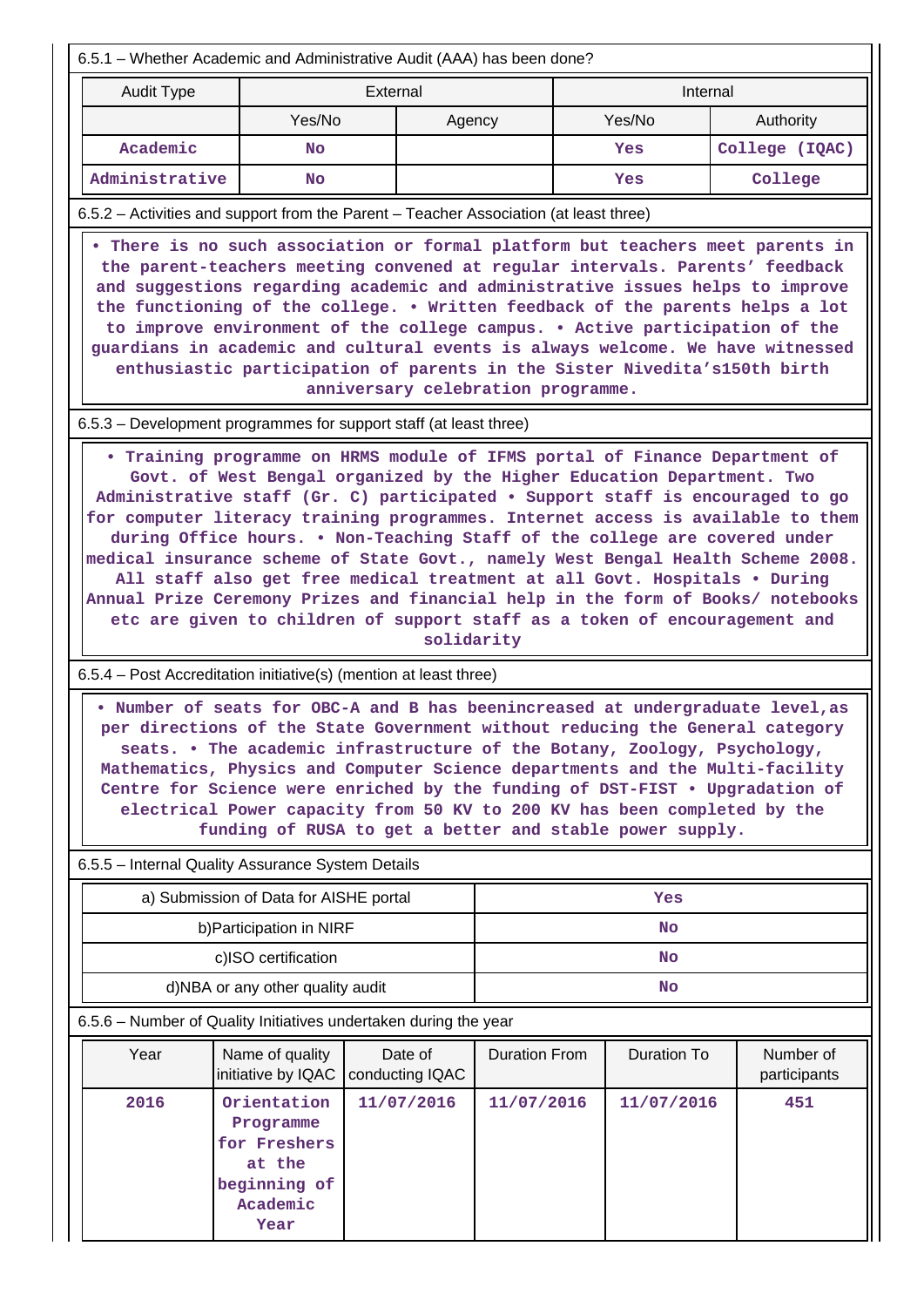| 2017                                                   | Submission<br>of Instituti<br>onal data to<br><b>AISHE</b>                                               | 25/02/2017 | 25/02/2017 | 28/02/2017 | 5              |  |  |  |
|--------------------------------------------------------|----------------------------------------------------------------------------------------------------------|------------|------------|------------|----------------|--|--|--|
| 2017                                                   | Meeting of<br>Internal<br>Quality<br>Assurance<br>Cell                                                   | 26/04/2017 | 26/04/2017 | 26/04/2017 | 8              |  |  |  |
| 2017                                                   | Feedback<br>from Stakeho<br>lders-<br>Students<br>Feedback-<br>(UG III)                                  | 03/02/2017 | 03/02/2017 | 03/02/2017 | 336            |  |  |  |
| 2016                                                   | Feedback<br>from Stakeho<br>lders-<br>Parents<br>Feedback-<br>PTM- UG III<br>UGII UG I                   | 11/11/2016 | 11/11/2016 | 12/11/2016 | 629            |  |  |  |
| 2016                                                   | Result Consi<br>deration<br>Meeting and<br>Result<br>Publication<br>thereafter.<br>$UG - III -$          | 19/12/2016 | 19/12/2016 | 19/12/2016 | 20             |  |  |  |
| 2017                                                   | Audit of<br>$sub-$<br>committees,<br>2016-17:N.S.<br>S External<br>Audit                                 | 04/12/2017 | 04/12/2017 | 04/12/2017 | 1              |  |  |  |
| 2017                                                   | Audit of<br>$sub-$<br>committees,<br>$2016 - 17:$<br>Bethune Day<br>Banomahatsav<br>and Annual<br>Sports | 21/04/2017 | 21/04/2017 | 21/04/2017 | 4 <sup>1</sup> |  |  |  |
| 2016                                                   | Commemoratio<br>n of 150th<br><b>Birth</b><br>Anniversary<br>of Sister<br>Nivedita                       | 15/12/2016 | 15/12/2016 | 07/02/2017 | 1150           |  |  |  |
|                                                        |                                                                                                          |            | View File  |            |                |  |  |  |
|                                                        | <b>CRITERION VII - INSTITUTIONAL VALUES AND BEST PRACTICES</b>                                           |            |            |            |                |  |  |  |
| 7.1 - Institutional Values and Social Responsibilities |                                                                                                          |            |            |            |                |  |  |  |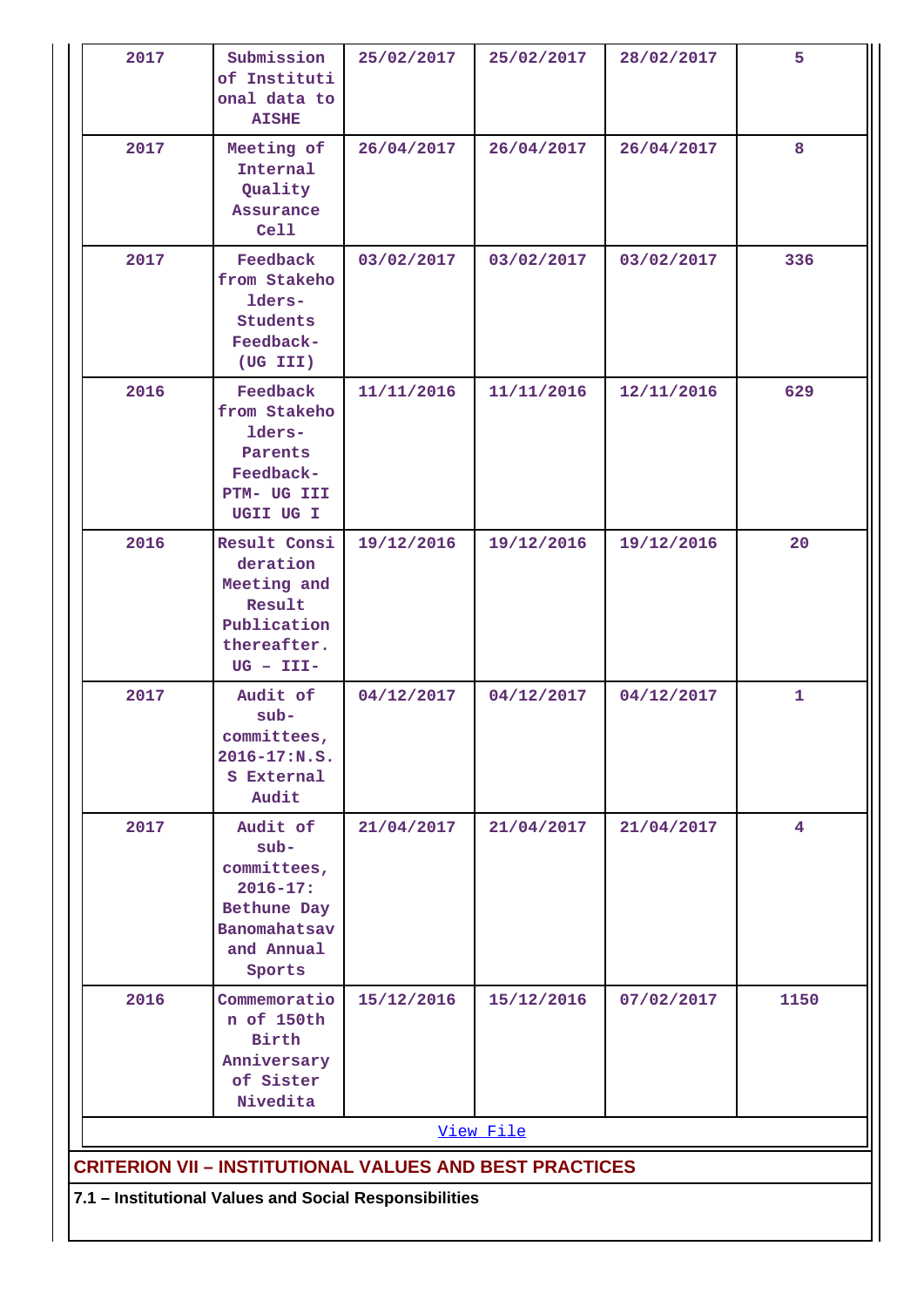| Title of the<br>programme                                                                                                                                                                                                                                | Period from | Period To  | Number of Participants |             |
|----------------------------------------------------------------------------------------------------------------------------------------------------------------------------------------------------------------------------------------------------------|-------------|------------|------------------------|-------------|
|                                                                                                                                                                                                                                                          |             |            | Female                 | Male        |
| 'Domestic<br>Violence and<br>Sexual<br>Harassment,<br>Human<br>Trafficking,<br>Property Right<br>and Land<br>Ownership<br>Issues and<br>Execution of                                                                                                     | 16/02/2017  | 16/02/2017 | 52                     | 4           |
| acts and Laws'                                                                                                                                                                                                                                           |             |            |                        |             |
| Dr. Tista Das,<br>Assistant<br>Professor,<br><b>Bankura</b><br>University<br>delivered<br>lecture in a<br>Departmental<br>Seminar<br>'Women's<br>Experiences of<br>Partition'<br>organized by<br>English<br>Department                                   | 08/03/2017  | 08/03/2017 | 53                     | $\mathbf 0$ |
| Dr. Sreemoyee<br>Tarafder,<br>Assistant<br>Professor and<br>Head,<br>Department of<br>Psychology,<br>West Bengal<br>State<br>University<br>delivered<br>lecture on<br>'Problems of<br>Sexuality and<br>Relationship in<br>Childhood and<br>Adolescence'. | 04/04/2017  | 04/04/2017 | 10                     | $\mathbf 0$ |
| NSS volunteers<br>visited the<br>slum to<br>sensitize the<br>slum dwellers<br>regarding                                                                                                                                                                  | 17/02/2017  | 17/02/2017 | 66                     | 6           |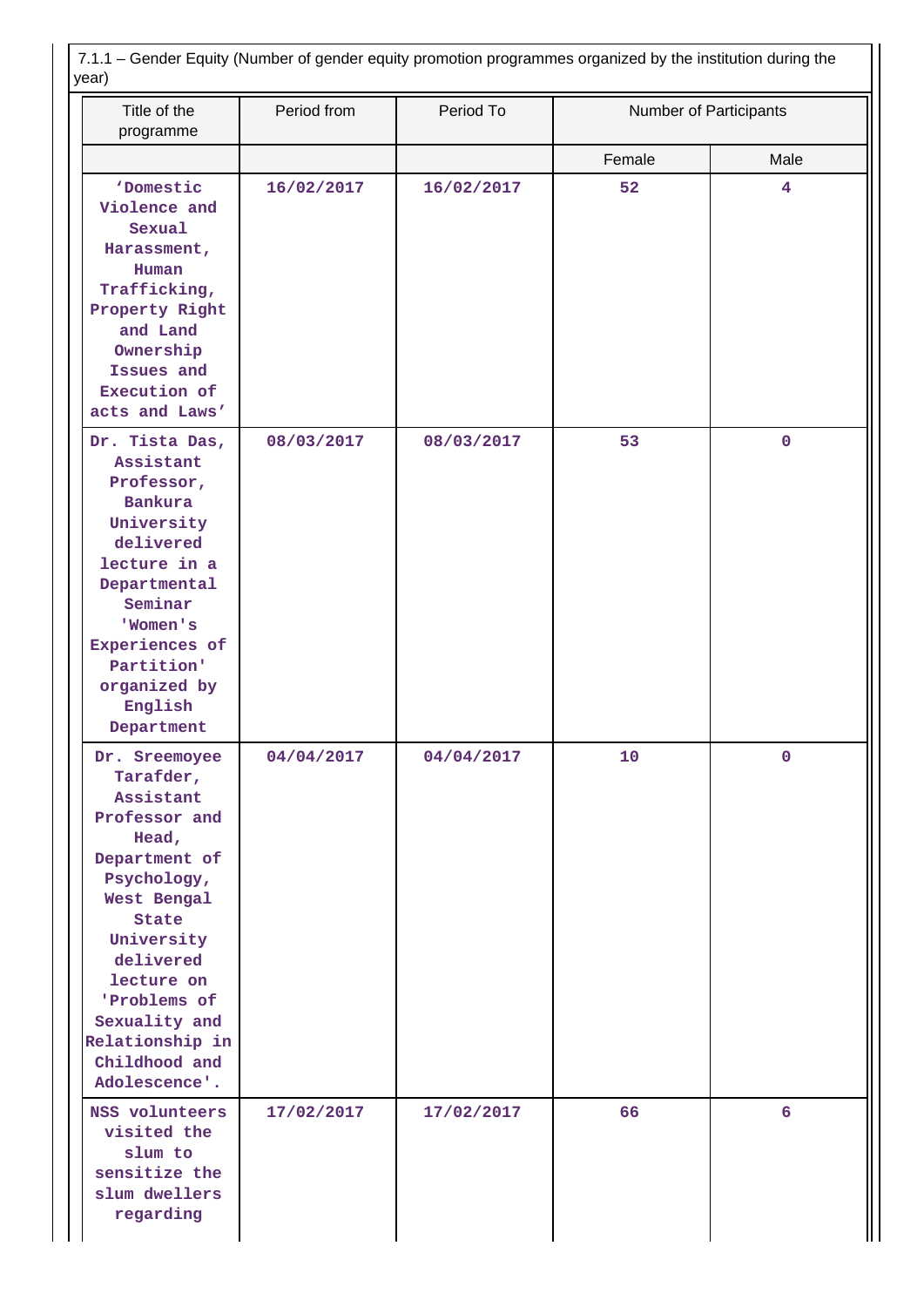| Domestic     |  |  |
|--------------|--|--|
| Violence and |  |  |
| Sexual       |  |  |
| Harassment   |  |  |
| awareness    |  |  |

7.1.2 – Environmental Consciousness and Sustainability/Alternate Energy initiatives such as:

Percentage of power requirement of the University met by the renewable energy sources

**(a) Exhibition on the occasion of Bethune Day and Independence Day: Students of different clubs organised the exhibition on the theme 'Save the Earth' from 12.08.2016 to 19.08.2016 , conducted by the Students' Activity Cell, Bethune College (16 teachers and 46 students participated). (b) To invigorate, environmental consciousness, campus cleaning activity in Bethune College Campus was done on 27.03.2017, by the NSS unit of this college (6 teachers and 12 students participated). (c) In a similar attempt, a lecture on "Disease transmission by mosquito" was delivered by Dr. Rina Rani Ray, Associate Professor, Dept. of Zoology, Bethune College on 14.02.2017 (d) A Dengue Awareness Programme was done on 27th March, 2017, by the NSS unit of this college (6 teachers and 12 students participated). Dr. A. K. Hati, former Director, School of Tropical Medicine, Kolkata delivered lecture on 'Dengue and its vector in Rural and Urban surroundings'. (e) In an environment awareness programme, five students enrolled and completed a course titled 'Green Revolution', on actions against climate change organised by United Nations on 05.04.2017. (f) A detail documentation of biodiversity in the College campus and attempt to conserve the same is continuously in progress. (g) Harmful chemicals and hazardous waste used in the departments of chemistry, zoology and botany are carefully handled and not allowed to mix with the general waste of College. (h) Keeping in mind the safety of the students , teachers and non teaching staff of the College, the gas cylinders kept at the Department of Chemistry have now been shifted to a separate chamber outside the Department (i) Out of use electronic items are stored safely since this College does not dispose of its electronic wastes without the permission of the Government (j) Efforts for Carbon neutrality: The greenery in the College campus effectively neutralizes the harmful carbon dioxide. Utmost care is taken to maintain the lush green environment (k) Plantation- Saplings are planted in the campus during Banamahotsav. A medicinal garden is maintained by the Department of Botany. (l) Use of Renewable Energy: Keeping in mind the benefits of solar energy to minimize the consumption of electricity which is produced by converting the Sun's radiation –Bethune College has installed a Solar PV Plant on 10.9. 2012. The said plant is located on the rooftop of the Vidyasagar Bhawan. The approximate capacity of the plant is 7Kwp costing Rs. 14.2 lakhs. This has been funded by the CPE (College with Potential for Excellence) grant (m) Initiatives are taken for a plastic free college campus and segregation of wastes. Separate coloured tubs are maintained for this purpose.**

| 7.1.3 - Differently abled (Divyangjan) friendliness |                                    |           |        |                 |         |                         |           |  |
|-----------------------------------------------------|------------------------------------|-----------|--------|-----------------|---------|-------------------------|-----------|--|
| Item facilities                                     |                                    |           | Yes/No |                 |         | Number of beneficiaries |           |  |
| Physical facilities                                 |                                    |           | Yes    |                 |         |                         |           |  |
| Provision for lift                                  |                                    |           | Yes    |                 |         |                         |           |  |
| <b>Braille</b><br>Software/facilities               |                                    |           | Yes    |                 |         |                         |           |  |
|                                                     | Scribes for examination            | Yes       |        | 0               |         |                         |           |  |
|                                                     | 7.1.4 - Inclusion and Situatedness |           |        |                 |         |                         |           |  |
| Year                                                | Number of                          | Number of | Date   | <b>Duration</b> | Name of | <b>Issues</b>           | Number of |  |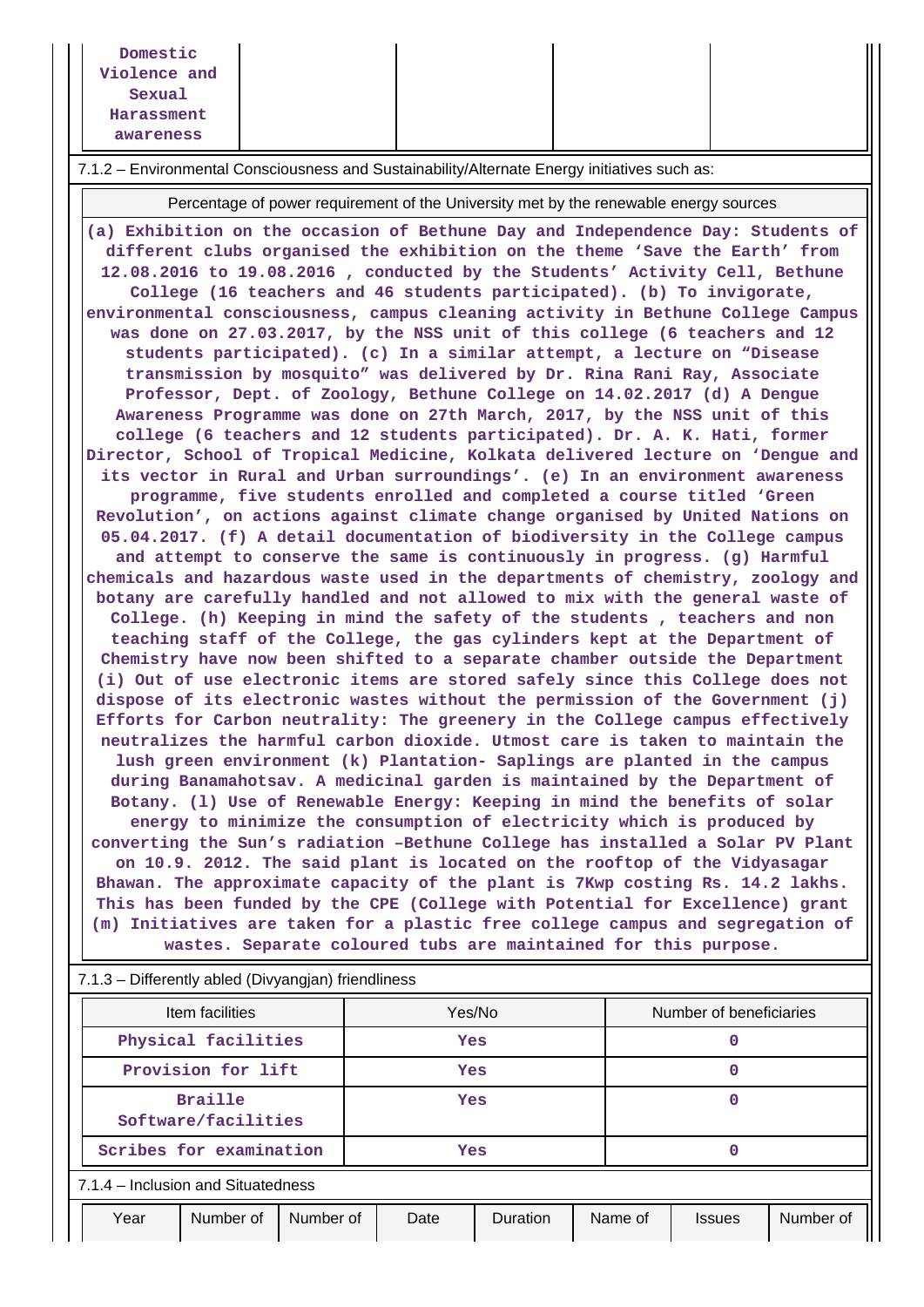|      | initiatives to<br>address<br>locational<br>advantages<br>and disadva<br>ntages | initiatives<br>taken to<br>engage with<br>and<br>contribute to<br>local<br>community |                |              | initiative                                                                                                                                                                                                                                              | addressed                      | participating<br>students<br>and staff |
|------|--------------------------------------------------------------------------------|--------------------------------------------------------------------------------------|----------------|--------------|---------------------------------------------------------------------------------------------------------------------------------------------------------------------------------------------------------------------------------------------------------|--------------------------------|----------------------------------------|
| 2016 | $\mathbf{1}$                                                                   | $\mathbf{1}$                                                                         | 14/09/201<br>6 | $\mathbf{1}$ | <b>NSS</b><br>Activity:<br>Distribut<br>ion of<br>old<br>clothes<br>among the<br>slum<br>dwellers<br>at<br>Goabagan<br>area and<br>footpath<br>dwellers<br>adjacent<br>to<br>college.                                                                   | Charity,<br>Social<br>work     | 14                                     |
| 2017 | $\mathbf{1}$                                                                   | $\mathbf{1}$                                                                         | 14/02/201<br>7 | $\mathbf{1}$ | <b>NSS</b><br>Special<br>Camp<br>Activity:<br>Pally<br>Sangha<br>Club,<br>Ramdulal<br>Street<br>and NSS v<br>olunteers<br>escorted<br>by<br>teachers<br>and<br>Ongikar<br>members<br>visited<br>the<br>adopted<br>slum area<br>at<br>Ramdulal<br>Street | Social<br>awareness            | 60                                     |
| 2017 | $\mathbf{1}$                                                                   | $\mathbf{1}$                                                                         | 15/02/201<br>7 | $\mathbf{1}$ | <b>NSS</b><br>Special<br>Camp<br>Activity:<br>Pally<br>Sangha<br>Club,<br>Ramdulal<br>Street                                                                                                                                                            | Sensitiza<br>tion<br>programme | 16                                     |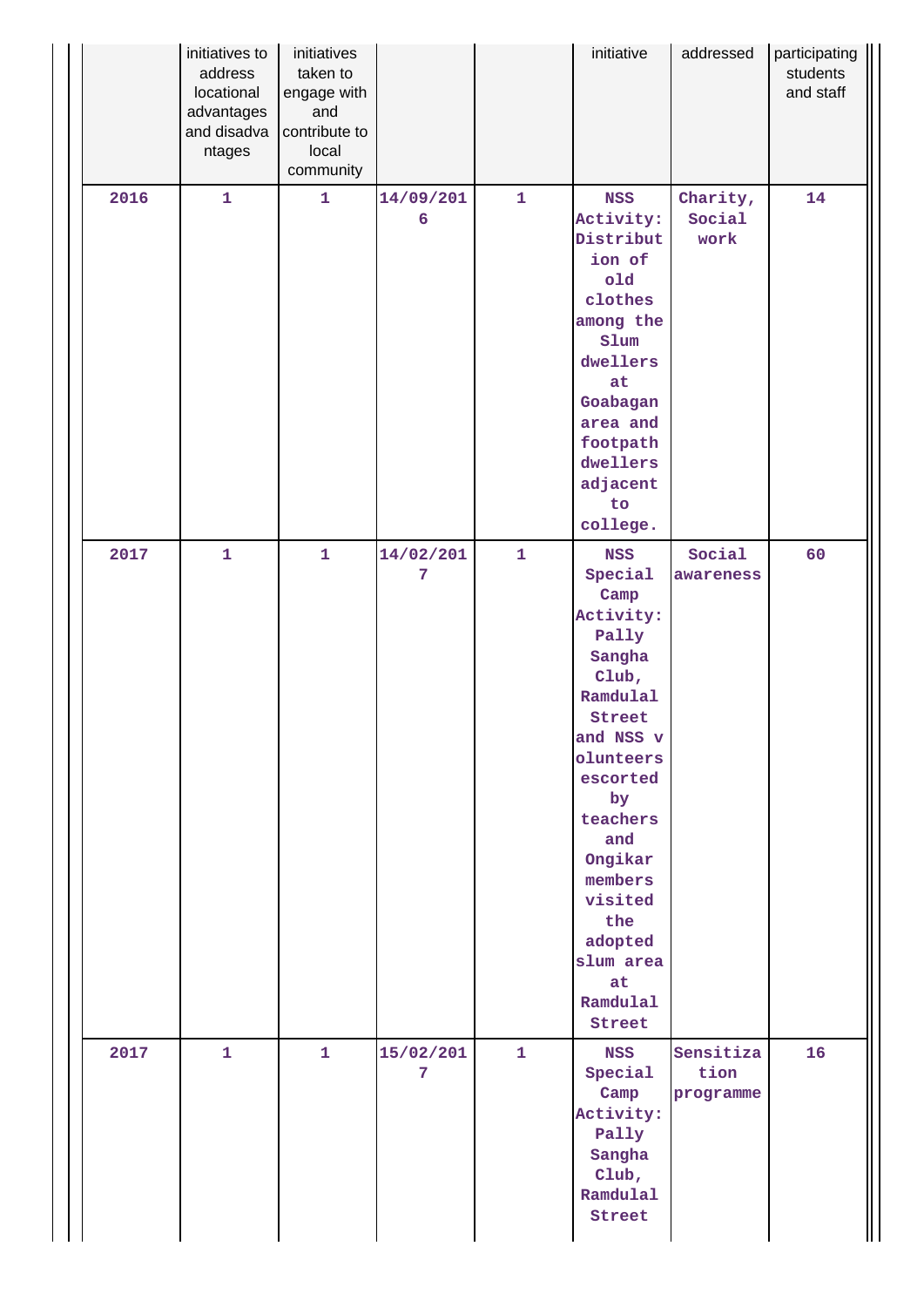|      |              |              |                |              | and NSS v<br>olunteers<br>visited<br>the slum<br>to<br>sensitize<br>the slum<br>dwellers<br>regarding<br>disease t<br>ransmissi<br>on by<br>mosquito<br>and its p<br>revention<br>$\bullet$                                       |                                |    |
|------|--------------|--------------|----------------|--------------|-----------------------------------------------------------------------------------------------------------------------------------------------------------------------------------------------------------------------------------|--------------------------------|----|
| 2017 | $\mathbf{1}$ | $\mathbf{1}$ | 16/02/201<br>7 | $\mathbf{1}$ | <b>NSS</b><br>Special<br>Camp<br>Activity:<br>NSS volun<br>teers<br>visited<br>the slum<br>to<br>sensitize<br>the slum<br>dwellers<br>regarding<br>social<br>awareness<br>and its p<br>revention                                  | Sensitiza<br>tion<br>programme | 56 |
| 2017 | $\mathbf{1}$ | $\mathbf{1}$ | 17/02/201<br>7 | $\mathbf{1}$ | <b>NSS</b><br>Special<br>Camp<br>Activity:<br>NSS volun<br>teers<br>visited<br>the slum<br>to<br>sensitize<br>the slum<br>dwellers<br>regarding<br>Domestic<br>Violence<br>and<br>Sexual Ha<br>rassment<br>awareness<br>$\bullet$ | Sensitiza<br>tion<br>programme | 72 |
| 2017 | $\mathbf{1}$ | $\mathbf{1}$ | 18/02/201<br>7 | $\mathbf{1}$ | <b>NSS</b><br>Special<br>Camp                                                                                                                                                                                                     | Sensitiza<br>tion<br>programme | 23 |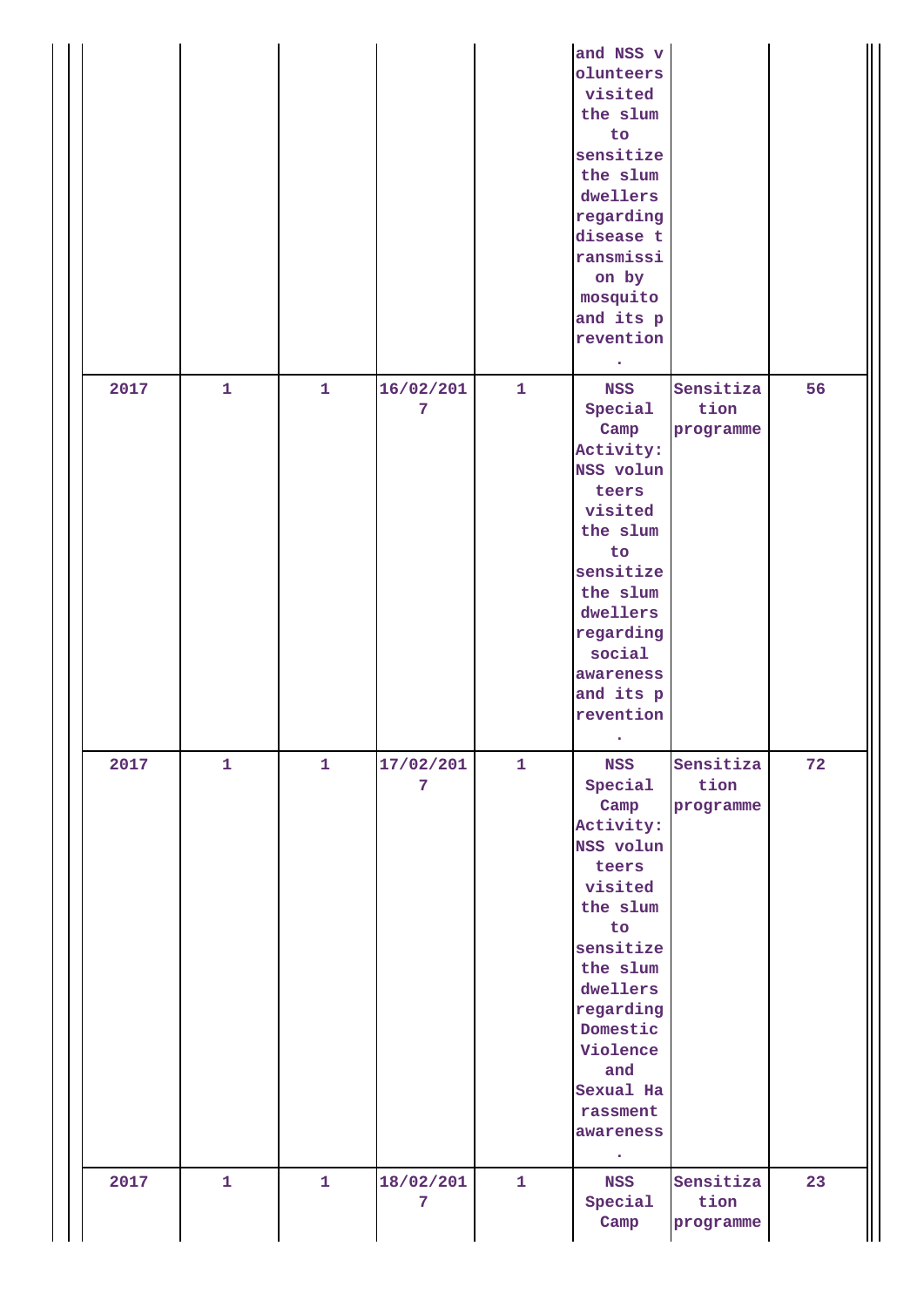|      |              |                |                |              | Activity:<br>NSS volun<br>teers<br>visited<br>the slum<br>to<br>sensitize<br>the slum<br>dwellers<br>regarding<br>social<br>awareness                                                      |                                                     |    |
|------|--------------|----------------|----------------|--------------|--------------------------------------------------------------------------------------------------------------------------------------------------------------------------------------------|-----------------------------------------------------|----|
| 2017 | $\mathbf{1}$ | $\mathbf{1}$   | 19/02/201<br>7 | $\mathbf{1}$ | Medical<br>College,<br>Kolkata<br>and<br>N.S.S.<br>Unit,<br>Bethune<br>College<br>organized<br>a free<br>health<br>checkup<br>Camp in<br>the slum.                                         | Health<br>Check up                                  | 20 |
| 2017 | $\mathbf{1}$ | $\mathbf{1}$   | 20/02/201<br>7 | $\mathbf{1}$ | NSS volun Recreatio<br>teers and<br>club<br>members<br>organized<br>'Sit and<br>Draw',<br>Song and<br>Recitatio<br>n Competi<br>tion in<br>the slum<br>area at<br>Pally<br>Sangha<br>Club. | nal<br>Programme                                    | 39 |
| 2017 | $\mathbf{1}$ | $\overline{0}$ | 27/03/201<br>7 | $\mathbf{1}$ | <b>NSS</b><br>activity<br>Dengue<br>Awareness<br>programme<br>and<br>campus<br>cleaning                                                                                                    | Awareness<br>programme<br>and<br>campus<br>cleaning | 98 |
| 2017 | $\pmb{0}$    | $\mathbf{1}$   | 06/01/201<br>7 | $\mathbf{1}$ | Food<br>packet di<br>stributio<br>n<br>cultural<br>programme                                                                                                                               | Visit to<br>Old Age<br>Home                         | 18 |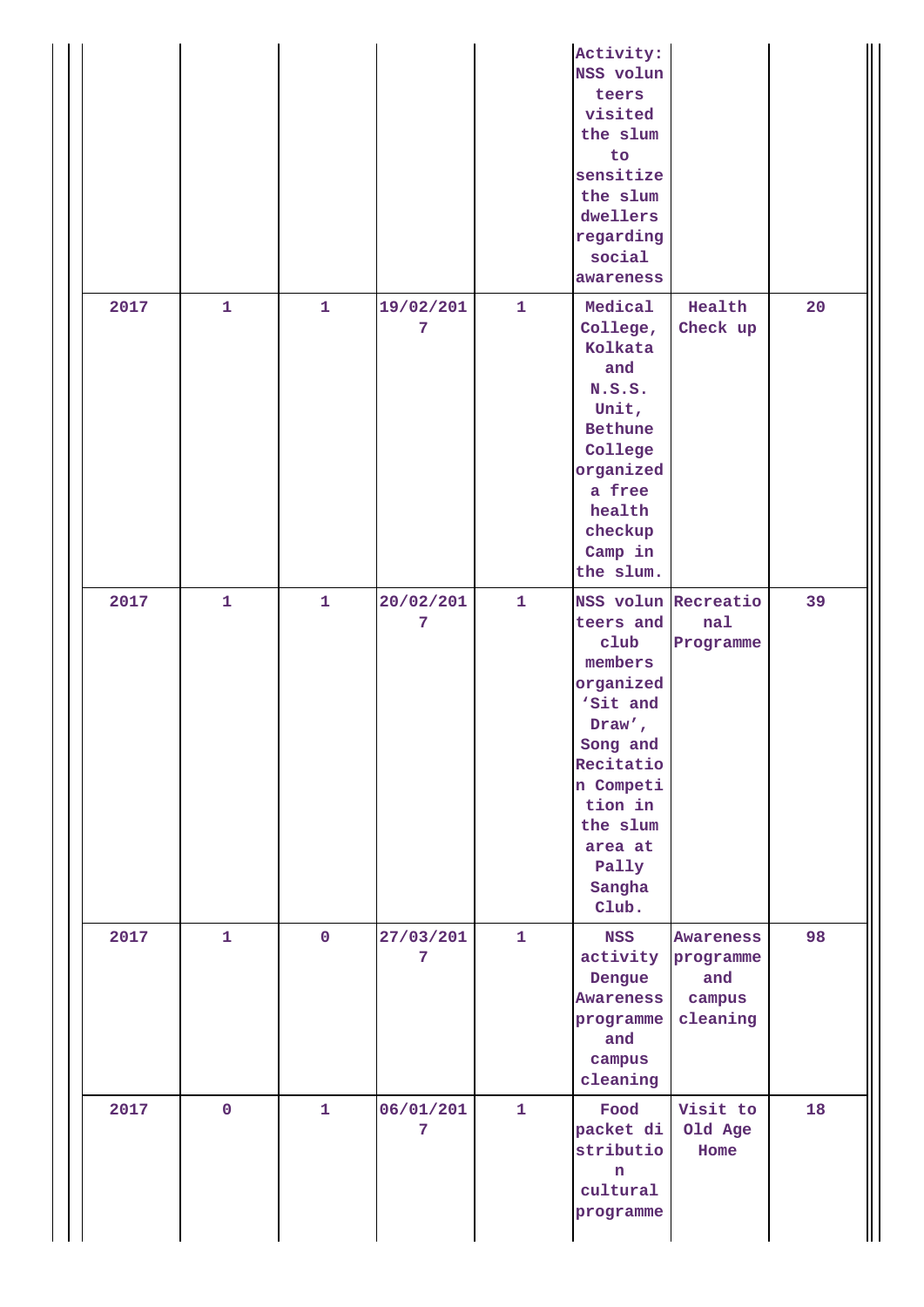|                                                                                                                                                                                                  |                                                                           |                     | View File  | at<br>Nabaneer<br>old age<br>Home at<br>Chetla,<br>Kolkata<br>as part<br>of 150th<br>Anniversa<br>ry Celebr<br>ation of<br>Sister<br>Nibedita |                                                                                                                |  |  |  |
|--------------------------------------------------------------------------------------------------------------------------------------------------------------------------------------------------|---------------------------------------------------------------------------|---------------------|------------|-----------------------------------------------------------------------------------------------------------------------------------------------|----------------------------------------------------------------------------------------------------------------|--|--|--|
| 7.1.5 - Human Values and Professional Ethics Code of conduct (handbooks) for various stakeholders                                                                                                |                                                                           |                     |            |                                                                                                                                               |                                                                                                                |  |  |  |
| Title                                                                                                                                                                                            |                                                                           | Date of publication |            |                                                                                                                                               | Follow up(max 100 words)                                                                                       |  |  |  |
| Prospectus of the College<br>which contains: (a)<br>General Code of Conduct<br>for Students within<br>College premises (b)<br>Admission Rules for UG<br>and PG courses and (C)<br>Library Rules. |                                                                           |                     | 12/07/2016 |                                                                                                                                               | Follow up actions are<br>taken on the basis of<br>particular instances of<br>violation of prescribed<br>rules. |  |  |  |
|                                                                                                                                                                                                  | 7.1.6 - Activities conducted for promotion of universal Values and Ethics |                     |            |                                                                                                                                               |                                                                                                                |  |  |  |
| Activity                                                                                                                                                                                         | <b>Duration From</b>                                                      |                     |            | <b>Duration To</b>                                                                                                                            | Number of participants                                                                                         |  |  |  |
| Bethune Day and<br>Banomahotsav<br>celebration- Tree<br>Plantation                                                                                                                               | 12/08/2016                                                                |                     | 12/08/2016 |                                                                                                                                               | 255                                                                                                            |  |  |  |
| Observance of<br>Independence Day:<br>Flag hoisting,<br>March past, Drill,<br>and Cultural<br>programme                                                                                          | 15/08/2016                                                                |                     | 15/08/2016 |                                                                                                                                               | 215                                                                                                            |  |  |  |
| Teachers' Day<br>celebration                                                                                                                                                                     |                                                                           | 05/09/2016          | 05/09/2016 |                                                                                                                                               | 650                                                                                                            |  |  |  |
| One-year<br>Certificate Course<br>in Ethics and Value<br>Education for first<br>year students- 3<br><b>lectures</b>                                                                              | 07/09/2016                                                                |                     | 19/01/2017 |                                                                                                                                               | 416                                                                                                            |  |  |  |
| Participation in<br>World Values Day at<br>Ramakrishna Mission<br>Institute of<br>Culture, Golpark                                                                                               |                                                                           | 20/10/2016          | 20/10/2016 |                                                                                                                                               | $\overline{2}$                                                                                                 |  |  |  |
| Celebration of<br>150th Birth<br>Anniversary of                                                                                                                                                  |                                                                           | 15/12/2016          | 07/02/2017 |                                                                                                                                               | 1150                                                                                                           |  |  |  |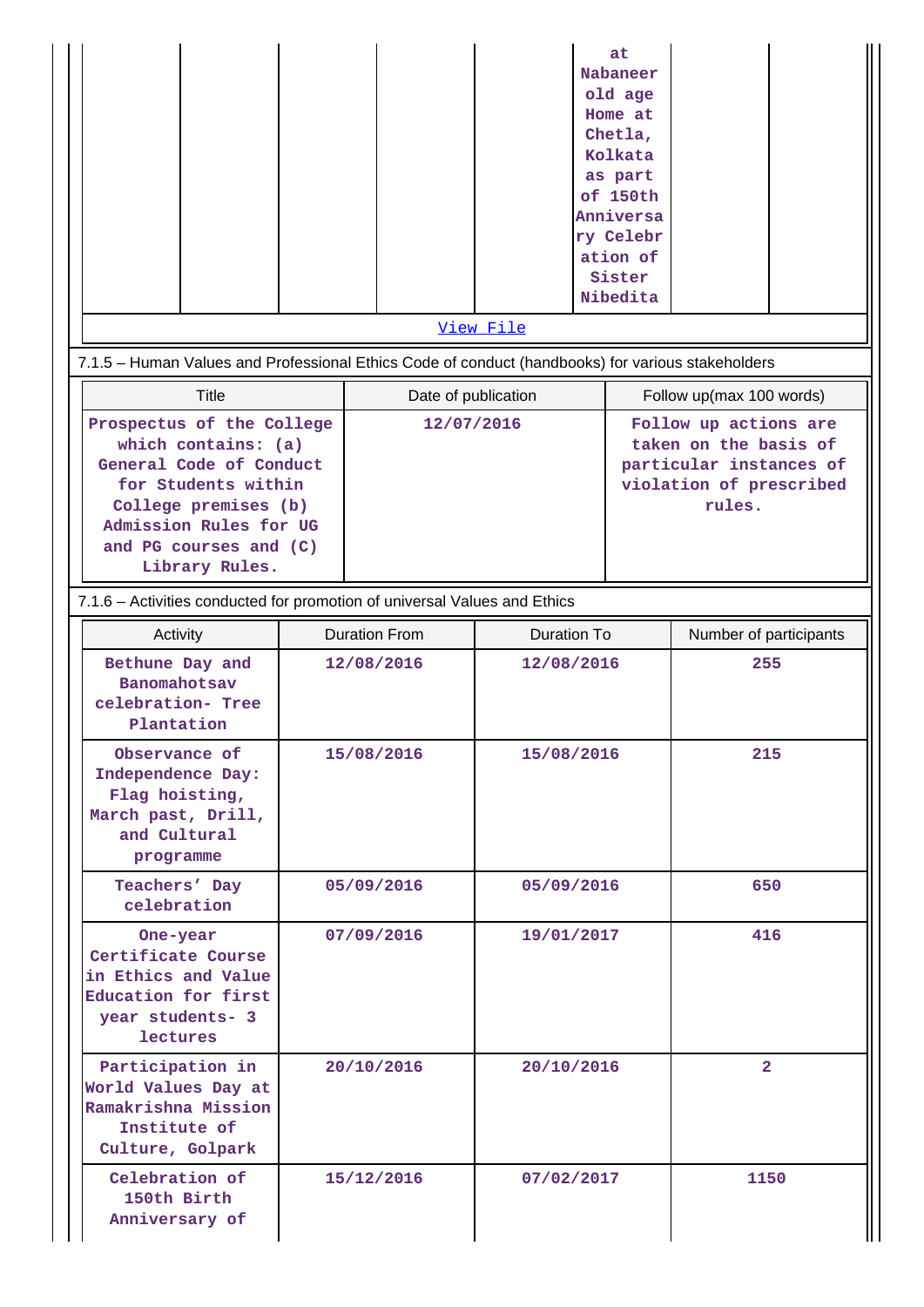| Sister Nivedita                                                                                                                                                                                                                                                                                                                                                                                                                                                                                                                                                                                                                                                                                                                                                                                                                                                                                                                                                                                                                                                                                                                                                                                                                                                                                                                                                                                                                                                                                                                                                                                                                                                                                                                                                                                                                                             |                                                                                              |            |     |  |  |  |  |  |
|-------------------------------------------------------------------------------------------------------------------------------------------------------------------------------------------------------------------------------------------------------------------------------------------------------------------------------------------------------------------------------------------------------------------------------------------------------------------------------------------------------------------------------------------------------------------------------------------------------------------------------------------------------------------------------------------------------------------------------------------------------------------------------------------------------------------------------------------------------------------------------------------------------------------------------------------------------------------------------------------------------------------------------------------------------------------------------------------------------------------------------------------------------------------------------------------------------------------------------------------------------------------------------------------------------------------------------------------------------------------------------------------------------------------------------------------------------------------------------------------------------------------------------------------------------------------------------------------------------------------------------------------------------------------------------------------------------------------------------------------------------------------------------------------------------------------------------------------------------------|----------------------------------------------------------------------------------------------|------------|-----|--|--|--|--|--|
| Republic Day<br>Celebration : Flag<br>hoisting, March<br>past, Drill,<br>Exhibition and<br>cultural programme<br>by Club members                                                                                                                                                                                                                                                                                                                                                                                                                                                                                                                                                                                                                                                                                                                                                                                                                                                                                                                                                                                                                                                                                                                                                                                                                                                                                                                                                                                                                                                                                                                                                                                                                                                                                                                            | 26/01/2017                                                                                   | 26/01/2017 | 199 |  |  |  |  |  |
| Orientation on<br>Philosophy and<br>objective of NSS                                                                                                                                                                                                                                                                                                                                                                                                                                                                                                                                                                                                                                                                                                                                                                                                                                                                                                                                                                                                                                                                                                                                                                                                                                                                                                                                                                                                                                                                                                                                                                                                                                                                                                                                                                                                        | 14/02/2017                                                                                   | 14/02/2017 | 61  |  |  |  |  |  |
| International<br>Mother Language Day<br>celebration                                                                                                                                                                                                                                                                                                                                                                                                                                                                                                                                                                                                                                                                                                                                                                                                                                                                                                                                                                                                                                                                                                                                                                                                                                                                                                                                                                                                                                                                                                                                                                                                                                                                                                                                                                                                         | 21/02/2017                                                                                   | 21/02/2017 | 101 |  |  |  |  |  |
| Rabindra Jayanti<br>Celebration                                                                                                                                                                                                                                                                                                                                                                                                                                                                                                                                                                                                                                                                                                                                                                                                                                                                                                                                                                                                                                                                                                                                                                                                                                                                                                                                                                                                                                                                                                                                                                                                                                                                                                                                                                                                                             | 09/05/2017                                                                                   | 09/05/2017 | 60  |  |  |  |  |  |
|                                                                                                                                                                                                                                                                                                                                                                                                                                                                                                                                                                                                                                                                                                                                                                                                                                                                                                                                                                                                                                                                                                                                                                                                                                                                                                                                                                                                                                                                                                                                                                                                                                                                                                                                                                                                                                                             |                                                                                              | View File  |     |  |  |  |  |  |
|                                                                                                                                                                                                                                                                                                                                                                                                                                                                                                                                                                                                                                                                                                                                                                                                                                                                                                                                                                                                                                                                                                                                                                                                                                                                                                                                                                                                                                                                                                                                                                                                                                                                                                                                                                                                                                                             | 7.1.7 – Initiatives taken by the institution to make the campus eco-friendly (at least five) |            |     |  |  |  |  |  |
| (a) Exhibition on the occasion of Bethune Day and Independence Day: Students of<br>different clubs organised the exhibition on the theme 'Save the Earth' from<br>12.08.2016 to 19.08.2016, conducted by the Students' Activity Cell, Bethune<br>College (16 teachers 46 students) (b) Students' enrolment and participation in<br>United Nation's course on environment awareness: Five students enrolled and<br>completed a course titled 'Green Revolution', on actions against climate<br>change' organised by United Nations on 05.04.2017. (c) Documentation and<br>necessary conservation of biodiversity in the College campus. (d) Care is taken<br>to ensure that hazardous waste of Chemistry Department do not mix with the<br>general waste of College. (e) Keeping in mind the safety of the students,<br>teachers and non teaching staff of the College, the gas cylinders kept at the<br>Department of Chemistry have now been shifted to a separate chamber outside the<br>Department (f) This College does not dispose of its electronic wastes without<br>the permission of the Government out of use electronic items are stored safely.<br>(g) A number of environmental awareness seminars were organized by NSS unit.<br>(h) Plantation- Saplings are planted in the campus during Banamahotsav. A<br>medicinal garden is maintained by the Department of Botany. (i) Initiatives are<br>taken for a plastic free college campus and segregation of wastes. Separate<br>coloured tubs are maintained for this purpose. (j) Efforts for Carbon<br>neutrality: The greenery in the College campus effectively neutralizes the<br>harmful carbon dioxide. Utmost care is taken to maintain the lush green<br>environment. (k) To reduce electricity consumption the old bulbs and tube<br>lights are gradually being converted to LEDs. |                                                                                              |            |     |  |  |  |  |  |

#### 7.2.1 – Describe at least two institutional best practices

 **1) Organising Seminars on luminaries of the Bengal Renaissance: In Bethune College, instructive Seminars are regularly held to commemorate the birth anniversaries of luminaries, many of them being leading figures of the Bengal Renaissance. On certain occasions exhibitions are also arranged in order to give the students a feel of the time and familiarise them with the lives of these great men and women. Seminars, invited lectures and cultural programmes and inter college competitions are also organised to pay tribute to the worldrenowned personalities. Commemorative volumes are also published and an issue of the Annual College magazine is dedicated to these luminaries. These lectures, seminars, exhibitions and commemorative volumes give the students the**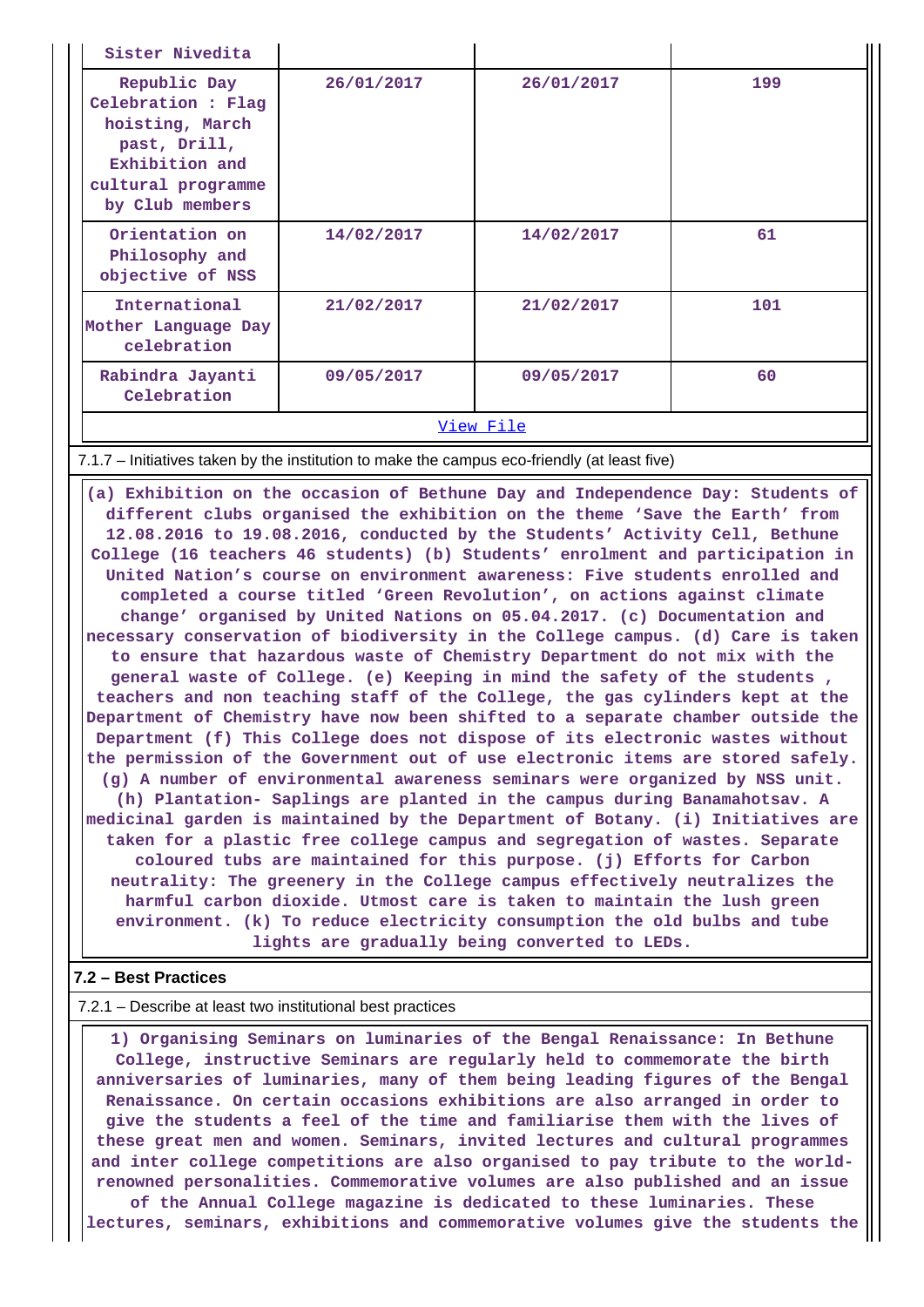**required exposure –over and above classroom study – to a range of issues which have both direct reference to current social, political and ideological questions and remind them of their invaluable heritage. During this session a commemorative programme to celebrate Sister Nivedita's 150th year was held from December 2016 to February 2017. Opening Ceremony along with inauguration of a seven day long exhibition on life and times of Sister Nivedita and cultural programme took place in the presence of dignitaries. Subsequently, inter college competitions, Old age home Visit and series of lectures were held as part of the programme. A publication dedicated to this programme was also brought out. 2) Conservation and documentation of wild bio-diversity in the college campus and establishment of medicinal plant garden within the college campus: Conservation of wild, ornamental, rare and endangered species. This helps in inculcating the interest, awareness and responsibility towards our environment and its protection for sustainable development and also to maintain greenery in our campus. The wild flora and fauna in the College campus and its surroundings have already been documented as a first step towards its conservation. Some plants already existed in the College campus and some more have been planted. Establishment of medicinal plant garden to popularise the values of medicinal plants for primary healthcare. Some important medicinal herbs are planted and maintained in flower pots. An attempt has also been made to utilise tissue culture methods to develop some over exploited medicinal plants (like Bacopamonnieri, common name Brahmi) which would protect these from getting depleted due to continuous extraction of active principles from such plants. It has been possible to document more than 30 plants, some of which are roosting sites of fruit bats and nesting areas of squirrels, crows, mynas, bees and ants.**

 Upload details of two best practices successfully implemented by the institution as per NAAC format in your institution website, provide the link

[http://www.bethunecollege.ac.in/BethuneCollege/BethuneCollege.htm#Institutional](http://www.bethunecollege.ac.in/BethuneCollege/BethuneCollege.htm#InstitutionalDistinctiveness) [Distinctiveness](http://www.bethunecollege.ac.in/BethuneCollege/BethuneCollege.htm#InstitutionalDistinctiveness)

#### **7.3 – Institutional Distinctiveness**

 7.3.1 – Provide the details of the performance of the institution in one area distinctive to its vision, priority and thrust in not more than 500 words

 **• Bethune College Alumna Association, Sammilani, an autonomous body, has always taken a keen interest in the activities of the College and extends its best efforts for the betterment of the Institution and its learners. The members, besides coming up with ideas about the welfare and upliftment of the College, also come forward with financial assistance whenever needed and participate in the cultural and academic activities of the college. Alumni website: www.bethunesammilani.org • The presence of an apolitical Students body, rare of its kind, adds to the affable atmosphere in the College. Students work harmoniously with the College administration and the Teachers Council for the sustenance and enhancement of the academic and cultural ethos of the College.**

Provide the weblink of the institution

[http://www.bethunecollege.ac.in/BethuneCollege/BethuneCollege.htm#Institutional](http://www.bethunecollege.ac.in/BethuneCollege/BethuneCollege.htm#InstitutionalDistinctiveness) [Distinctiveness](http://www.bethunecollege.ac.in/BethuneCollege/BethuneCollege.htm#InstitutionalDistinctiveness)

## **8.Future Plans of Actions for Next Academic Year**

 **1. Introduction of two new courses, B.Sc. Honours in Food and Nutrition and B.A. Honours in Sociology to meet huge demand for these courses as they are available only in few colleges under the University of Calcutta. Also proposed were honours course in Geography, Sociology and Post graduation in Philosophy. 2.**

**Implementation of Government of West Bengal's reservation policy in relation to inclusion of OBC-A and OBC-B category and consequent increase in number of seats**